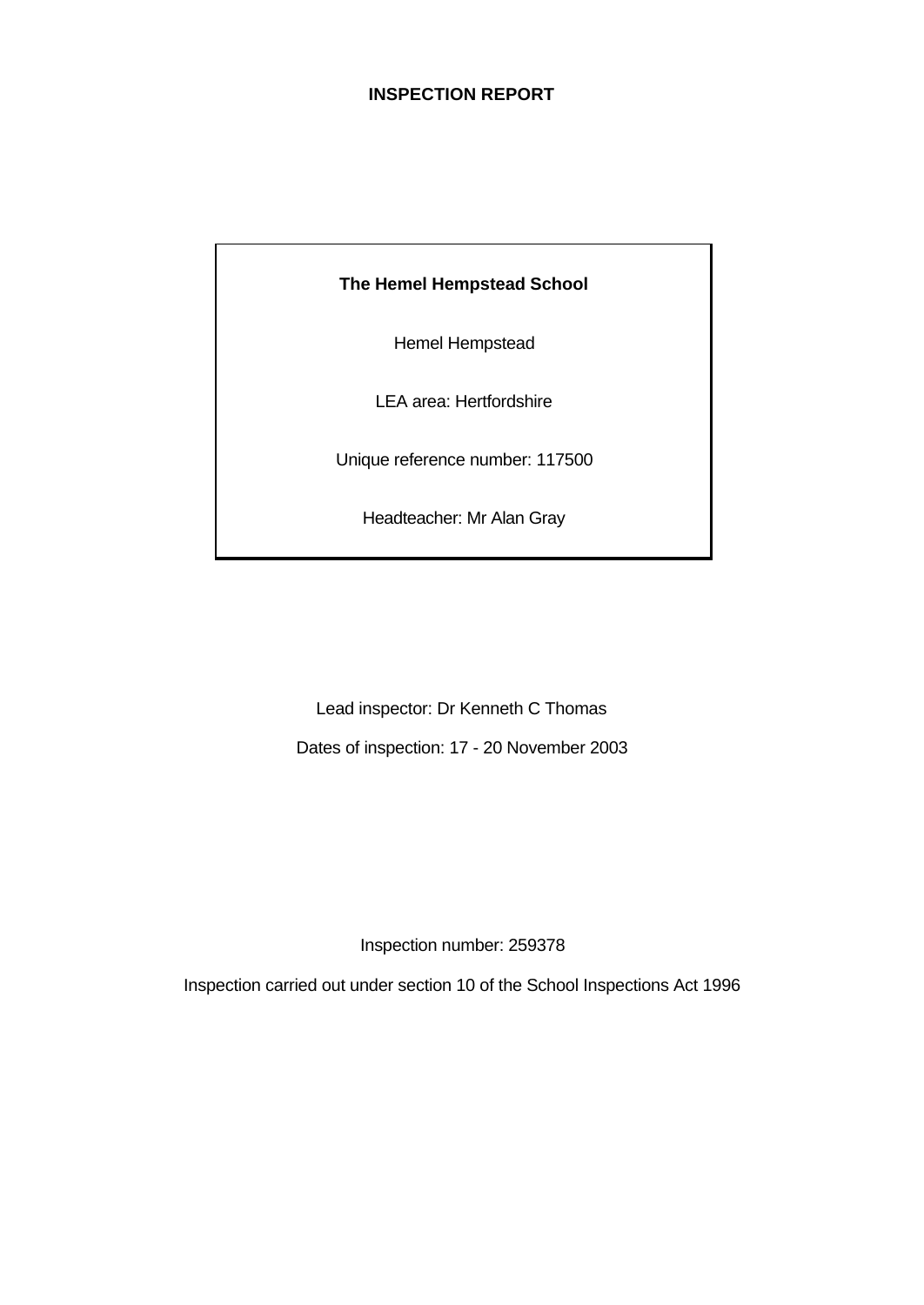### © Crown copyright 2003

This report may be reproduced in whole or in part for non-commercial educational purposes, provided that all extracts quoted are reproduced verbatim without adaptation and on condition that the source and date thereof are stated.

Further copies of this report are obtainable from the school. Under the School Inspections Act 1996, the school must provide a copy of this report and/or its summary free of charge to certain categories of people. A charge not exceeding the full cost of reproduction may be made for any other copies supplied.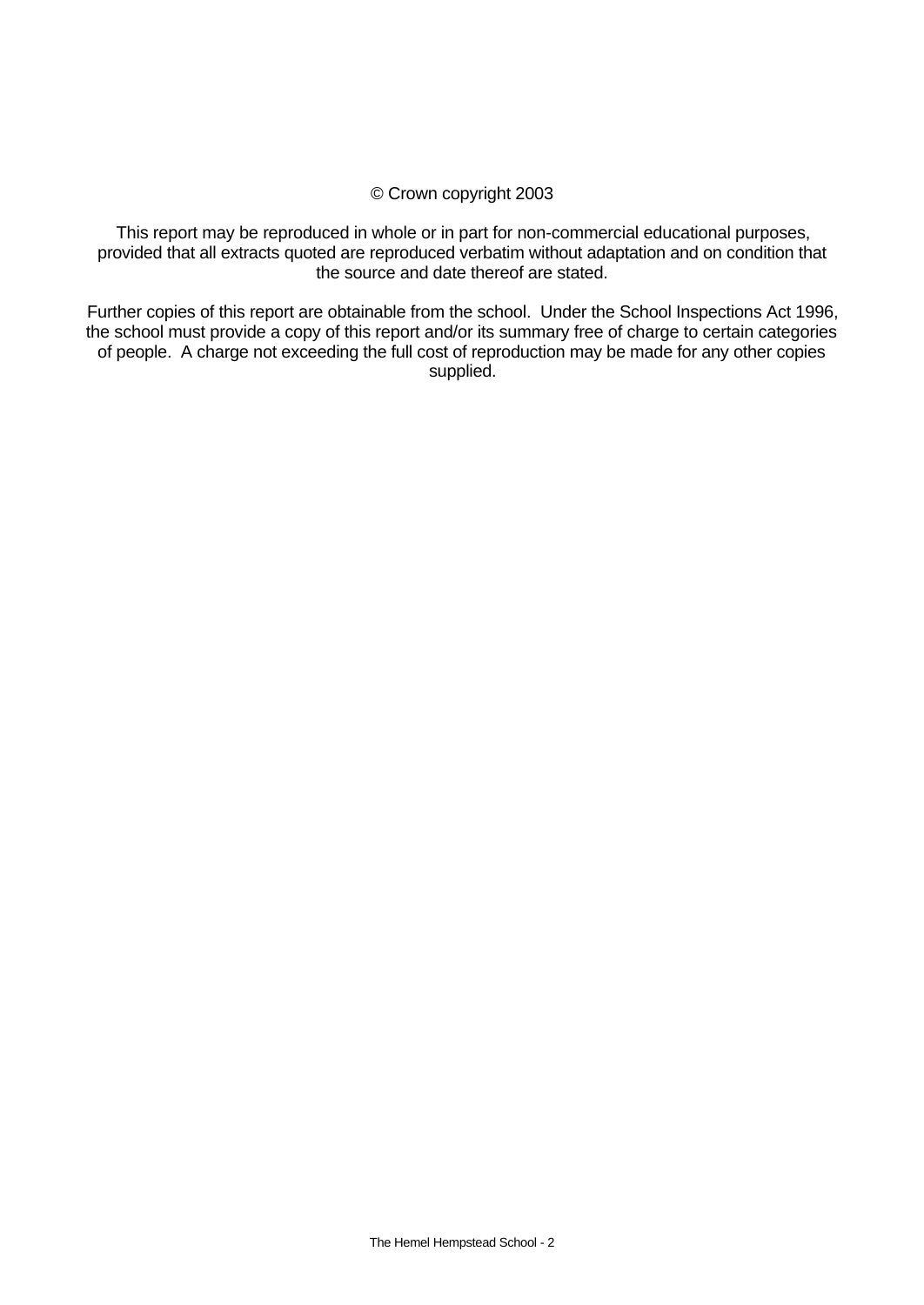## **INFORMATION ABOUT THE SCHOOL**

| Type of school:              | Comprehensive                        |
|------------------------------|--------------------------------------|
| School category:             | Community                            |
| Age range of pupils:         | 11-18                                |
| Gender of pupils:            | Mixed                                |
| Number on roll;              | 1111                                 |
| School address:              | Heath Lane<br><b>Hemel Hempstead</b> |
| Postcode:                    | HP1 TX                               |
| Telephone number:            | 01442 390100                         |
| Fax number:                  | 01442 233706                         |
| Appropriate authority:       | Governing body                       |
| Name of chair of governors:  | Mr Ian Burton                        |
| Date of previous inspection: | 9 March 1998                         |

### **CHARACTERISTICS OF THE SCHOOL**

Hemel Hempstead School is an 11-18 comprehensive school with specialist Arts College status. There are 909 pupils in the main school and 202 students in the sixth form. This makes the school about the same size as most other schools with sixth forms. The school provides for pupils across the ability range, though attainment on entry is average overall. There are significantly more boys than girls in Years 9 and 10, but more females than males in the sixth form. The proportions of students with special educational needs and with a Statement of Special Educational Need are below average. Pupils with the highest levels of need mostly have specific learning difficulties (dyslexia) or emotional and behavioural difficulties. About four per cent of the pupils have minority ethnic backgrounds. Around 12 different minority ethnic groups are represented in the school and so there is no significantly large sub-group. While many of these pupils are bilingual, very few are at the early stages of learning to speak English. The most frequently spoken home languages, other than English, are Cantonese, Albanian and Thai. The proportion of pupils eligible for free school meals is below average.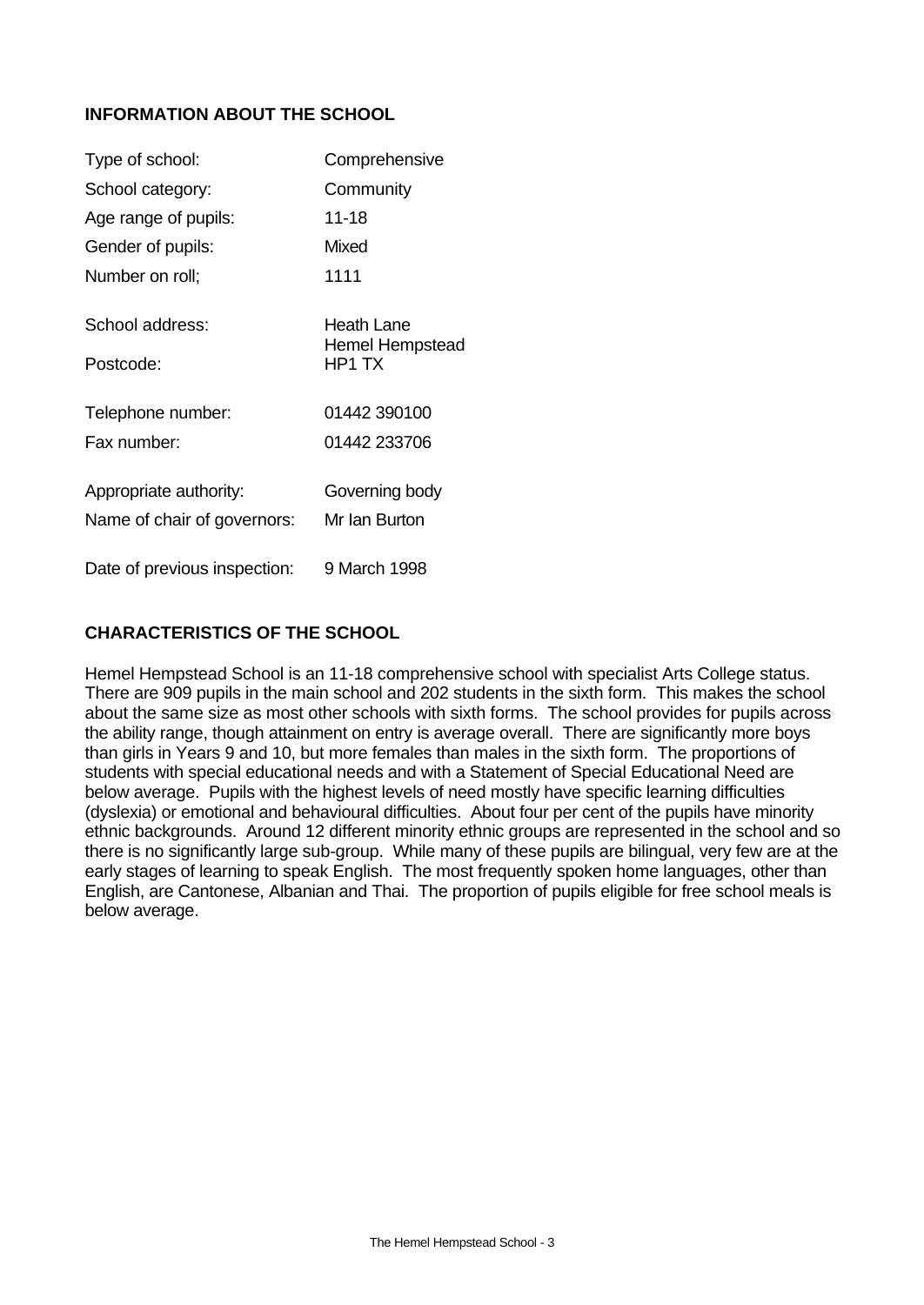# **INFORMATION ABOUT THE INSPECTION TEAM**

|       | Members of the inspection team |                | <b>Subject responsibilities</b>                                     |
|-------|--------------------------------|----------------|---------------------------------------------------------------------|
| 3390  | <b>K</b> Thomas                | Lead inspector | Psychology (sixth form); English as an<br>additional language       |
| 14214 | J Smith                        | Lay inspector  |                                                                     |
| 27188 | <b>G</b> Murray                | Team inspector | English                                                             |
| 17541 | F Ashworth                     | Team inspector | <b>Mathematics</b>                                                  |
| 30563 | J Pentlow                      | Team inspector | Science; physical education (sixth form)                            |
| 8052  | K McKenzie                     | Team inspector | Information and communication<br>technology; economics (sixth form) |
| 20716 | R Grogan                       | Team inspector | Religious education; history                                        |
| 30545 | D Castell                      | Team inspector | Geography                                                           |
| 15051 | L Kauffman                     | Team inspector | Art and design                                                      |
| 23308 | J Morrell                      | Team inspector | <b>Music</b>                                                        |
| 12001 | A Goodier                      | Team inspector | Design and technology                                               |
| 27574 | P Holliday                     | Team inspector | Physical education                                                  |
| 32173 | <b>B</b> Brown                 | Team inspector | Modern foreign languages                                            |
| 19414 | J Flisher                      | Team inspector | English (sixth form); theatre studies (sixth<br>form)               |
| 6044  | <b>R</b> Perkins               | Team inspector | Mathematics (sixth form)                                            |
| 15079 | T Boys                         | Team inspector | Physics (sixth form); special educational<br>needs                  |
| 19385 | M Beale                        | Team inspector |                                                                     |

The inspection contractor was:

PBM Brookbridge and Bedford Limited

13A Market Place **Uttoxeter Staffordshire** ST14 8HY

 Any concerns or complaints about the inspection or the report should be made initially to the contractor. The procedures are set out in the leaflet *'Complaining about Ofsted Inspections'*, which is available from Ofsted Publications Centre (telephone 07002 637833) or Ofsted's website (www.oftsed.gov.uk).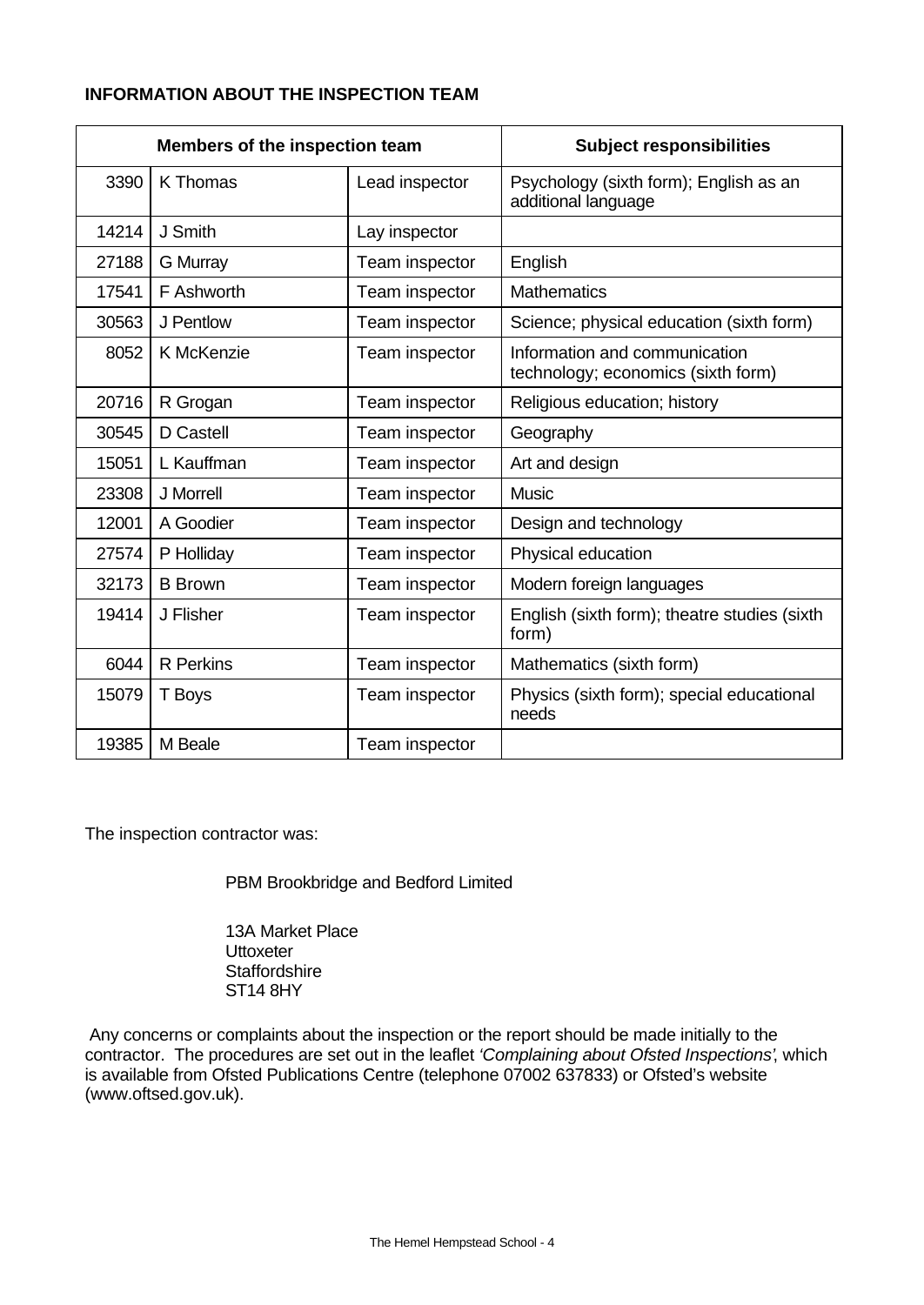# **REPORT CONTENTS**

|                                                                                                                                    | Page |
|------------------------------------------------------------------------------------------------------------------------------------|------|
| <b>PART A: SUMMARY OF THE REPORT</b>                                                                                               | 6    |
| <b>PART B: COMMENTARY ON THE MAIN INSPECTION FINDINGS</b>                                                                          |      |
| <b>STANDARDS ACHIEVED BY PUPILS</b>                                                                                                | 10   |
| Standards achieved in areas of learning, subjects and courses                                                                      |      |
| Pupils' attitudes, values and other personal qualities                                                                             |      |
| <b>QUALITY OF EDUCATION PROVIDED BY THE SCHOOL</b>                                                                                 | 14   |
| Teaching and learning<br>The curriculum<br>Care, guidance and support<br>Partnership with parents, other schools and the community |      |
| <b>LEADERSHIP AND MANAGEMENT</b>                                                                                                   | 20   |
| PART C: THE QUALITY OF EDUCATION IN AREAS OF LEARNING,<br><b>SUBJECTS AND COURSES</b>                                              | 23   |
| <b>SUBJECTS AND COURSES IN KEY STAGES 3 AND 4</b>                                                                                  |      |
| <b>SUBJECTS AND COURSES IN THE SIXTH FORM</b>                                                                                      |      |
| <b>PART D: SUMMARY OF THE MAIN INSPECTION JUDGEMENTS</b>                                                                           | 52   |
|                                                                                                                                    |      |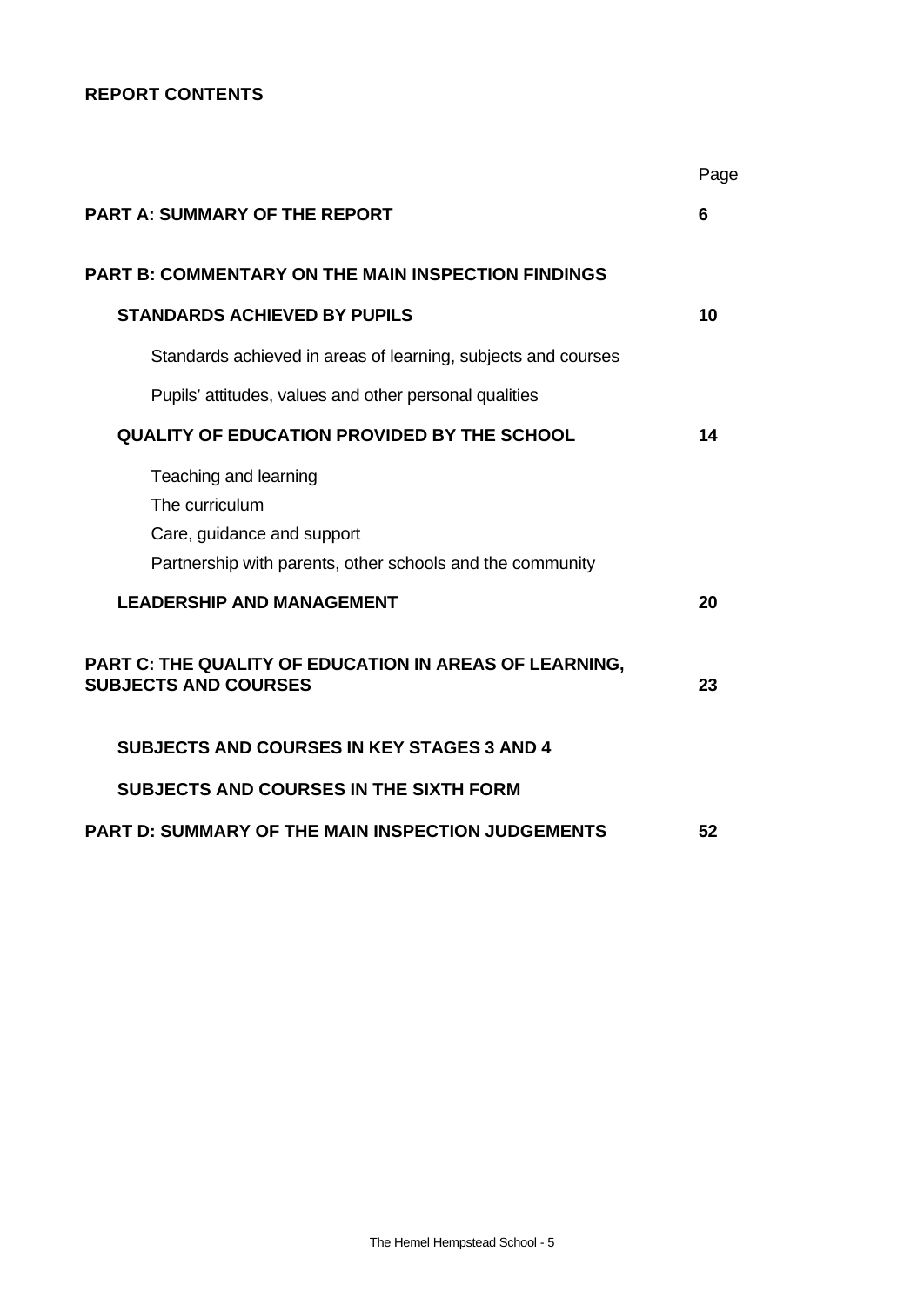# **PART A: SUMMARY OF THE REPORT**

# **OVERALL EVALUATION**

This is a **very effective school** and one that provides a very good quality of education for all pupils. The excellent leadership of the headteacher, with very good support from other key staff, ensures that pupils from all groups achieve very well. Standards are well above average at the end of Years 9 and 11, and average at the end of Year 13. Teaching and learning are very good throughout the school. The school provides very good value for money.

### **The school's main strengths and weaknesses are:**

- Very good and often excellent teaching leads to very good achievement.
- Pupils' very good attitudes and behaviour make a significant contribution to the very positive and friendly ethos of the school.
- The headteacher's energy and clarity of purpose, with very good support from other senior managers, have secured a shared commitment to continuous improvement.
- The school has forged extremely effective partnerships with its parents and the community, which contribute to its success.
- Pupils derive great benefit from the school's excellent provision for the performing arts and outstanding range of extra-curricular activities.
- The school's procedures for identifying its strengths and weaknesses in order to plan for improvement are exemplary.
- The school has made significant improvements to the accommodation, but some aspects remain unsatisfactory and impede teaching and learning.

The school has made very good improvement since the last inspection in 1998. Standards have been maintained at a well above average level and achievement is very good. There is now more very good and excellent teaching. In addition the school has achieved specialist performing arts college status and the gold Artsmark and Sportsmark awards. Apart from the accommodation, all of the key issues identified in the last report have been tackled successfully.

|         | Performance compared with:         | similar<br>all schools<br>schools |      |                         |       |
|---------|------------------------------------|-----------------------------------|------|-------------------------|-------|
|         |                                    | 2001                              | 2002 | 2003                    | 2003  |
| Year 11 | GCSE/GNVQ examinations             | A                                 | A    | $\overline{\mathsf{A}}$ | $A^*$ |
| Year 13 | A/AS level and VCE<br>examinations | в                                 | С    | n/a                     |       |

### **STANDARDS ACHIEVED**

*Key: A - well above average; B – above average; C – average; D – below average; E – well below average For Year 11, similar schools are those whose pupils attained similarly at the end of Year 9. For Year 13, 2002 is the latest year for which national comparisons are available, but reference is made below to results in 2003.*

Standards are well above average and **achievement is very good**. Standards in the core subjects of English, mathematics and science are well above average at the end of Year 9. Standards at the end of Year 11 are also well above average and GCSE examination results have been maintained at this level since the last inspection. In 2003, the GCSE results were above or well above average in almost all subjects. Sixth form students achieve well. Standards in GCE A-level examinations in 2003 were consistent with those obtained in 2002, when they were average.

Pupils' and students attitudes and behaviour are very good. The number of fixed period exclusions is below average for a school of this size. **Pupils' personal development, including their spiritual, moral, social and cultural development, is very good**. Attendance and punctuality are good and very good in the sixth form.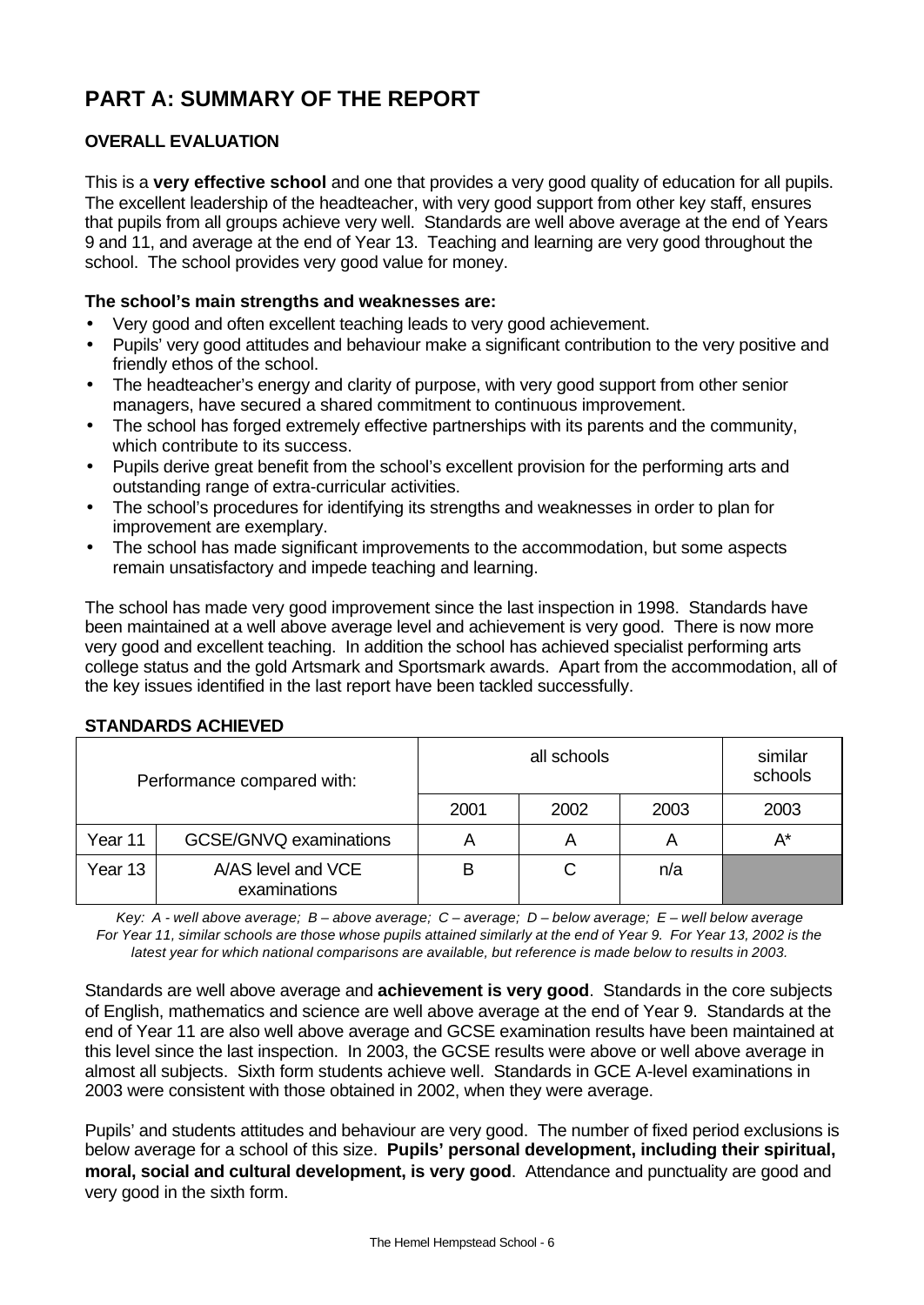### **QUALITY OF EDUCATION**

**The quality of education provided by the school is very good. Teaching and learning are very good** with much that is excellent. The quality of the curriculum is very good in the main school and good in the sixth form. Provision to enrich pupils' learning outside lessons is excellent.Pupils are provided with very good support and guidance. Parents show outstanding commitment to and involvement in, their children's education. Excellent links with other schools and the community enhance provision. Other than weaknesses in the accommodation for drama, physical education, design and technology, psychology and sixth form private study, there are no major shortcomings in provision.

### **LEADERSHIP AND MANAGEMENT**

**Leadership and management of the school are very good**. The leadership of the headteacher is excellent and that of other key staff very good. The management of the school is very good. The school makes excellent use of evaluation information to identify strengths and tackle weaknesses. Governance of the school is very good.

### **PARENTS' AND PUPILS' VIEWS OF THE SCHOOL**

Parents are very pleased with the school. They express no major concerns and are particularly pleased with the quality of teaching and management of the school. Pupils are equally positive, although the questionnaire responses indicated a significant level of disquiet about bullying and behaviour. Inspectors agree with the parents' and pupils' positive views and found no evidence to support pupils' concerns. Indeed, during discussions pupils expressed surprise at some of the findings of the questionnaire.

### **IMPROVEMENTS NEEDED**

The most important things the school should do to improve are:

• continue to press forcefully for improvements to the accommodation for drama, physical education, design and technology, psychology and sixth form private study.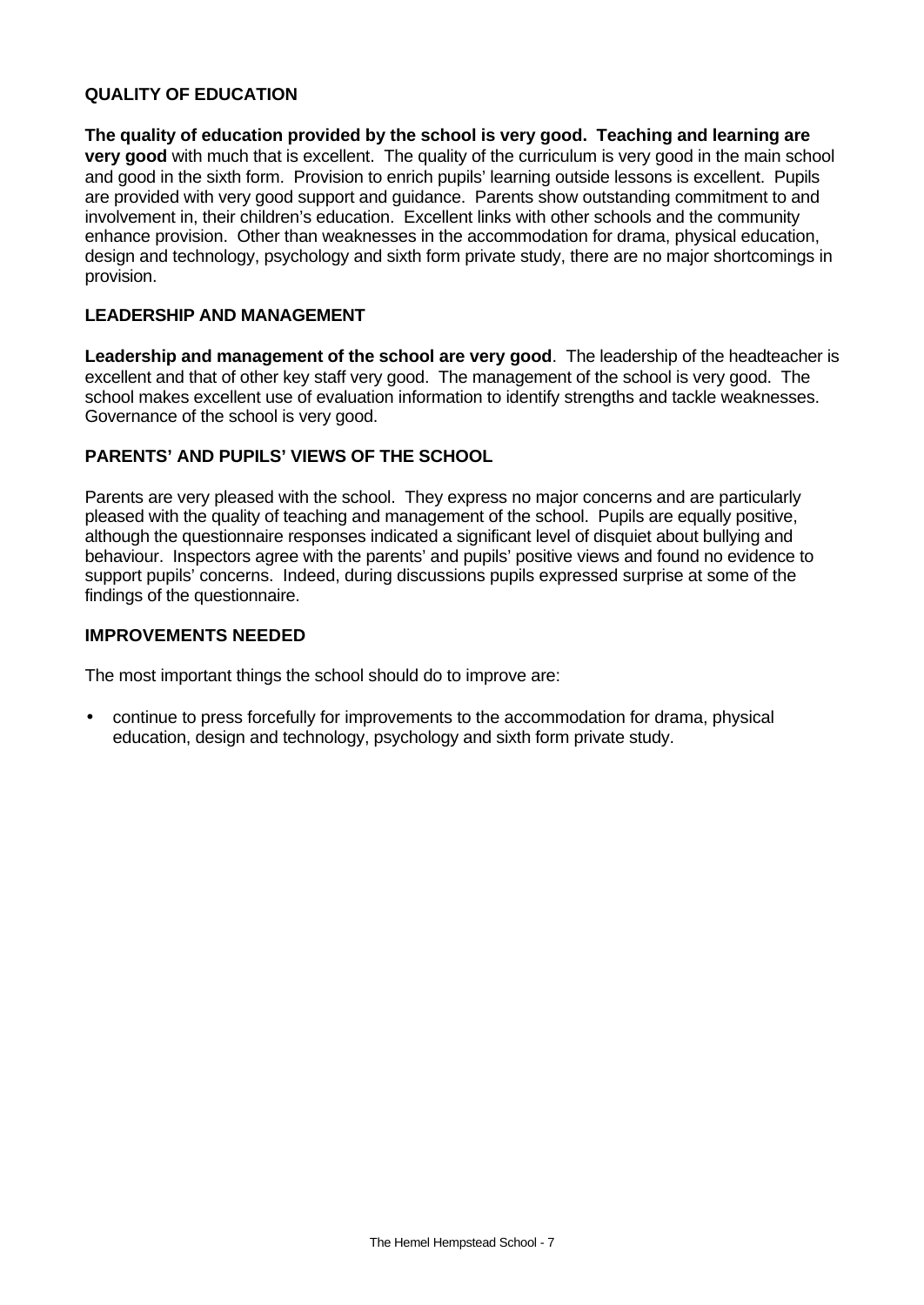## **THE SIXTH FORM AT THE HEMEL HEMPSTEAD SCHOOL**

### **OVERALL EVALUATION**

**This is an effective sixth form**. Students achieve well and the very good quality of education they receive makes a significant contribution to their personal development. There has been very good improvement since the last inspection. Examination results reflect the wide attainment range of students on entry in Year 12. The 2003 results were similar to the 2002 results, which were about average. Very good leadership and management together with very good teaching and learning underpin the very good progress that students make in the sixth form. The sixth form is very cost effective.

The main strengths and weaknesses are:

- Very good teaching encourages students to develop as independent and critical learners and provides very well for students with special educational needs.
- Students have very good attitudes towards school and their learning, and provide excellent role models for younger pupils.
- Students are very willing to take responsibility and they make an excellent contribution to the life of the school.
- Very effective support, advice and guidance underpin students' progress.
- Excellent leadership in English, music and geography is having a significant impact on standards.
- Accommodation for private study and for the teaching of advanced courses in psychology and physical education is unsatisfactory.

### **QUALITY AND STANDARDS IN SUBJECTS AND COURSES OF THE CURRICULUM**

Judgements about the provision in the subjects and courses inspected in the sixth form are shown below. They are based mainly on the quality of teaching and learning and how well students achieve. Not all subjects in the sixth form were inspected.

| Curriculum area                              | <b>Evaluation</b>                                                                                                                                                               |
|----------------------------------------------|---------------------------------------------------------------------------------------------------------------------------------------------------------------------------------|
| English, languages and<br>communication      | Very good in English. Excellent management, students' positive attitudes and<br>very good teaching are together making a significant impact on the improvement<br>of standards. |
| <b>Mathematics</b>                           | Good in mathematics. Students achieve well because teaching is of good<br>quality. Leadership and management are effective.                                                     |
| Science                                      | Good in physics. Students have good attitudes to learning and respond well to<br>good teaching.                                                                                 |
| Information and<br>communication technology  | Very good in information and communication technology. Students respond<br>well to very good teaching and very well managed courses.                                            |
| <b>Humanities</b>                            | Good in psychology. Students respond very well to good teaching and this<br>contributes to the good progress they are making.                                                   |
|                                              | Very good in history. Teaching is stimulating and standards are above<br>average.                                                                                               |
| Engineering, technology and<br>manufacturing | Good in design and technology. Students achieve well because teaching is<br>good and the learning environment is stimulating.                                                   |
| Visual and performing arts<br>and media      | Very good in art. Students are enthused by very good teaching. Provision is<br>enhanced by a dedicated sixth form studio.                                                       |
|                                              | Good in theatre studies. Students respond very well to the very good teaching<br>and wide range of enrichment opportunities in this rapidly developing<br>department.           |
|                                              | <b>Excellent</b> in music. Enthusiastic and dedicated teachers strive unceasingly to                                                                                            |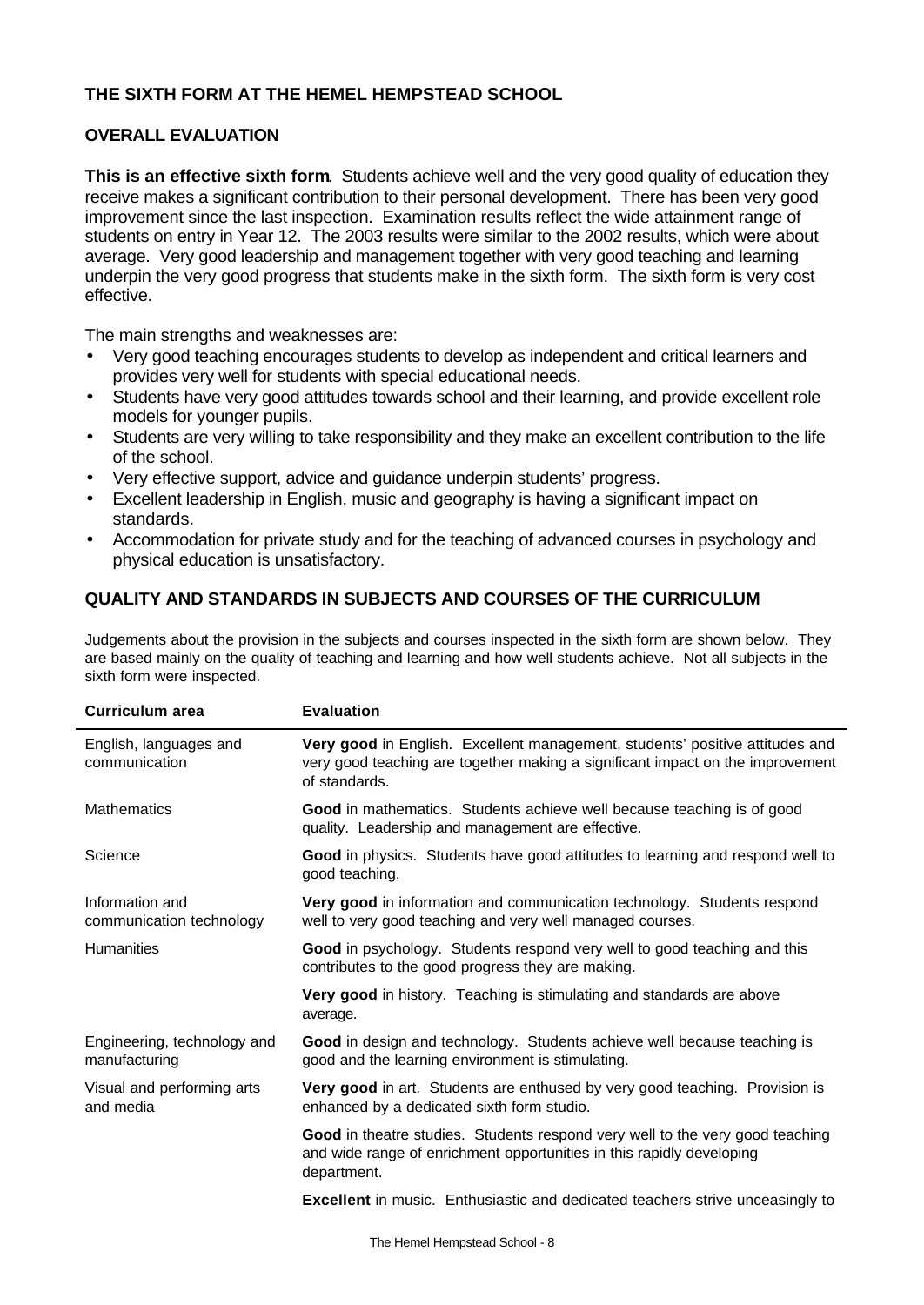| <b>Business</b>                            | Satisfactory in economics. Following staffing difficulties the department is now<br>suitably staffed and students are making good progress.                                                      |
|--------------------------------------------|--------------------------------------------------------------------------------------------------------------------------------------------------------------------------------------------------|
| Hospitality, sports, leisure<br>and travel | <b>Very good</b> in physical education. Enthusiastic teachers motivate students to<br>work hard. This, combined with very good teaching and support, enables the<br>students to learn very well. |
|                                            | raise standards and enable students to develop as mature young musicians.                                                                                                                        |

*The curriculum areas are broadly common across all post-16 education and training. They do not necessarily correspond with subjects and courses taught by the school. Inspectors make judgements in the range: excellent; very good; good; satisfactory; unsatisfactory; poor; very poor. Excellent and very good are equivalent to the judgement 'outstanding' in further education and sixth form college reports; poor and very poor are equivalent to 'very weak'.*

# **ADVICE, GUIDANCE AND SUPPORT**

Sixth formers are provided with very good advice, support and guidance. The school successfully monitors and supports students while at the same time providing many opportunities for them to become independent young adults capable of taking responsibility for their own learning. This makes a significant contribution to their personal development.

### **LEADERSHIP AND MANAGEMENT OF THE SIXTH FORM**

**Leadership and management of this large sixth form are very good.** The management of the head of sixth form and his deputy is centred on consideration for the individual. They have created an environment in which teachers willingly give of their time to help students develop their all-round skills and talents and in which students are keen to take responsibility. The students who comprise the executive group take a very active role both in running the sixth form and in representing its views. Through the very good links the school leadership has established with other schools, the range of courses available to students is being considerably extended, particularly in vocational areas.

## **STUDENTS' VIEWS OF THE SIXTH FORM**

Students enjoy being in the sixth form. Although responses to the questionnaire were mixed, all students spoken to during the inspection were overwhelmingly positive about the school. They appreciate the staff's commitment to providing them with a varied and high quality education. They are happy in the school and value what it does for them.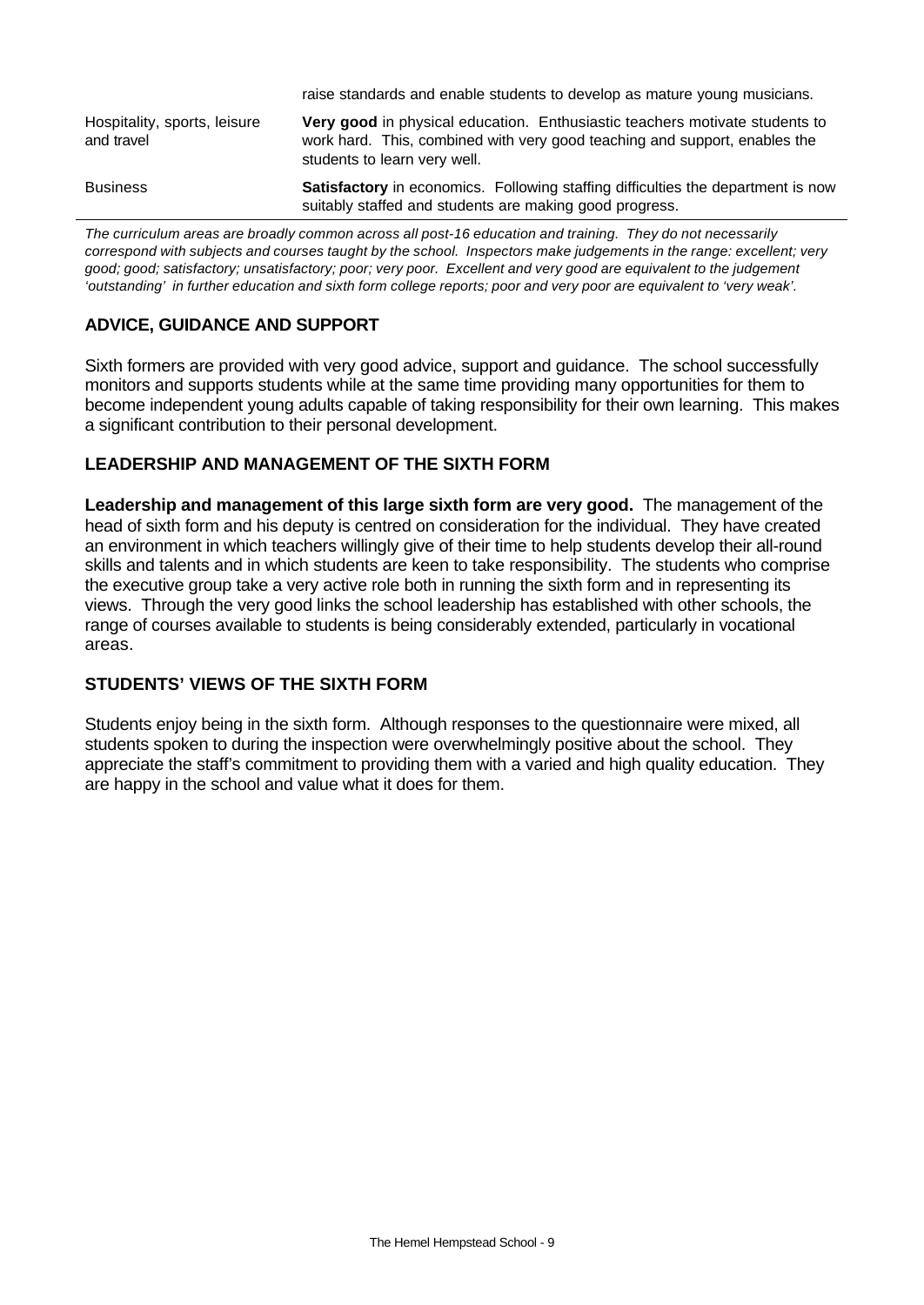# **PART B: COMMENTARY ON THE INSPECTION FINDINGS**

# **STANDARDS ACHIEVED BY PUPILS**

The school has maintained well above average standards in Year 9 tests and GCSE results since the last inspection within fluctuations from year-to-year. Achievement is very good in Years 7 to 11 and is good in the sixth form. Standards, from work seen during the inspection, are well above expected levels in Years 7 to 11 and above average in the sixth form.

- Most pupils make very good progress in Years 7 to 11 from average attainment overall on entry to the school.
- Pupils of all backgrounds and prior attainment achieve equally well.
- The school enables many pupils and students to attain high standards in tests and examinations.
- Data is used very effectively to raise achievement by identifying where pupils might be falling behind so that action can be taken rapidly.
- The achievement opportunities of some students are restricted by the solely AS and A Level range of options.
- 1. Achievement is very good in Years 7 to 11 because there is a very high proportion of very good and better teaching that inspires the pupils to do well. They show much commitment to their studies. They attend well and are given carefully focused support and guidance. The use by the school of assessment data to track the pupils' performance and identify potential underachievement is very sophisticated. This analysis is used particularly effectively to plan individual intervention, whether this is for those who are falling behind, for pupils with specific learning needs or for potentially high achievers who may need to be challenged more by their work.
- 2. National Curriculum test results for Year 9 students were higher in 2003 than at the last inspection. The trend in the school's results had been below rising national results from 1998 to 2002; however, they improved significantly in 2003. The school just missed its very challenging targets in 2003, but even so most pupils made at least good progress from when they entered in Year 7. Results overall and in each of the core subjects were well above average and above results in similar schools. Not only did substantial numbers of pupils meet and exceed national expectations for their age, but also a small and a significant proportion achieved the very high Level 8 in mathematics. The gap between the performance of boys and girls has narrowed to such an extent that, with the exception of English, boys achieved better results than girls in 2003. The achievement of the few pupils from different minority ethnic backgrounds is comparable to that of their peers.

| Standards in: | School results | National results |
|---------------|----------------|------------------|
| English       | 36.2(34.6)     | 33.3(34.8)       |
| Mathematics   | 38.6 (36.6)    | 35.3(34.7)       |
| Science       | 36.3(36.3)     | 33.7(33.3)       |

## *Standards in national tests at the end of Year 9 – average point scores in 2003*

*There were 183 pupils in the year group. Figures in brackets are for the previous year*

3. The school is maintaining well above average standards at GCSE, although the trend over the last four years has been below the national trend. There was a peak in 1999, a fall for the next two years and then an improvement in 2002. The 2003 results show continued improvement and are well above average and well above similar schools. These results represented very good progress for most pupils from their test performance in Year 9, although the school did not quite meet its challenging targets for the proportion of pupils who achieved five or more A\*-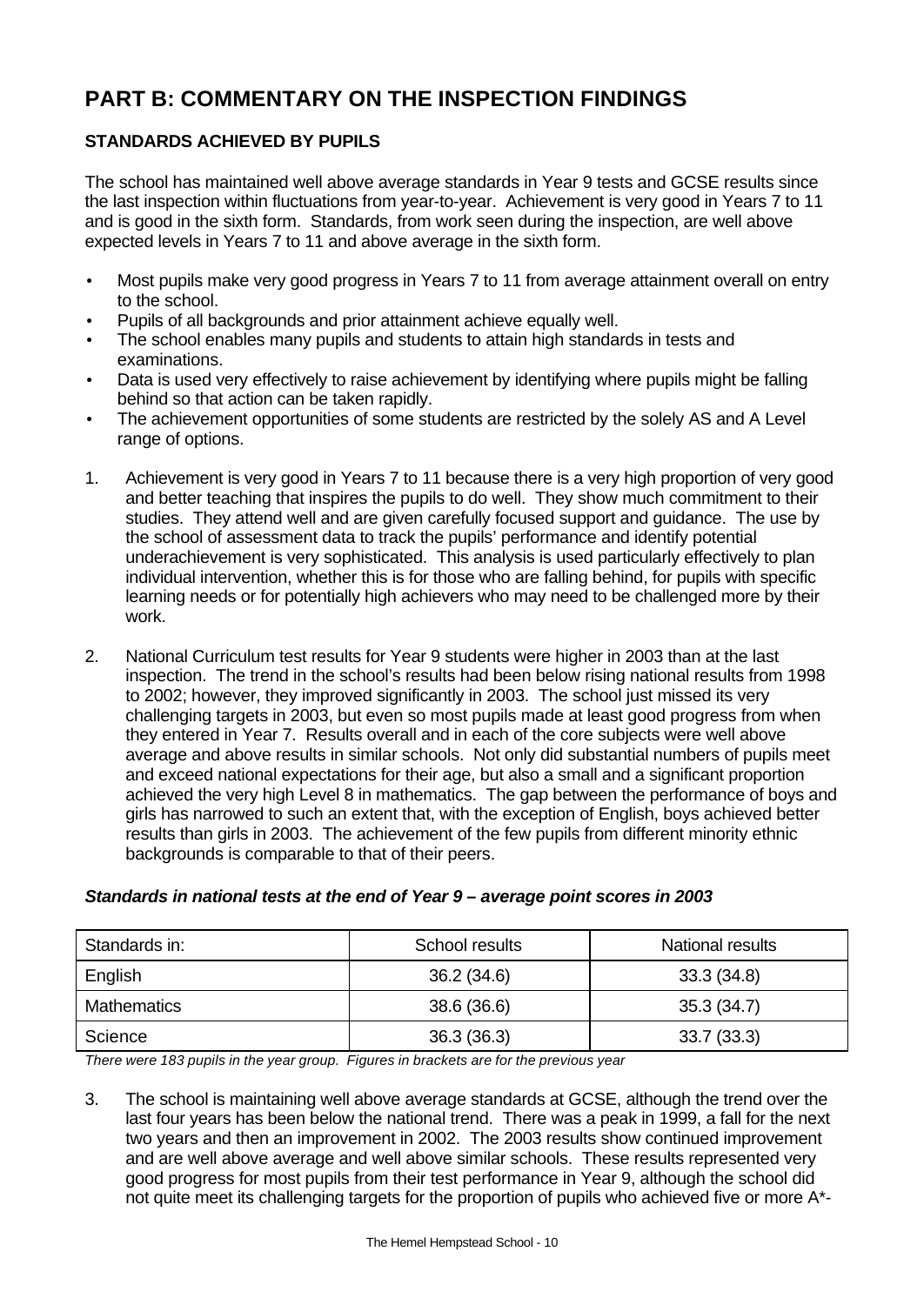C grades, but exceeded the average points score target. As at Year 9, a considerable number of pupils attain high standards as shown by almost a quarter of grades being A\* or A. The gap between the performance of boys and girls at GCSE has been wider than at Year 9. With the exception of 2001, girls have achieved better results than boys and by a greater margin than nationally. The gap in performance in 2003 was wider than when the pupils took their Year 9 tests in 2001. Analyses of performance show that pupils from minority ethnic backgrounds are amongst the school's highest achievers at the end of Year 11.

4. Results in English language and mathematics were well above average in 2003. They were also above national averages in science, art, design and technology, geography, history and ICT. By contrast, results fell in modern languages in 2003, significantly so in German, where they were below average. These results were unusual when compared with the previous above average performance of both French and German. The action taken by the school is already having a beneficial effect.

## *Standards in GCSE/GNVQ examinations at the end of Year 11 in 2003*

|                                                       | School results | National results |
|-------------------------------------------------------|----------------|------------------|
| Percentage of students gaining 5 or more A*-C grades  | 63 (64)        | 58 (50)          |
| Percentage of students gaining 5 or more A*-G grades  | 94 (96)        | 91 (91)          |
| Percentage of students gaining 1 or more A*-G grades  | 98 (98)        | 97 (96)          |
| Average point score per student (best eight subjects) | 41.1           | 36.9             |

*There were 178 pupils in the year group. The percentages include the equivalent GCSE grades obtained in GNVQ assessments. Figures in brackets are for the previous year.*

5. The school is successful in its aim that all should benefit from the opportunities that it provides. As a result, there are no significant variations in the achievement of different groups of pupils. Although there are variations in the performance of boys and girls from year to year there is no overall pattern. The school carefully analyses progress against prior attainment and takes steps successfully to tackle any patterns emerging in each year group. The achievement of pupils with special educational needs is good because procedures for identification and support are effective. They receive good teaching in subjects and very good support and guidance in the specialist special educational needs area. Pupils with English as an additional language achieve as well as others in their classes. They are given effective support, and an analysis of assessment data shows that their progress is comparable to others. The school also provides a wide programme of extension activities for pupils who have been identified as gifted and talented. They benefit considerably from these activities. These pupils achieve very well in their academic subjects and this achievement is enhanced further through the programmes.

## **Sixth Form**

- 6. The average point score per A Level entry rose slightly in 2003, although the overall results fell marginally from above average in 2002. Girls again achieved better results than boys. The year group was weaker than previous years, as shown by their GCSE results, and other factors also contributed to the overall fall. General studies had been dropped as a compulsory additional subject. Furthermore, staff recruitment difficulties disrupted economics teaching and lowered results. The school is also seeking to broaden the range of subjects taken in the sixth form to include more vocational elements. This is in recognition that an A Level diet does not suit all students given the open-entry policy to the sixth form. A small number of students sat AVCE business studies in 2003. All passed but with below average results overall.
- 7. Performance in individual subjects has fluctuated, largely as the size of each cohort has changed. Some of the best results have been in geography, graphics, music, art and history. Results in physics, French and ICT were well below average in 2002, but improved in all three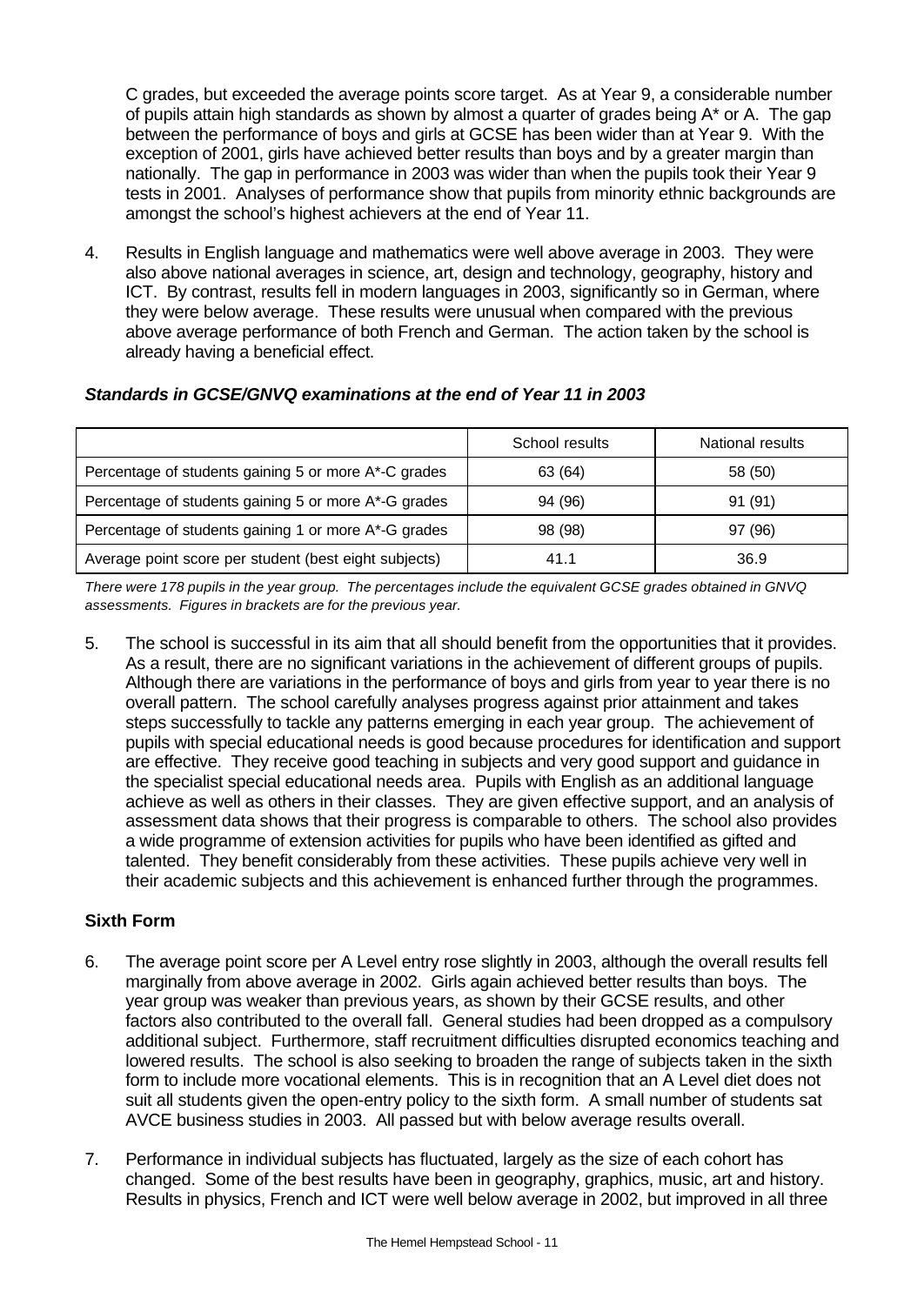subjects in 2003. Results in sociology, were well below average in 2002 and fell further in 2003. However, when students' GCSE results are taken into account, achievement in sociology was satisfactory.

|                                          | School results | National results |
|------------------------------------------|----------------|------------------|
| Percentage of entries gaining A-E grades | 97.2           | 94.8             |
| Percentage of entries gaining A-B grades | 36.3           | 39.4             |
| Average point score per student          | 255.9          | 263.3            |

### *Standards in GCE A/AS-level and VCE examinations at the end of Year 13 in 2002*

*There were 81 students in the year group. Figures in brackets are for the previous year. Comparisons with national results in previous years are not available because of a change in the system of awarding points*

8. AS Level results in 2003 indicate that students in the current Year 13 are a higher-attaining year group. This accounts for inspection evidence that standards are above average in this year group and for the higher targets that are clearly achievable. Achievement is good in the sixth form overall. There is much challenging teaching and the students are highly committed to the courses and to their work. While assessment data is plentiful and staff know the students well, the use of this information to evaluate the progress of individuals is not as thorough as in the lower years. Furthermore, the courses available are not always entirely suitable for those students who enter the sixth form with relatively low GCSE results. These students are not able to achieve as well as others. This problem is recognised by the school and is one reason for its plans to introduce more vocational elements through a consortium arrangement with other local schools and the college of further education.

## **Pupils' attitudes, values and other personal qualities**

Pupils' attitudes and behaviour are very good throughout the school. The number of exclusions is below average for a school of this size. Pupils' personal development, including their spiritual, moral, social and cultural development, is very good. Pupils' attendance and punctuality are good in the main school and very good in the sixth form.

### **Main strengths and weaknesses**

- Procedures for managing bullying and harassment are exceptionally effective.
- Pupils are committed to their studies and work very hard.
- Relationships between pupils and with adults are very good. This helps pupils to develop into confident and enthusiastic young people.
- Pupils enjoy taking on responsibility and participating in the wide range of opportunities available. They are very quick to use their initiative.
- Sixth form students make a significant contribution to the life of the school. They have very good attitudes to their work and are very capable independent learners.
- The attendance of sixth form students is very good and lessons begin punctually.

- 9. Pupils are enthusiastic about their learning and are very proud to belong to Hemel Hempstead School. Teachers provide very good role models and inspire their pupils to have very good attitudes towards school and towards their work. Pupils are conscientious and try very hard to produce their best work. Attendance was above the national average at the time of the previous inspection and this continues to be the case. Pupils' punctuality to school and to lessons has significantly improved and is now good.
- 10. There are many opportunities for pupils to take an active part in the day-to-day life of the school and they respond with great enthusiasm. For example, they are keen to assume responsibility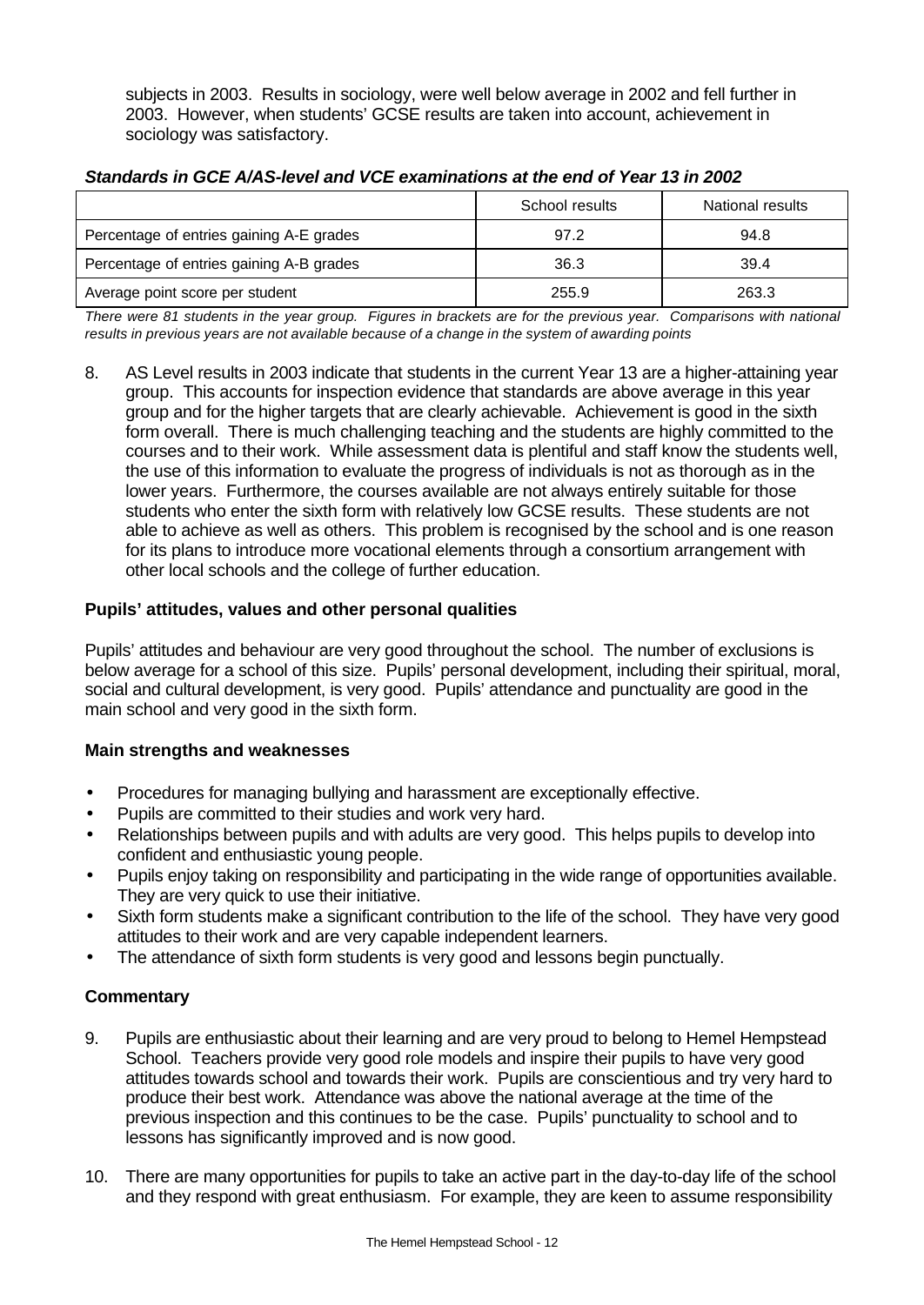for numerous areas of school life and a very large number participate in the very wide range of house and extra-curricular activities. Pupils' outgoing and confident approach makes a significant contribution to the school's lively and vibrant atmosphere.

- 11. Pupils like and respect their teachers, and classroom relationships are warm and mutually supportive. Pupils also get along very well with each other; they share ideas and resources amicably. Teachers have very high expectations of behaviour and pupils willingly comply. Their very good behaviour has a positive effect on the standard of their work and their learning. However, analysis of the pupils' questionnaire showed that well over half knew of incidents of bullying or racist abuse. The inspection team explored this issue with many pupils during the inspection. Although they said that such incidents do occur from time to time, they all agreed that the school attaches great urgency to such issues and deals with them very effectively. Inspectors agree with their positive views. Indeed, procedures for managing behaviour and all forms of harassment are exceptionally effective. Racist incidents are very rare.
- 12. The school is committed to ensuring that all pupils are in full-time education. Links with external support agencies, such as the Dacorum Education Support Centre, are very good. Pupils, who have been excluded, as well as those who are putting themselves at risk, receive very good support. The number of exclusions is low and this number has reduced further during the current school year. There was one permanent exclusion during the year preceding the inspection.
- 13. Provision for pupils' personal development through cultural, social and moral education is very good. These aspects feature strongly in the work of many subjects and in the Award Scheme Development and Accreditation Network (ASDAN) course. An important part is played by extracurricular activities and by the programme for assemblies and form tutor time which focuses on the school's core values. Pupils apply the principles that distinguish right from wrong and show very good respect for other people's feelings and opinions. They relate very well to adults and their peers, work confidently in pairs and groups, and are keen to contribute to class discussion. For example, very high levels of collaboration were seen in music, physical education and in English lessons. Pupils expect to be able to discuss their ideas and are developing well as members of the community. They have a good appreciation of their own and others' cultural traditions, which is fostered through visits and outside speakers as well as in lessons.
- 14. Provision for spiritual development is good. It was a key issue at the previous inspection. The school has made very good progress in actively promoting pupils' self-knowledge and spiritual awareness. Lessons seen in art, English, history and religious education were planned so that pupils could reflect on issues of belief and morality. This was seen, for example, in Year 11 studies of Nazi Germany. There is a well-established 'Thought for the day' programme in assemblies and form tutor time. The pupils' ability for such reflection is very impressive. However, there is inconsistency in the extent to which subject teachers and form tutors make use of the opportunities that arise.

### **Sixth form**

15. Sixth form students are an impressive group of young people who are very active in the life of the school. The sixth form executive, comprising nine elected members from Year 13, is the official voice of the sixth form. They meet with the head of sixth form weekly, participate in some assemblies in the main school, organise social events, and the head boy and girl attend governors' meetings. Students take a major role in running the inter-house annual dance, drama, music and sporting competitions, are involved in peer mentoring, help to supervise younger pupils during break and lunchtime, act as 'buddies' to Year 7 pupils and run Mistletoe Day, a fund raising event which last year raised £1300. In Year 12, students all undertake community service, either within the school or in the wider community. These activities help students to develop into mature, confident and self-assured young adults.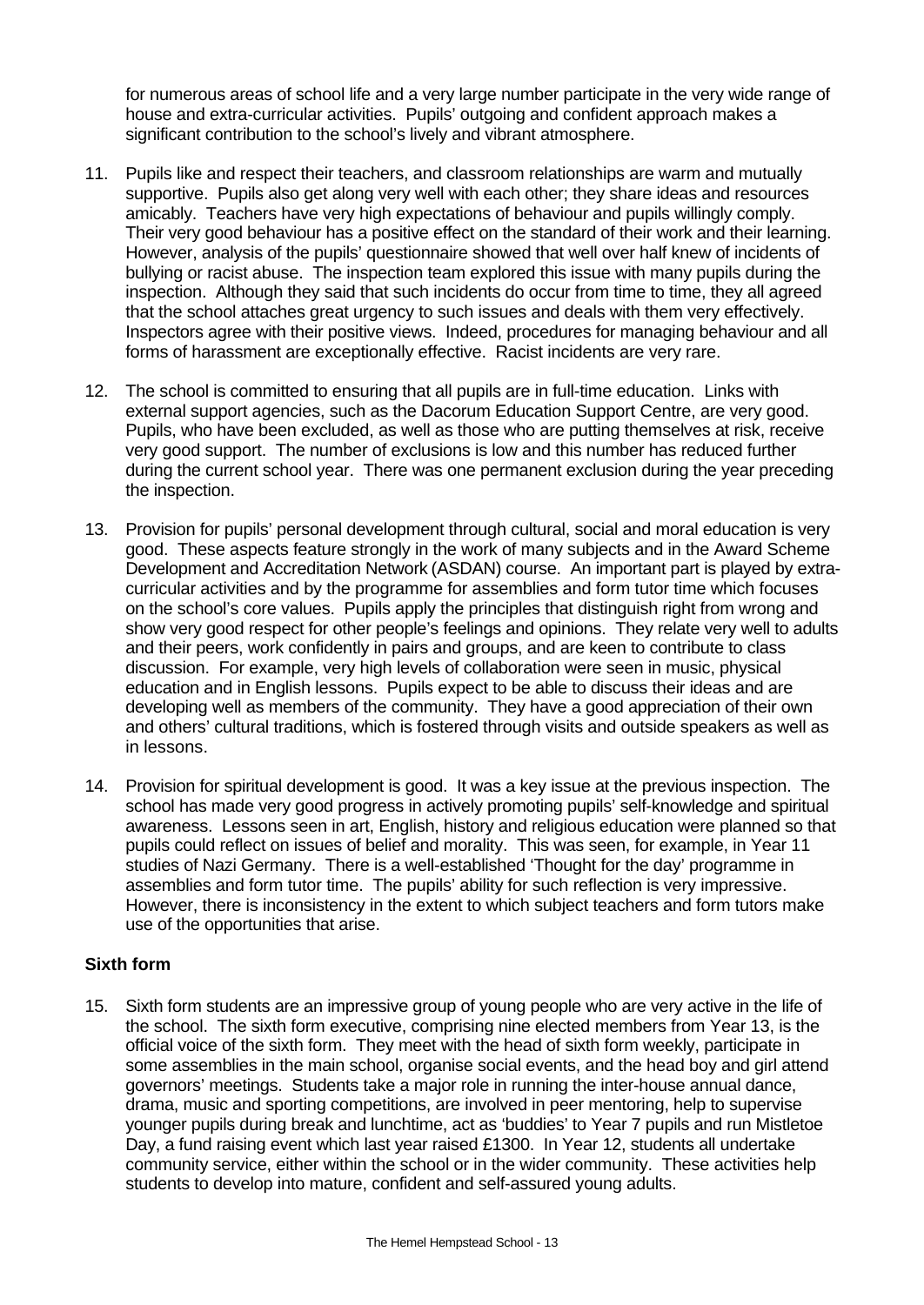16. Attendance is very good. Students are expected to undertake private study in school until the second term in Year 13 when they are allowed to take pre-arranged study leave. Lessons start on time because students enjoy their studies and value the very good experiences their teachers offer them.

# **QUALITY OF EDUCATION PROVIDED BY THE SCHOOL**

The quality of education provided by the school is very good because teaching, learning, the curriculum, assessment, and support and guidance are very effective and promote very good achievement. There are no major shortcomings in provision other than some unsatisfactory aspects of the accommodation. Very good links with other schools and colleges enhance provision as does the excellent range of extra-curricular activities that not only contribute well to the standards attained but also to the enjoyment of school life. Links with the community are excellent.

### **Teaching and learning**

Teaching and learning are very good throughout the school and in the sixth form. Very good use is made of assessment information to help to maintain and further raise standards.

### **Main strengths and weaknesses**

- Since the last inspection the school has made it a priority to improve teaching and learning and has created an ethos that successfully supports this.
- Positive relationships and teachers' high expectations help pupils of all abilities to work hard and make very good progress.
- The principles of the National Key Stage 3 strategy are used to good effect in all years.
- Assessment is used very effectively to reinforce learning and show pupils how to progress further.
- Teachers' command of their subject and their high expectations are major factors in pupils' and students' enthusiasm for learning.
- The very good sixth form teaching encourages students to become active and independent learners.

## **Commentary**

| Excellent | Very good | Good     | Satisfactory | Unsatisfactor | Poor | Very Poor |
|-----------|-----------|----------|--------------|---------------|------|-----------|
| 22 (12%)  | 53 (30%)  | 68 (38%) | 32 (18%)     | 2(1%)         |      |           |

*The table gives the number of lessons observed in each of the seven categories used to make judgements about lessons; figures in brackets show percentages where 30 or more lessons are seen.*

- 17. There is very little difference in the quality of teaching between different year groups. Teaching has improved considerably since the last inspection and is now consistently good or very good in almost all subjects. At the time of the last inspection the quality of teaching was good or better in almost half of all lessons; it is now good or better in eight out of ten lessons. In more than one in ten lessons it is excellent. Pupils and parents value the sense of purpose conveyed by well taught lessons and thorough assessment.
- 18. The school's commitment to identifying and promoting teaching strategies that encourage active learning is a policy that is rigorously pursued at all levels. A school focus on learning is maintained through regular review within departments. The practice of teachers observing one another's work in the classroom is well established, as is the sharing of ideas to improve teaching and learning. This evaluative approach to teaching complements teachers'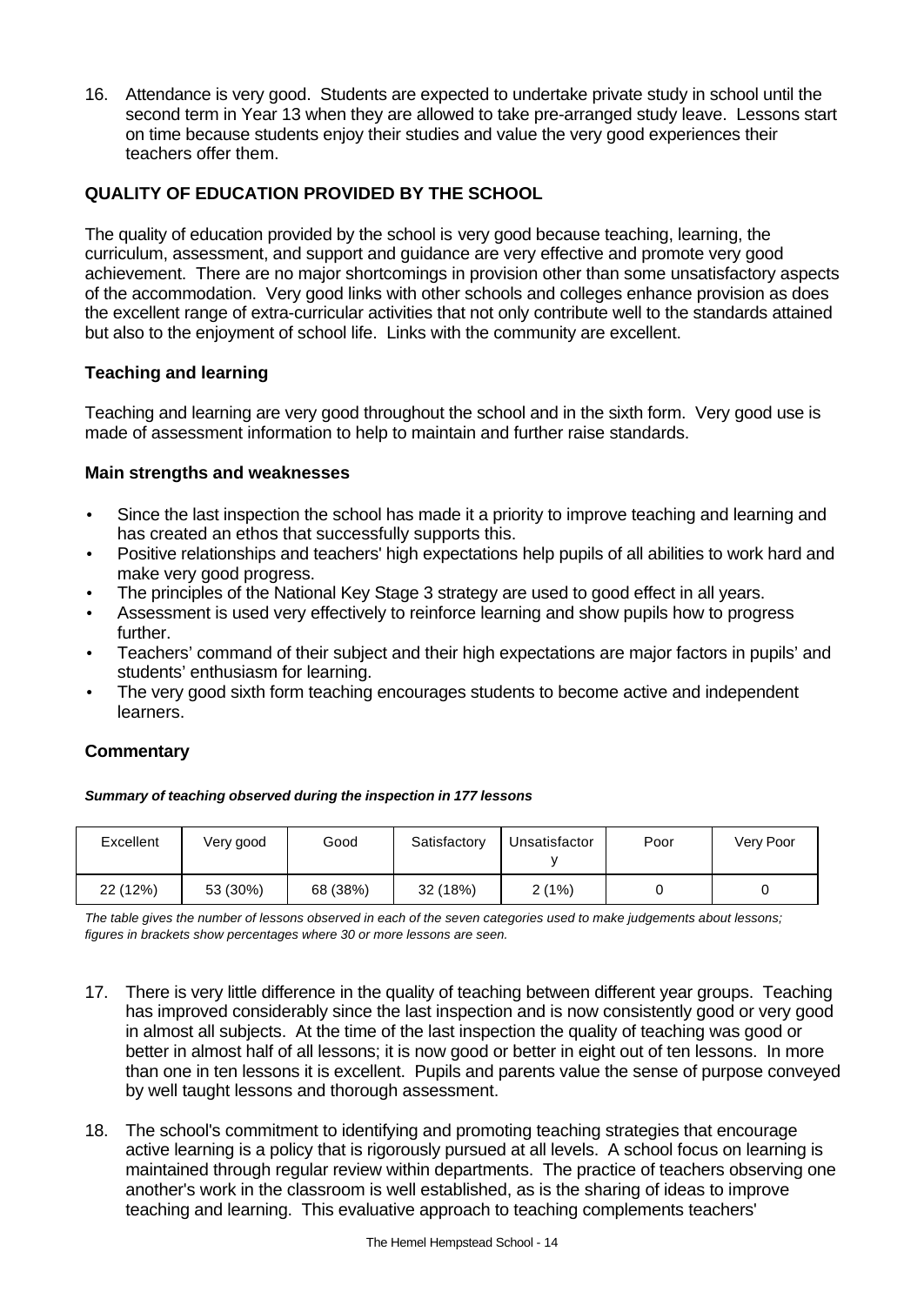knowledge and enthusiasm for their subject and creates a very positive atmosphere for learning.

- 19. An interest in the business of learning is communicated well to pupils. Teachers often refer to the ways in which learning takes place as well as the content of learning itself. Teachers plan their lessons very well and explicit learning objectives are prominently displayed so that pupils can see where they are headed. This, together with other approaches originating in the Key Stage 3 strategy, makes a significant impact on pupils' motivation and does much to promote equality. As a result all groups of pupils achieve equally well. Lessons have a clear structure, get off to a brisk start and involve pupils through good quality oral work. In lessons where discussion is regularly encouraged, pupils are articulate about what they are learning, not just what they are doing. Independent learning is well developed by Years 10 and 11 and provides an excellent foundation for sixth form work.
- 20. There is much lively and stimulating teaching. Teachers use their subject expertise well to provide clear explanations and are willing to experiment with different learning strategies. Because of this, learning activities are well matched to pupils' needs and the pupils are fully engaged in most lessons. In the vast majority of lessons good progress is made because pupils rise well to learning tasks that extend them. Teaching of this quality was seen in all subjects and particularly in music, and in the excellent lessons observed in English, dance, drama, modern foreign languages, physical education, geography and design and technology. Gifted and talented pupils benefit from the enthusiasm and generally high level of expectations available to all pupils and are also offered a good range of enrichment activities.
- 21. Teaching for pupils with special educational needs is good in their normal lessons and very good when they are taught by specialist teachers. They also get good support from the teaching assistants. This ensures that they achieve well in relation to their past results. Pupils' individual education plans contain suitable academic and personal targets that help the pupils to make good progress in their learning.
- 22. Assessment is used very effectively to diagnose individual pupils' needs and to guide teaching and learning strategies. In English, music and physical education, the excellent quality of teachers' assessment of pupils' work, by which strengths and weaknesses are noted and targets for improvement are set, contributes significantly to the very good progress pupils make. In religious education, although pupils' work is assessed regularly they are not given enough information on how they can improve. In art and design, modern foreign languages, mathematics and geography, teachers are guiding pupils very effectively in the use of self and peer assessment. The very effective use of homework to consolidate and extend pupils' learning also makes a significant contribution to their progress and achievement.
- 23. The senior leadership team has made a significant impact on the quality of teaching. Training and opportunities for shared good practice have contributed greatly to the wider range of teaching and learning strategies now seen in the school.

### **Sixth form**

24. Teaching in the sixth form is very good. During the inspection examples of excellent teaching were seen in English, geography, art, design and technology (graphics) and music. Using their subject knowledge together with some exciting and challenging approaches in the classroom, teachers engage students' interest and enthusiasm and ensure that they work productively and at full stretch. Students in their turn are well motivated and keen to do their best. They value the way in which teachers encourage them to think for themselves, to develop their own opinions and to become independent and critical learners. In many lessons, students demonstrate very good observational, analytical and evaluative skills because their teachers are skilled at probing and extending their knowledge and understanding. This was a strong feature of a Year 13 psychology lesson on the effects of alcohol on arousal and depression.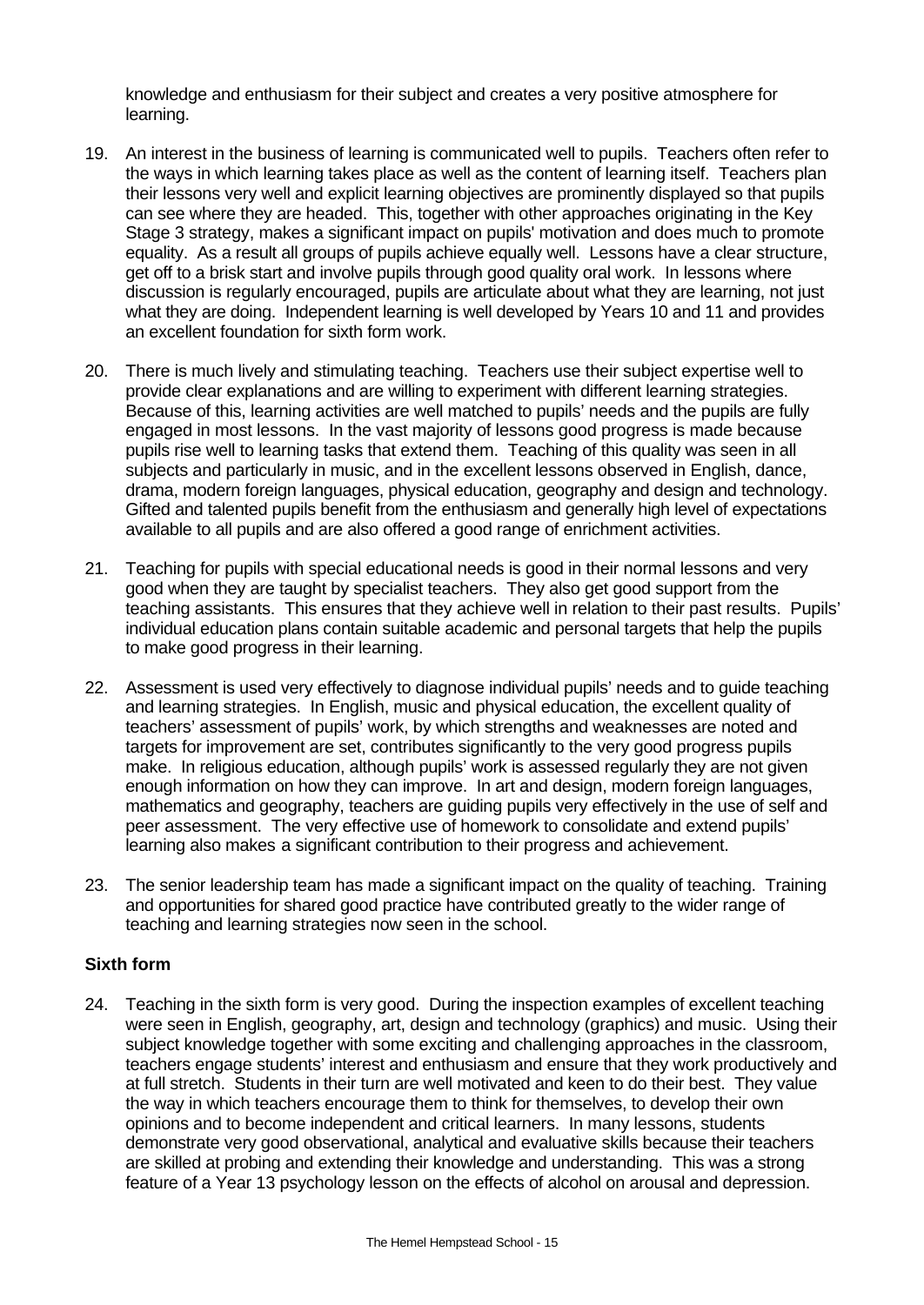Another feature of lessons, observed during the inspection in music, physics, history, English and French, is the focus on teaching of specific techniques to gain high marks in examinations.

25. Assessment is used very effectively in the drive to raise standards. From feedback in lessons, through the marking of students' work and through the regular subject reviews, students are presented with a clear picture of their attainment, their minimum target grades, their strengths and where they need to improve.

#### **Exemplary use of assessment in English**

The recently appointed head of English has introduced excellent and consistent practice in assessment, which is recognised by students as having a major impact on the standards of their written work. All notes made in lessons and the ways in which these are organised are checked on a regular basis. Students are given cover sheets before each major written assignment, which explain exactly how the essay will be assessed. They have been taught how to begin their writing with a conceptual overview and how to use this to structure their essays and to write with clarity. Close marking then shows exactly where and how students have met the assessment objectives and precisely what they need to do to improve their next essay. One student summed up concisely the difference it had made to him: 'A year ago I couldn't write an essay. Now I feel I am an accomplished essay writer'.

### **The curriculum**

The curriculum is very good in the main school and good in the sixth form. The accommodation is unsatisfactory. The curriculum is enhanced by an excellent range of enrichment activities.

#### **Strengths and weaknesses**

- The Key Stage 3 Strategy has had a positive influence on lesson planning in all subjects and in all years.
- The high quality of provision in sports and the arts has been recognised by the award of Sportsmark Gold and Artsmark Gold.
- The school has an active and innovative approach to the curriculum.
- Some subjects do not make enough use of the library and computer based resources to support teaching and learning.
- Some aspects of the accommodation for drama, design and technology, physical education and the sixth form are unsatisfactory.
- There is a good range of AS and A Level courses available to sixth formers.
- Sixth form students are very well prepared for further stages of education and employment by the emphasis on independent learning and the many opportunities to take responsibility.

### **Commentary**

26. The school provides equal access to a good range of worthwhile curricular opportunities. The school is active in reviewing and developing the curriculum to meet the needs of its pupils and to raise standards across the school. As a result, curriculum provision has improved since the last inspection. This is seen in the successful bid for specialist Performing Arts College status and the recognition of the high quality of provision in the arts and sport, by the achievement of the gold Artsmark and Sportsmark awards. The curriculum provides a sufficiently wide and balanced range of learning opportunities to suit the needs and aptitudes of most pupils. Innovative changes to the curriculum in Years 7 to 9 enable all pupils to study an extra language and, in Years 8 and 9, dance and drama. Another positive feature is the fast track initiative that enables pupils to begin GCSE dance, languages and mathematics courses in Year 9. The curriculum in Years 10 and 11 offers pupils a wide range of choices, including child development and economics, and most pupils take 11 GCSE subjects. The range of choices is augmented by opportunities to take GCSE courses in the performing arts after school. There is less choice for pupils who would prefer a more vocationally oriented programme. The school successfully provides ASDAN courses as an alternative to the GCSE range of options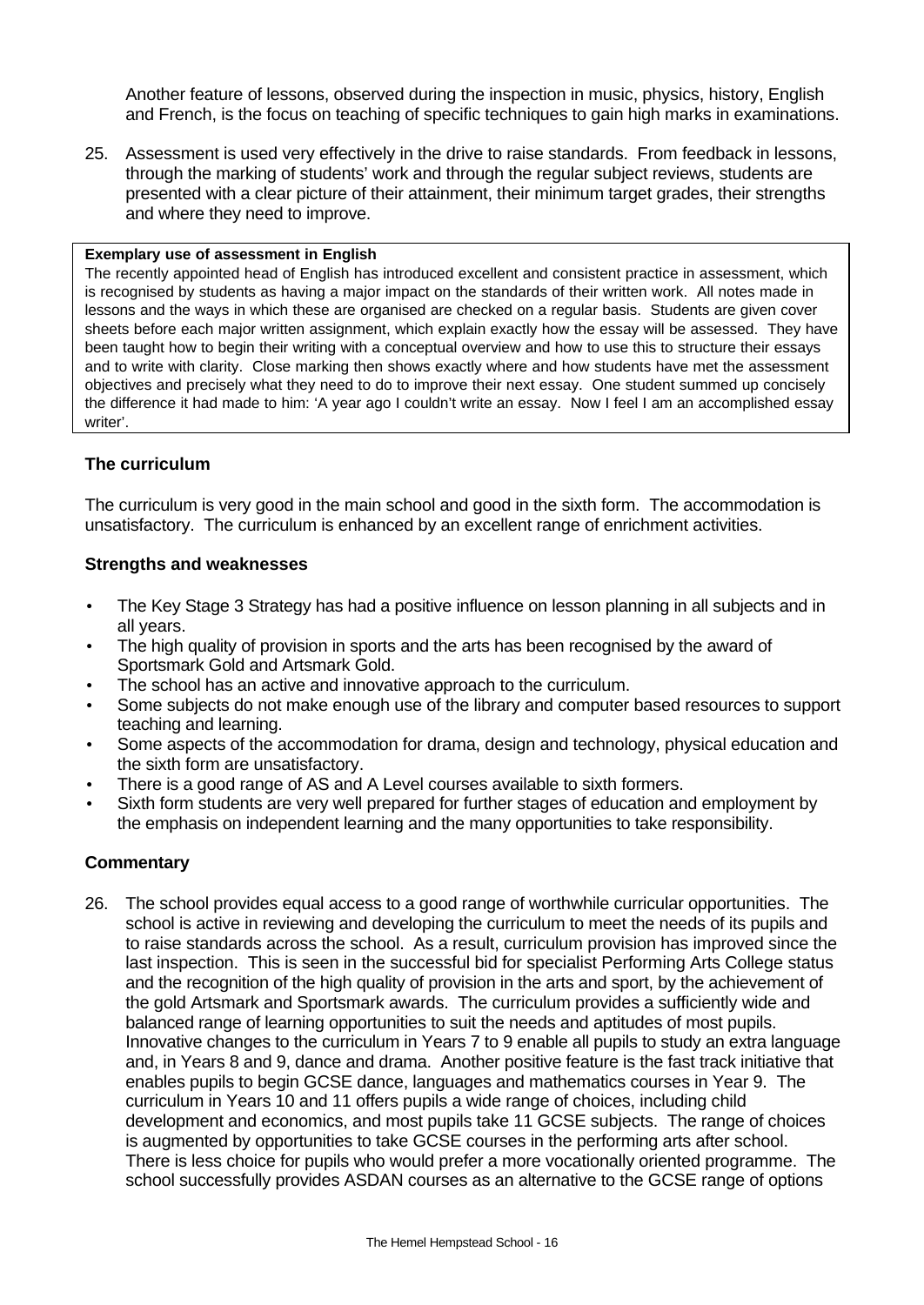and the curriculum for Years 10 and 11 is currently being reviewed with the intention of providing more vocationally oriented option choices.

- 27. The school makes very good provision for gifted and talented pupils, in particular for those with aptitudes in the performing and expressive arts, and sport. Many pupils take advantage of the excellent range of enrichment activities that the school provides, and standards are high. These activities are interwoven with the curriculum and are viewed by all as an integral part of the learning opportunities that the school provides. Very strong features of the extra-curricular programme are the dance, drama, music and sporting activities and competitions that are provided through the house system and organised by sixth form students. These make a valuable contribution to pupils' learning and personal development.
- 28. Pupils with special educational needs have full access to the curriculum. A number of pupils are withdrawn from lessons in order to concentrate on extra reading and writing. This is arranged so as to ensure that they do not miss the same lessons every week. Pupils at all stages on the school's list of pupils who have special educational needs are well provided for and the school's procedures comply with the Code of Practice. The co-ordinator and other staff use their knowledge of pupils' achievements in order to plan future targets; the individual education plans are reviewed regularly to ensure that targets reflect the progress made. The two specialist classrooms are open before school and at lunchtimes to allow pupils to undertake further study or to take part in extra-curricular activities. Pupils are encouraged to use this time to extend their normal school work; this helps them to progress faster. The support is also available for sixth form students and it helps them to improve the standards of their work. Because of the nature of the building, access for wheelchair users is difficult but the school is doing what it can to improve this.
- 29. Significant improvements have been made to the accommodation since the last inspection report. New teaching blocks have enhanced the ethos of the school and are well maintained, there is an ongoing programme of internal redecoration. The general cleanliness of the school has been improved because fenced footpaths have reduced the trails of mud brought into the buildings. The installation of CCTV has significantly reduced on-site vandalism. However, despite the best efforts of the school, there are still significant inadequacies in the accommodation and these have adverse effects on pupils' learning. The food rooms in design and technology are inadequate. The drama studio is dilapidated and does not provide a stimulating learning environment. Because of the poor state of the flooring in the boys' changing rooms, it is extremely difficult to keep the gymnasium clean. There are no showering and changing facilities for physical education staff and office space is inadequate. The toilet facilities in some areas of the school are below acceptable standards and there are not enough hard play areas. Improvement to the accommodation remains an ongoing priority in school improvement planning

#### **Sixth form**

- 30. Because of the size of the sixth form and the diversity of expertise within its staff, the school is able to offer a wide range of AS and A Level courses including less common subjects such as music technology, dance, psychology, sociology, ethics and government and politics. The school discontinued vocational courses this year because of a lack of demand. However, now that numbers of students staying on are increasing, there are some for whom vocational courses or a combination of GCE advanced courses and vocational courses would be more appropriate. To meet their needs, a consortium arrangement with other local schools and the college has been established. This will enable a much broader and cost effective range of subjects to be offered to students, including vocational courses.
- 31. Students' academic programme is well supplemented by an excellent range of enrichment opportunities. Many students participate in the Duke of Edinburgh scheme, and in the extracurricular music, drama and sporting activities on offer. Topics relevant to young people such as driving, alcohol misuse, budgeting and cooking when away from home are tackled through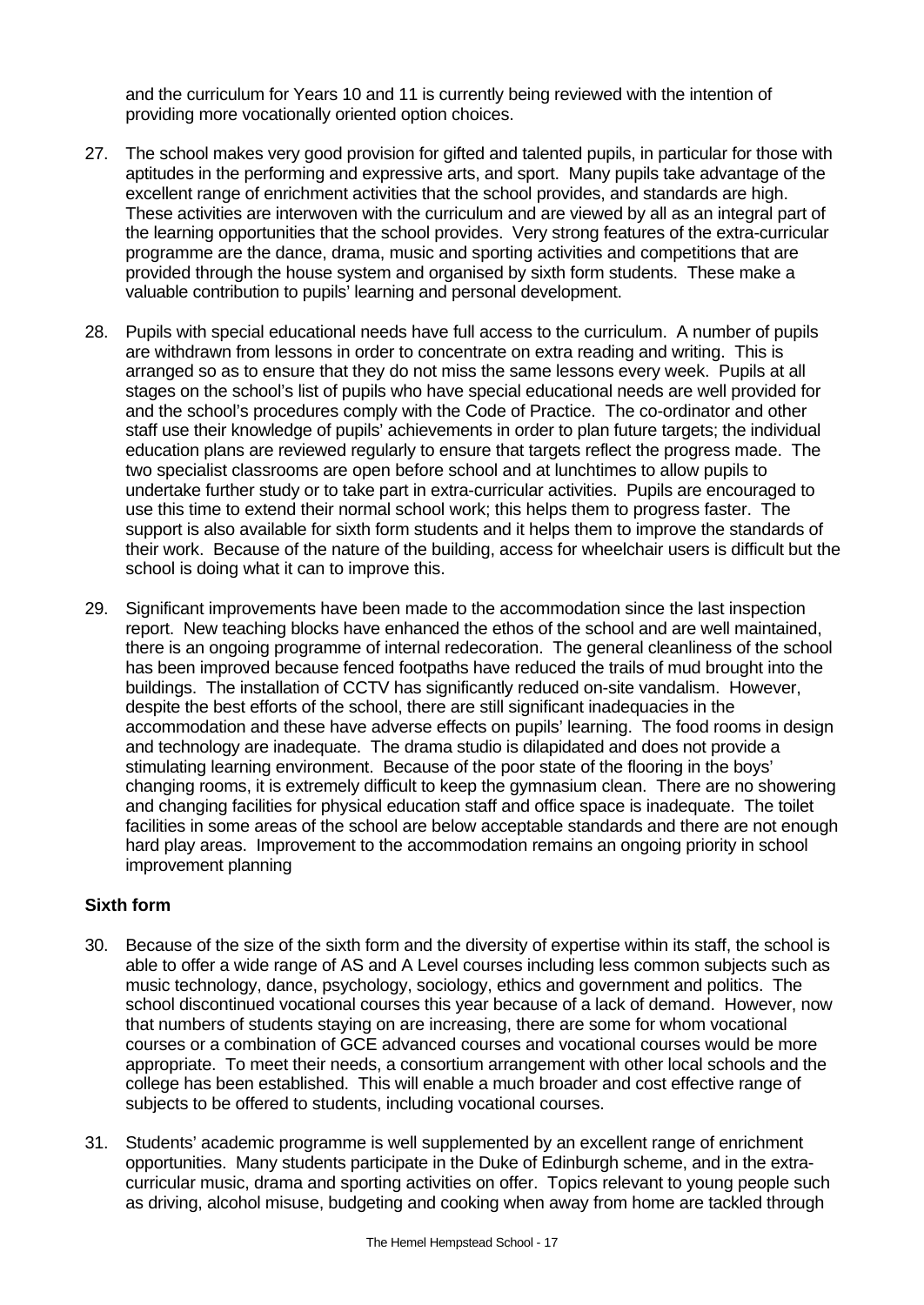the life skills programme and the school is also reintroducing general studies this year through a series of conferences to take place next term. This provision will also meet the requirements for religious education.

32. Most subjects are taught in suitable accommodation but curriculum development and teaching strategies are constrained by unsatisfactory accommodation in drama, psychology, physical education and food technology. In addition, the space available for private study is completely inadequate, and there are times when sixth formers are hard pressed to find somewhere quiet to work. There are firm plans to begin work on a new sixth form block in February 2004.

### **Care, guidance and support**

Arrangements to ensure pupils' care, welfare, health and safety have improved since the previous inspection and are now very good. The school provides very good support, advice and guidance and involves pupils and students very well in its work and development.

### **Main strengths and weaknesses**

- The academic progress made by all pupils is very closely tracked and this helps them to make very good progress in their work.
- Well-planned and thoughtful induction procedures help incoming Year 7 pupils to settle quickly.
- Procedures for seeking pupils' views are highly effective and the school is very thorough in following up their suggestions and concerns.
- Pupils and students have very good access to impartial guidance and careers information when selecting their options for Years 10 and 11 and when they leave sixth form.

- 33. Pupils are very well looked after during the school day. Rigorous monitoring of their academic and personal development helps to ensure that pupils receive high quality support and guidance. In order to meet the needs of pupils who are experiencing particular difficulties, the school works closely with a wide range of external social and health agencies. These include the Dacorum Education Support Centre, Connexions, and local counselling services. Their specialist support ensures that each pupil has ready access to advice and guidance that is tailored to suit his or her needs. Child protection procedures are thorough.
- 34. Liaison with contributing primary schools is close and pupils in Year 7 speak warmly of the support they receive. New arrivals are linked to a sixth form student and they are encouraged to seek their advice, should any concerns or worries crop up. In addition, students in the sixth form provide lunchtime 'drop-in' sessions for younger pupils who may want to discuss a problem or seek reassurance. Pupils in Year 7 say that these arrangements have helped them to settle in to their new school. However, they say that they would like to have more informal contact with their designated sixth form student so that they can get to know them better.
- 35. Working relationships between pupils and their teachers are very good; pupils particularly appreciate the way that their teachers are prepared to spend time with them, offering individual advice and help. In addition, pupils regularly review their own progress and set their own targets for improvement. As a result, pupils have a very good understanding of how they are getting on and know exactly what it is they have to do in order to improve the standard of their work. This motivates them to aspire to high standards for the future and contributes towards their very positive attitudes towards learning.
- 36. The school actively seeks pupils' views and recently commissioned a comprehensive external survey. This revealed some concerns about bullying. In order to investigate this further, the school subsequently circulated its own more detailed questionnaire to both pupils and parents. Pupils appreciate this and feel that it is indicative of the way the school responds to their concerns. The school council is well regarded and is responsible for administering specific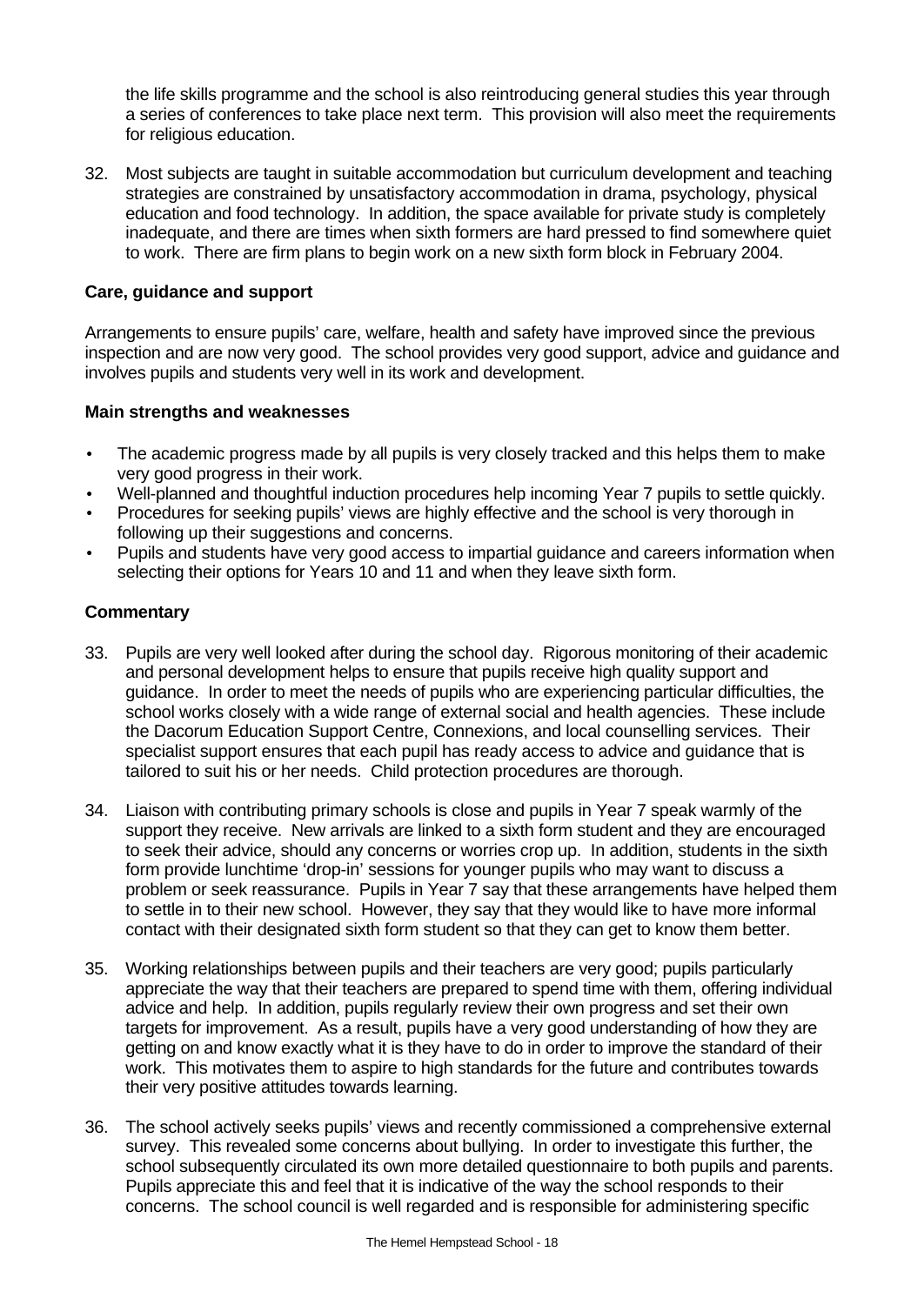aspects of school life, such as the reward system that recognises pupils with outstanding attendance.

37. Teachers provide pupils with very good information about the courses they can follow in Years 10 and 11. In addition, pupils attend the annual 'Insight into Industry' day, and links with West Hertfordshire College are strong. Pupils are able to undertake vocational courses, although the number of places available is small in relation to the number of pupils who apply. Work experience placements at the start of Year 11 give pupils a very good insight into the world of work.

### **Sixth form**

- 38. During discussions with students, inspectors heard very positive views about the advice available, both from subject teachers and from the head of sixth form and the careers staff. The very good retention rates and the fact that only one student left the school at the end of Year 12 last year are further evidence that advice given about sixth form courses is good.
- 39. Careful records are kept of students' progress and year tutors liaise with subject teachers to maintain an overview and catch any problems early. A review day to be held in November will allow each student a 15-minute monitoring interview with his/her tutor to review and discuss progress and achievement. Students applying for university receive good guidance and help with their applications.

### **Partnership with parents, other schools and the community**

The school's links with parents are excellent. Links with other schools and colleges are very good. Links with the community are excellent in the main school and very good in the sixth form.

### **Main strengths and weaknesses**

- The quality of information provided for parents is outstanding. The school keeps them exceptionally well informed about day-to-day events, the curriculum and their children's progress.
- Parents hold the school in very high esteem and wholeheartedly encourage their children to do their very best. The school actively seeks their views and is very responsive to suggestions or concerns.
- Excellent links with the community make an outstanding contribution to pupils' personal development and to school improvement.
- Links with other schools and further and higher education providers enrich the curriculum and strongly support pupils' personal development.
- The links with other local schools are helping the school to plan a more diverse curriculum for sixth form students.
- Sixth form students make a significant contribution to the life of the local community.

### **Commentary**

40. As part of the inspection process, parents were asked to complete a questionnaire that requested their views on numerous areas of school life. Analysis of their responses shows that they are pleased with almost every area of the school's work. A few parents expressed concern about the extent to which they are kept informed about their children's progress. Inspectors disagree; the quality of information the school provides for parents is excellent. From the moment their children arrive in Year 7, to the time when they leave at the end of Year 11, parents receive very comprehensive written and verbal information on all aspects of school life. Parents can also access general information through the school website, and teachers are always willing to see parents if they request a meeting. Parents also receive interesting newsletters each week and, in response to their requests, the school has recently introduced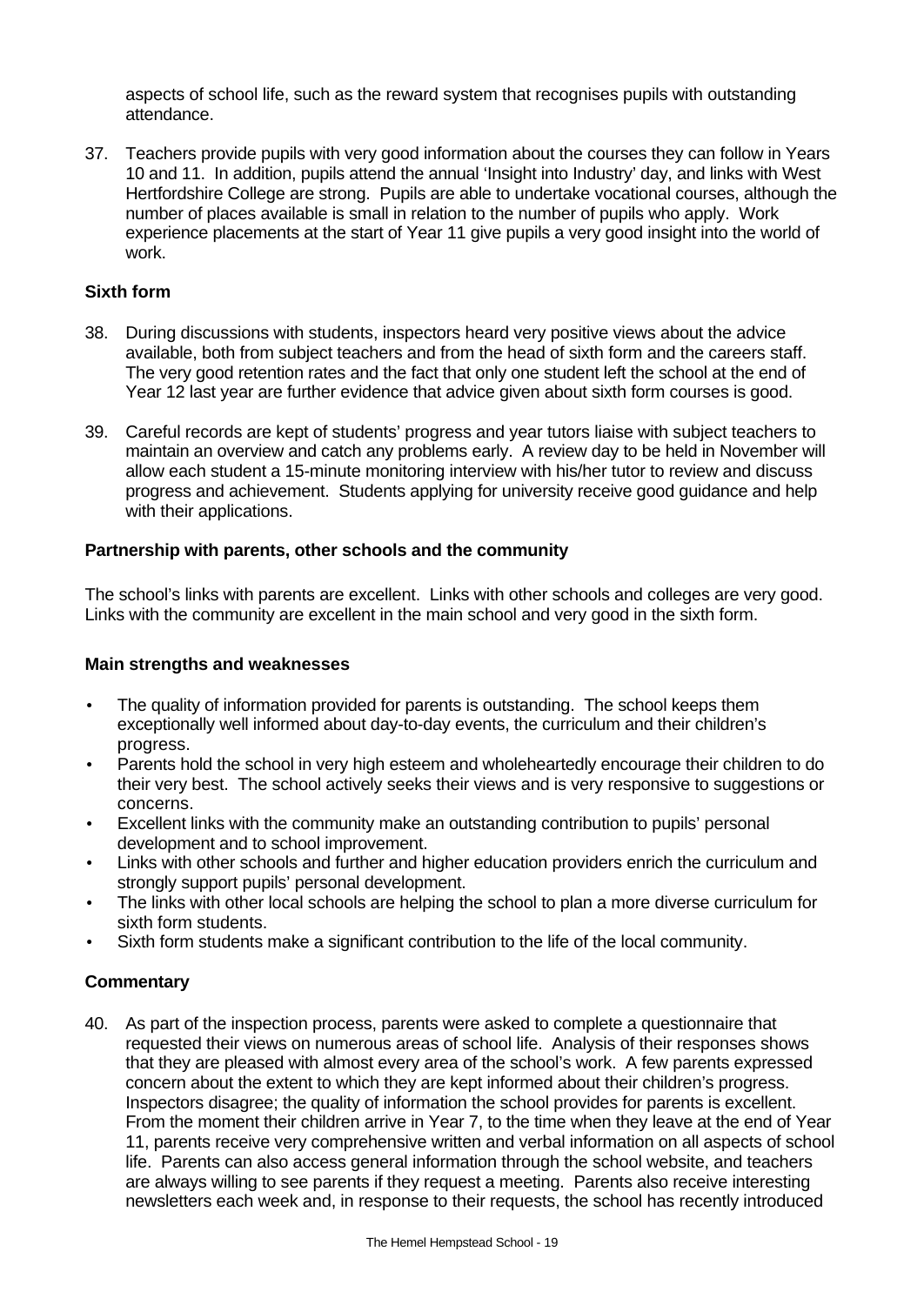termly reports that detail each pupil's progress. In addition, the school hosts an exceptionally broad range of meetings that address a wide range of key areas. For example, as well as learning about the various course options available in Years 10 and 11, parents receive excellent guidance on how they can help their children to revise, deal with examination stress and relax.

- 41. Parents are very interested in their children's education and they support them very well at school and at home. Links with parents of pupils with special educational needs are especially close and their attendance at review meetings is very good. By involving them so closely, the school creates a strong network of support. This helps to put pupils in a position where they are able to commit themselves fully to their studies and produce work that is well above the expected standard.
- 42. Parents are very pleased with the way the school responds to their suggestions or concerns. Inspectors agree; the school takes full account of parents' views and acts upon them whenever possible. For example, as well as amending the reporting process, the school recently responded to concerns over bullying by circulating a more detailed, follow-up questionnaire. This helped teachers to pinpoint where problems occur and to take appropriate action.
- 43. Activities organised by the school association are very well supported and significant sums of money are raised to provide additional learning resources and to help fund overseas trips.
- 44. The school's status as a specialist college for the performing arts creates many opportunities to engage and interest pupils, parents and the wider community. The extent of activities in music, drama, art and sport is excellent. For example, the two-day 'Music on the Moor' festival organised by the school attracted nearly 5,000 people. Other primary and secondary schools, alongside local dance schools, professional musicians, various ensembles and bands, helped provide many hours of music and dance. The school provides a very good selection of afterschool classes for adults and pupils and is continuing to improve and extend what it offers. GCSE art, drama and dance are well underway and GCSE music is in its first year. It is planned to offer more general education sessions in future to help parents appreciate their children's school experience better.

### **Sixth form**

- 45. The school has joined in partnership with other local schools and the college of further education to extend curricular opportunities for sixth form students.
- 46. All students in Year 12 perform some kind of community service, many in roles in the community, helping with cub and brownie groups, assisting in primary schools, visiting older people in retirement homes. These activities contribute to the life of the community and also to their own development as responsible citizens.

### **LEADERSHIP AND MANAGEMENT**

Leadership and management of the school are very good. The leadership of the headteacher is excellent and that of other key staff very good. The management of the school is very good. The school makes excellent use of evaluation information to identify strengths and tackle weaknesses. Governance of the school is very good.

- The headteacher is providing inspirational leadership and a clear vision for the future of the school as a highly innovative and outward looking institution.
- Senior managers are very effective and ensure that the processes of evaluation and review are sharply focused and demanding.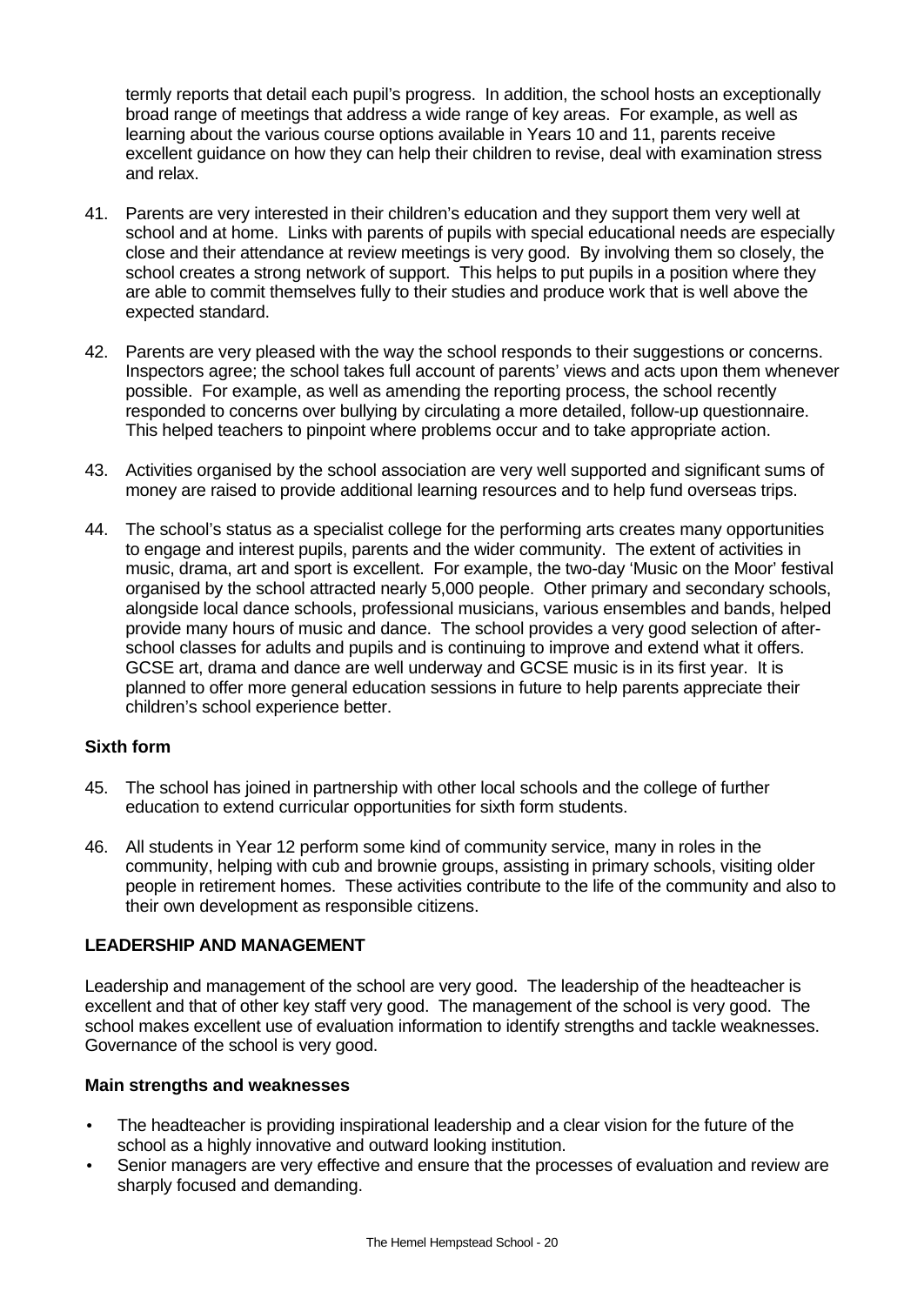- Governors take a strong strategic role and have a good working knowledge of the school's strengths and weaknesses.
- Subject leadership is good or very good in all subjects. It is exemplary in English, geography and music.
- The head of sixth form, his deputy and twelve tutors together form a very effective team to support and monitor sixth formers' progress.
- There is not enough monitoring of the use of tutor time and its effectiveness.

- 47. The headteacher's clear vision for the future development of the school allied to very effective procedures for monitoring and evaluating its work, is having a significant impact on the quality of education the school provides. This clear commitment to ensuring the highest possible standards in all areas of the school's work is shared by other senior managers. Performance and other management information is analysed systematically and used effectively as part of the procedures for reviewing the work of departments. Because of this the school has a very clear picture of its strengths and is able to plan efficiently to tackle weaknesses. Among the many strengths of the school is the willingness to promote leadership from within, for example through the attachment of heads of departments to the senior leadership team, and the openmindedness and willingness to identify, adapt and apply good practice from a range of outside sources in order to ensure continued improvement. Other key staff share the headteacher's vision and work hard in their own areas of responsibility to achieve the school's targets. Subject leadership is excellent in English, geography and music, and good or very good in all other subjects.
- 48. The management of the school is very good. All of the key issues for action identified in the last inspection report have been tackled vigorously. There are no longer any weaknesses in senior management. Line management roles and responsibilities, from the leadership team to the other levels of management, are well understood and very effective in achieving consistency in standards and practices across the school. Performance management is fully implemented. A comprehensive assessment database has been established and excellent use is made of this information by the senior leadership team and heads of department. This makes a significant contribution to standards and achievement. The school improvement plan is comprehensive, contains appropriate targets and is closely linked to department plans. Planning for improvement in subject departments is generally good at all levels. Very good management of special educational needs enables staff to work very well together to ensure that provision is very good.
- 49. The school's financial management is very effective. It allows teachers to concentrate on teaching and seeks best value for money both in purchasing good and services and in educational outcomes. All of the school's income is spent for the intended purposes.
- 50. Governors are very supportive of the school and carry out their statutory duties well. They are very clear about the nature of the school and keen to maintain its traditions, whilst supporting innovation and change. Governors work closely with the school and have a good understanding of the school's strengths and weaknesses. They fully endorse the principle of ensuring that the school provides for the needs of all groups of pupils. This provides the headteacher and senior leadership team with a great deal of confidence in planning new developments. Governors monitor the budget with care and as a result expenditure is targeted according to priorities in the school improvement plan.

### **Sixth form**

51. The sixth form is very well led and managed and this is demonstrated by the high profile of sixth formers around the school. They are expected to be good role models for younger pupils and fulfil those expectations. The management of the head of sixth form and his deputy is centred on consideration for the individual, enabling each to grow and flourish as a valued member of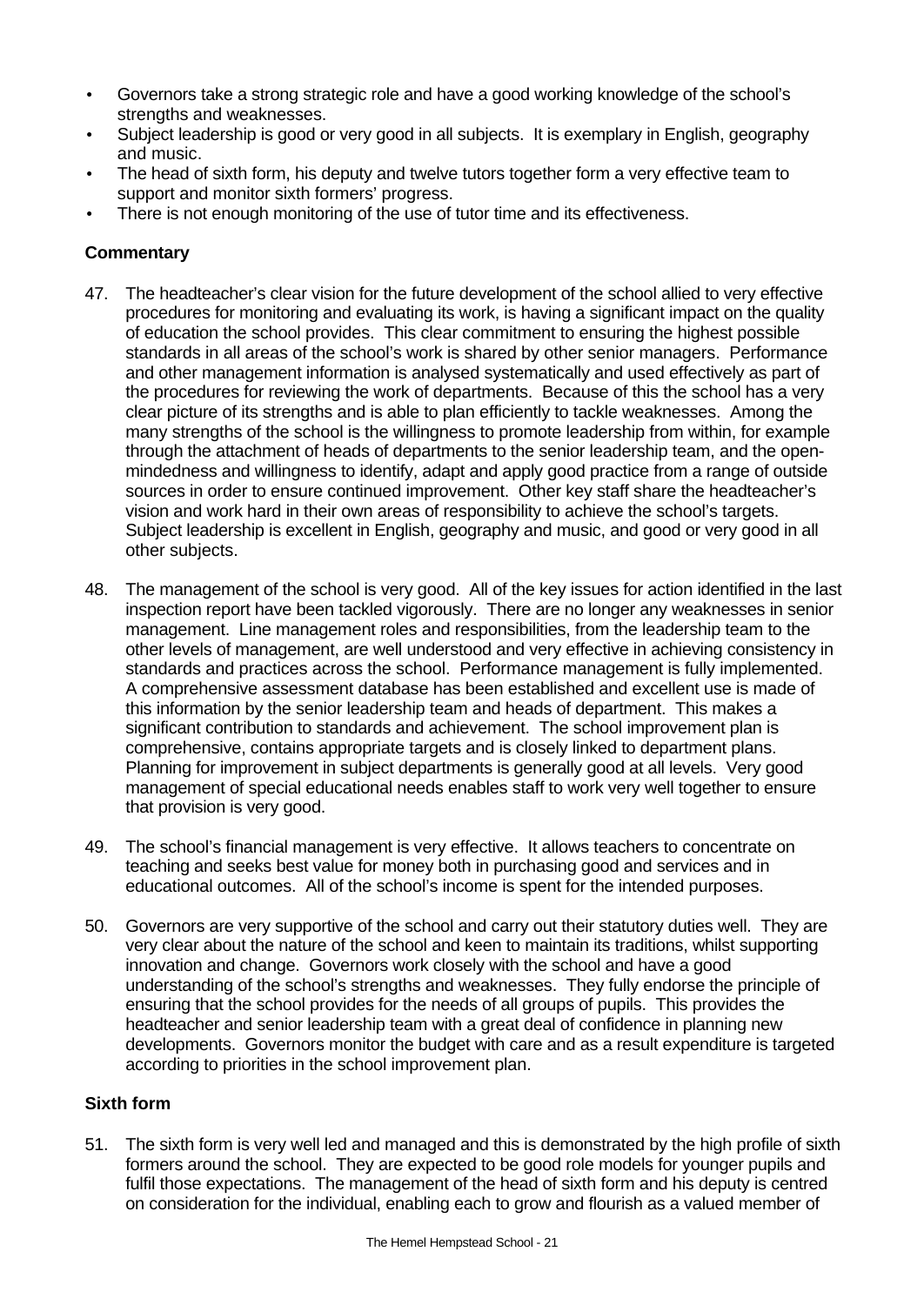he community. The students who comprise the executive group take a very active role both in running the sixth form and in representing its views.

52. Several tutor periods were observed. The value of these varied but the best provided a good start to the day by giving an opportunity to discuss the theme for the week and allowing a quiet time for reflection. At present, there is not enough monitoring of this time to ensure that all tutors provide this kind of experience.

| Balances (£)                   |           | Income and expenditure $(E)$ |  |
|--------------------------------|-----------|------------------------------|--|
| Balance from previous          | 3,565,413 | Total income                 |  |
| Balance carried forward to the | 3,482,010 | Total expenditure            |  |
|                                | 3.171     | Expenditure per pupil        |  |

|  | Financial information for the year April 2002 to March 2003 |
|--|-------------------------------------------------------------|
|--|-------------------------------------------------------------|

| and expenditure (£) |           | Balances (£)                        |         |  |  |  |
|---------------------|-----------|-------------------------------------|---------|--|--|--|
| Total income        | 3.565.413 | Balance from previous year          | 89,906  |  |  |  |
| Total expenditure   | 3.482.010 | Balance carried forward to the next | 173.309 |  |  |  |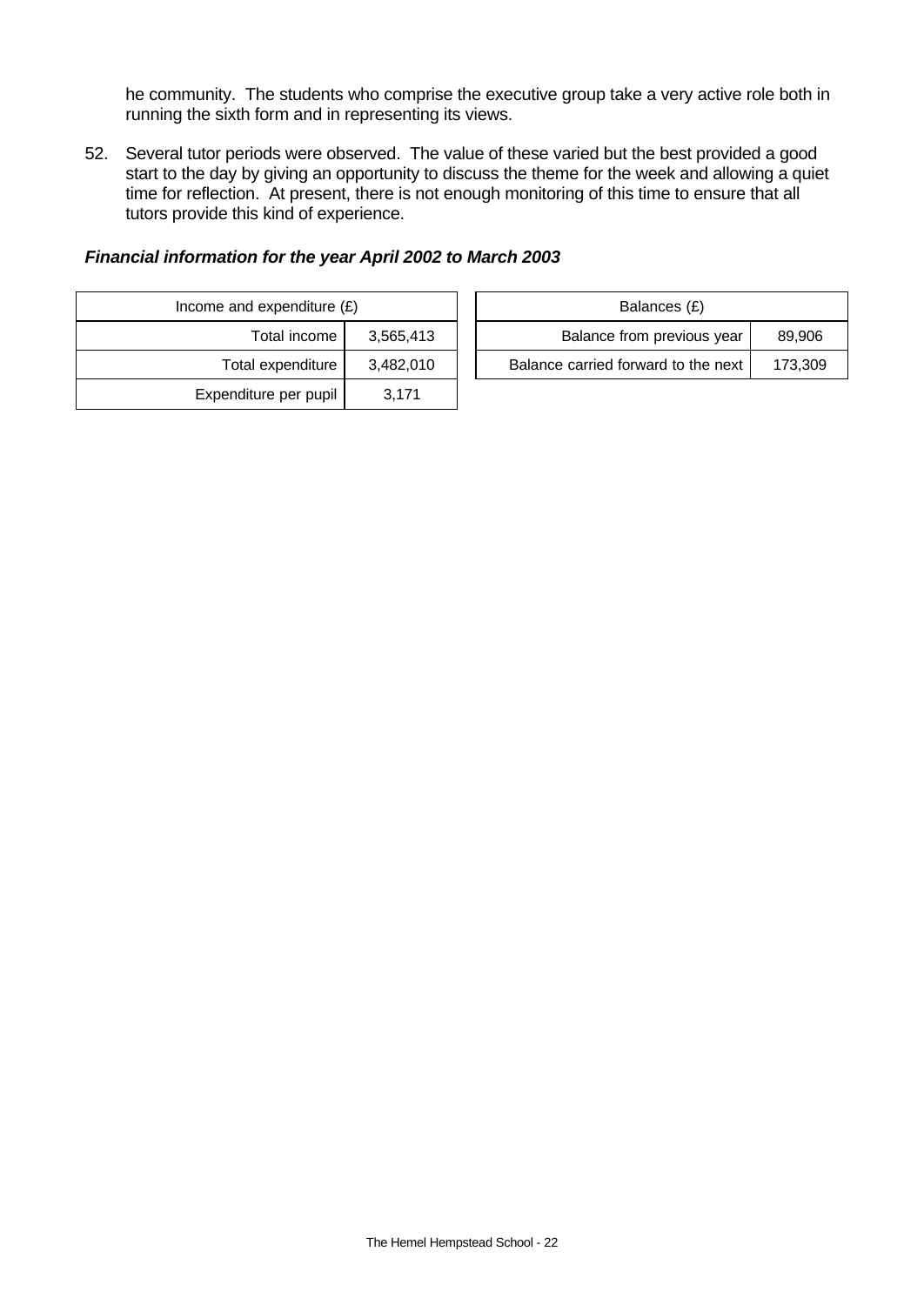# **PART C: THE QUALITY OF EDUCATION IN AREAS OF LEARNING, SUBJECTS AND COURSES**

# **ENGLISH AND MODERN FOREIGN LANGUAGES**

# **English**

Provision in English is **very good**.

### **Main strengths and weaknesses**

- Teachers' high expectations and good relationships with their classes have a positive impact on pupils' learning.
- New schemes of work for Years 7 to 9 and thorough analysis of examination results have contributed to the rise in pupils' achievement.
- Boys have improved their examination performance in Years 9 and 11.
- Assessment is constructive and detailed so that pupils understand how to improve.
- The head of department provides excellent leadership, which is reflected in the attitudes of teachers and pupils.

- 53. Throughout Years 7 to 11 pupils are making very good progress and achieving high standards in response to lively and rigorous teaching. In the National Curriculum tests at the end of Year 9 in 2003, they gained results that were well above the national average and considerably higher than results in 2002. The percentage of pupils gaining Level 6 and above increased significantly. Using the information they gain from thorough marking, pupils are encouraged to set themselves targets. This raises their aspirations and is reflected in work seen during the inspection, as well as in examination results. Boys performed especially well. Although their results were not as high as girls', reflecting a national trend, the gap between boys and girls was the lowest it has been over several years. The department has recently reviewed both the content and the learning strategies used with Years 7 to 9, making a decisive impact on pupils' motivation and self-confidence.
- 54. In the GCSE examination a similar picture of improvement emerges. Results in English language have been consistently above the national average over the last three years but in 2003 this progress accelerated. Three-quarters of all those entered gained grades A\* to C and there were many more A\* grades than previously; from being below the national average for the highest grade, pupils here were now above it. In English literature, results in 2003 were well above the national average, whereas in the previous year they had been below. As in Year 9, boys improved their performance in relation to girls and in comparison to boys nationally. This was particularly noticeable in English literature, where twice as many boys gained grades A\* to C in 2003 as in 2002.
- 55. This positive picture is confirmed by work seen during the inspection. Most of the teaching is good or better and some of it is excellent. When the teaching is stimulating and challenging pupils respond with impressive enthusiasm and energy. In lessons in Years 7 to 9, pupils display good attitudes to their work, their teacher and to one another. They arrive very promptly for lessons, are mainly business-like in approach and make good use of their time. Many have extensive vocabularies and most are courteous listeners. Pupils with special educational needs and those who are at an early stage of learning English are well supported. Boys are responding well to the recently re-designed schemes of work and make frequent contributions in discussions. All pupils are benefiting from the consistency and imaginative approach of the shared planning which now characterises the English department. Although the curriculum for Years 7 to 9 is broad and coherent, there are opportunities for the development of a wider range of work involving ICT and for greater use of the library and individual reading. Some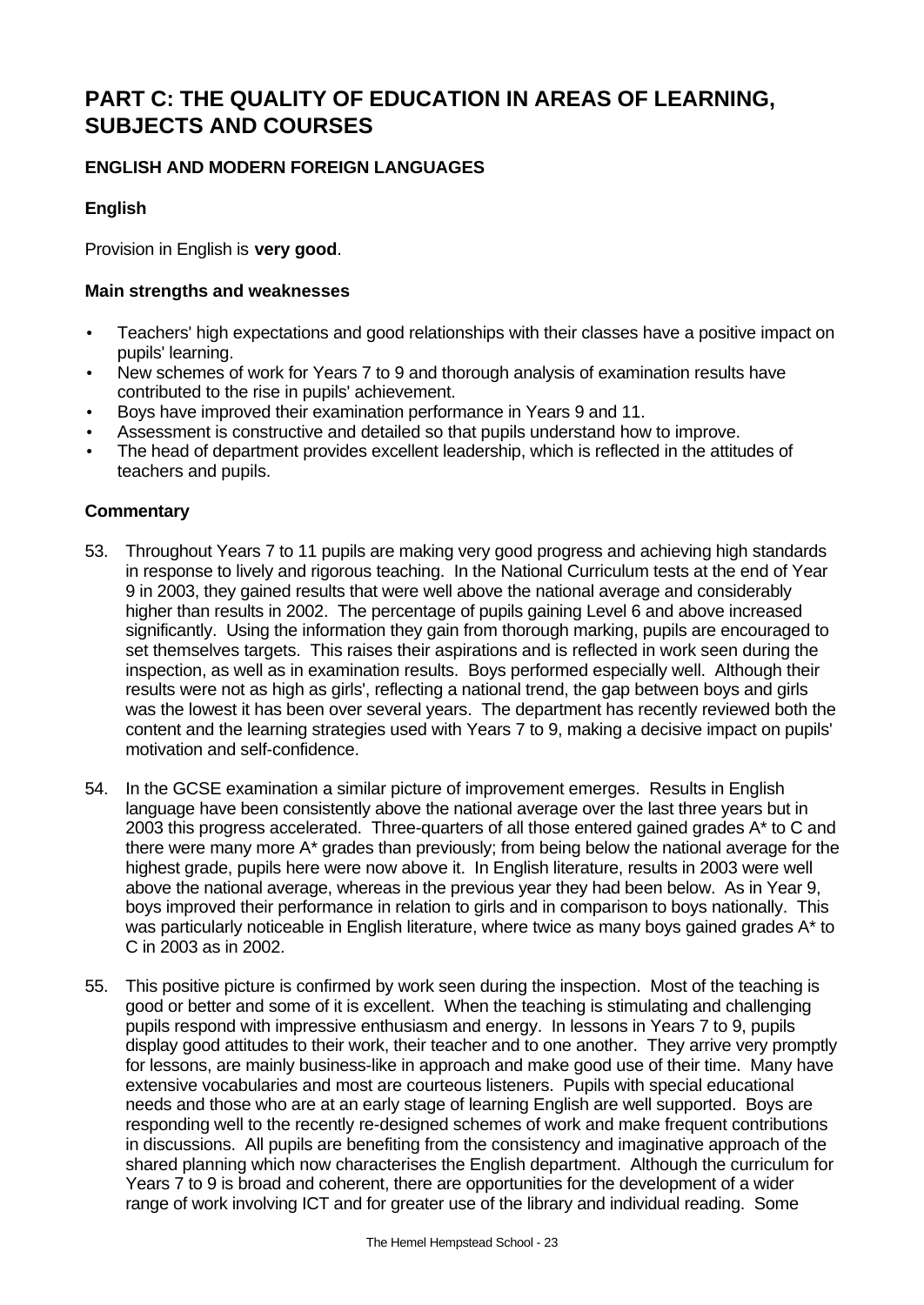teachers are particularly successful in using drama techniques and other active learning approaches to increase pupils' skills of interpretation.

- 56. In Years 10 and 11 pupils make very good progress and display mature attitudes towards their work. Teachers' extensive subject knowledge and enthusiasm, especially for literary texts, often provide an inspiring model for pupils. In the very best lessons, pupils display a high degree of independence and mental agility in response to fast-paced and challenging teaching. They have acquired a considerable body of background information about the texts and writers they are studying. Higher-attaining pupils are able to use this confidently, both in discussion and in writing. Independent learning approaches are now well established in GCSE classes.
- 57. The head of the department's positive and energetic leadership and strong management skills have made a decisive contribution to rising standards in a relatively short time span. She has effectively addressed all the areas for improvement identified during the last inspection by working on several fronts at once. Her imaginative and highly organised approach to planning and resourcing the curriculum for Years 7 to 9 has improved the consistency of learning experiences for all pupils while effectively stimulating boys to be more committed and successful learners. In promoting an ethos, which supports self-evaluation and shared planning, she has strengthened a team of able teachers and laid the foundations for further improvements.

### **Language and literacy across the curriculum**

58. The school has responded positively to national initiatives to support pupils' literacy development and keeps under review the effectiveness of its policy. All teachers were involved in reviewing their practices and producing materials to help the development of pupils' writing. The literacy co-ordinator offers staff practical support in the form of resources which share good practice, for instance in developing pupils' discussion and groupwork skills, as well as their reading and writing. He also monitors regularly the impact that the school's approach is having on pupils' work in the classroom. The impact of the literacy strategy can be seen in some but not all subjects. In geography, for example, pupils display good discussion and presentation skills, write confidently in a range of styles and use technical language with confidence; teachers promote literacy in their work as well as subject knowledge. History provides many good opportunities for varied writing, for extending pupils' reading skills and for regular group discussion. Some departments, such as art and more recently science, use the library to develop research skills. In mathematics, support for developing pupils' literacy is less active and not consistent.

#### **Modern foreign languages**

Provision in French and German is **very good.**

- Standards in both French and German have been well above national averages in recent years, although a dip occurred in 2003.
- Very good teaching results in pupils achieving very well at all levels of ability.
- Teachers demonstrate excellent knowledge and modelling of language, but do not make enough use of these skills in the classroom.
- The department has adopted the three-part lesson structure with considerable success, but the starting and summary sessions are weaker aspects of some lessons.
- The imaginative use of resources inspires very good pupil response and participation.
- Not enough use is made of ICT to support teaching and learning.
- 59. With very few exceptions, all pupils study two foreign languages from the beginning of Year 8 and they maintain standards, which are well above national expectations in both French and German. Although standards at GCSE were in line with national averages in French and just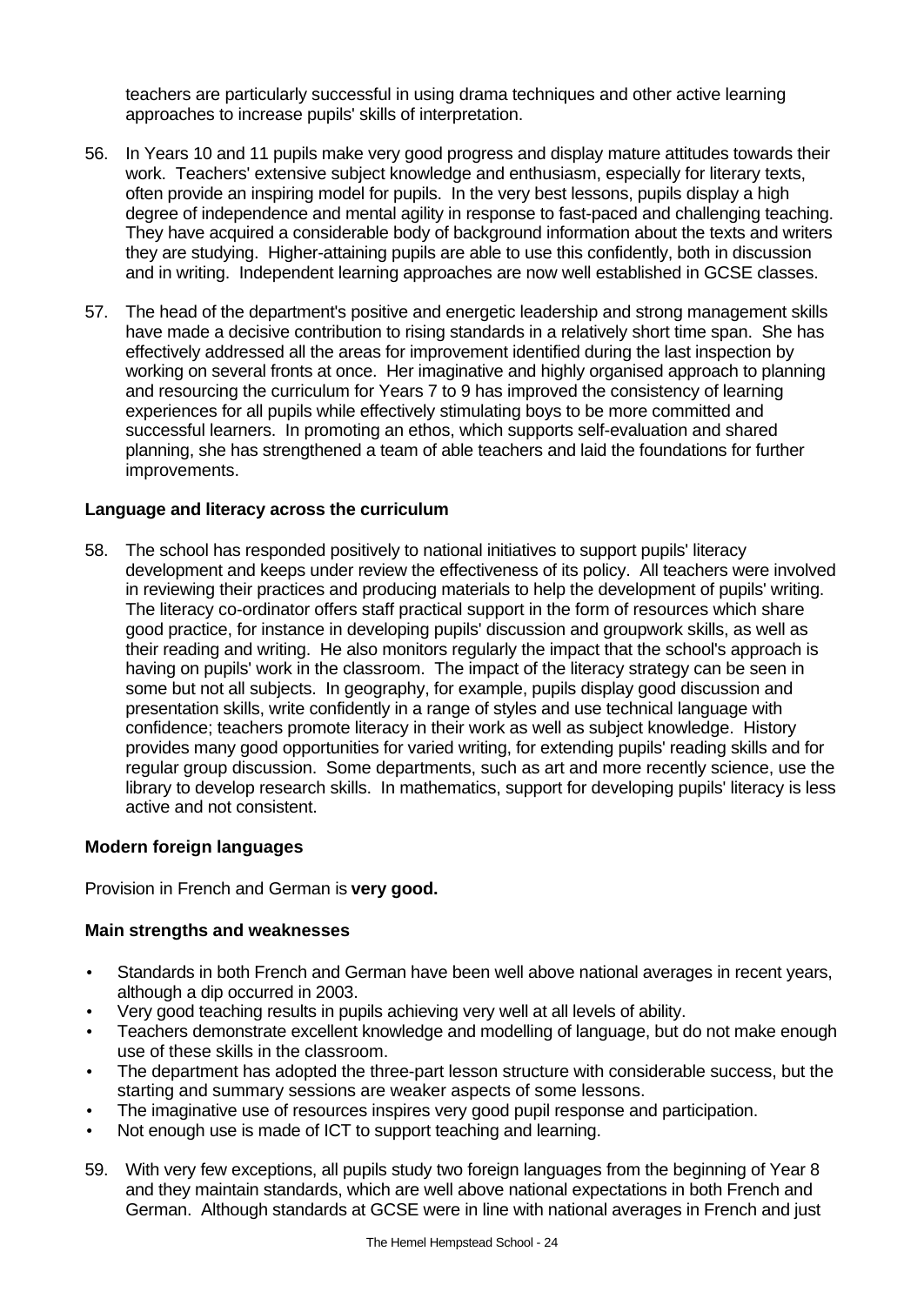below in German in 2003, this represents an anomaly in the overall trend, which has shown a considerable rise over recent years. The department has already addressed the reasons for the fall, and has put in place strategies to remedy the situation for future years. Standards at the end of Year 9 have consistently remained well above national levels.

- 60. These very high standards are a direct result of very good teaching. Teachers generally use their excellent command of both languages to model ideal answers so that pupils then achieve very well because they know exactly what is required. Excellent teaching seen during inspection was characterised by enthusiastic presentation, challenging tasks at a level suited to pupils' ability and imaginative use of a wide range of resources. Pupils are therefore able to respond with confidence and develop very good relationships with each other and their teachers. They trust teachers to mark work thoroughly and provide some excellent targets for improvement, which in turn lead to clear progress. Less successful and even unsatisfactory teaching and learning takes place when these strategies are not employed, or where there is too much English used or a lack of challenge allows pupils to perform at a level below their capabilities. Where the lesson is delivered with a sharp introductory activity, a well planned main task and a summing-up which relates directly to the objective, pupils have a sense of their own progress and really enjoy their work. However, when the teacher does not share the reasons for learning they do not channel their energies in as purposeful a way. If the end of the lesson is rushed, the sense of satisfaction of learning is much reduced.
- 61. All members of the department are committed to the continued improvement of pupils' performance. They are well led by a skilled linguist whose vision and direction ensure that pupil need is always at the forefront of departmental developments. Clear analysis of results and very good monitoring of teaching and learning mean that best practice is shared for the learners' benefit.
- 62. Practice in modern language lessons has a very beneficial impact on pupils' literacy skills in English as well as in the foreign language because learners are guided into considering how language in general works and how they can formulate rules for themselves. The very good extra-curricular work includes a wide range of trips and visits and an excellent 'superstars' club, which make a positive impact on the pupils' acquisition of knowledge and skills. ICT enhances these same skills to a limited extent but the department is aware of the need for improvement here. Progress since the last inspection has been very good.

## **MATHEMATICS**

Provision in mathematics is **good**.

### **Main strengths and weaknesses**

- Pupils achieve well above the national standards.
- Most pupils have positive attitudes to learning and enjoy the challenges they are set.
- Very good teaching enables pupils to achieve well.
- Pupils with special educational needs are very well taught in small groups.
- There is not enough use of ICT to support teaching and learning.

### **Commentary**

63. The very good standards noted at the last inspection have been maintained, with some fluctuations reflecting the different nature of each group of pupils. Last year, pupils in Year 9 did extremely well in the national tests and those in Year 11 also did very well with virtually all obtaining grades in the A\* to G range. About two-thirds of pupils obtained the higher A\* to C grades, which is well above the national average. Inspection evidence shows the standards of pupils presently in Years 9 and 11 are well above the levels expected for this stage in the course.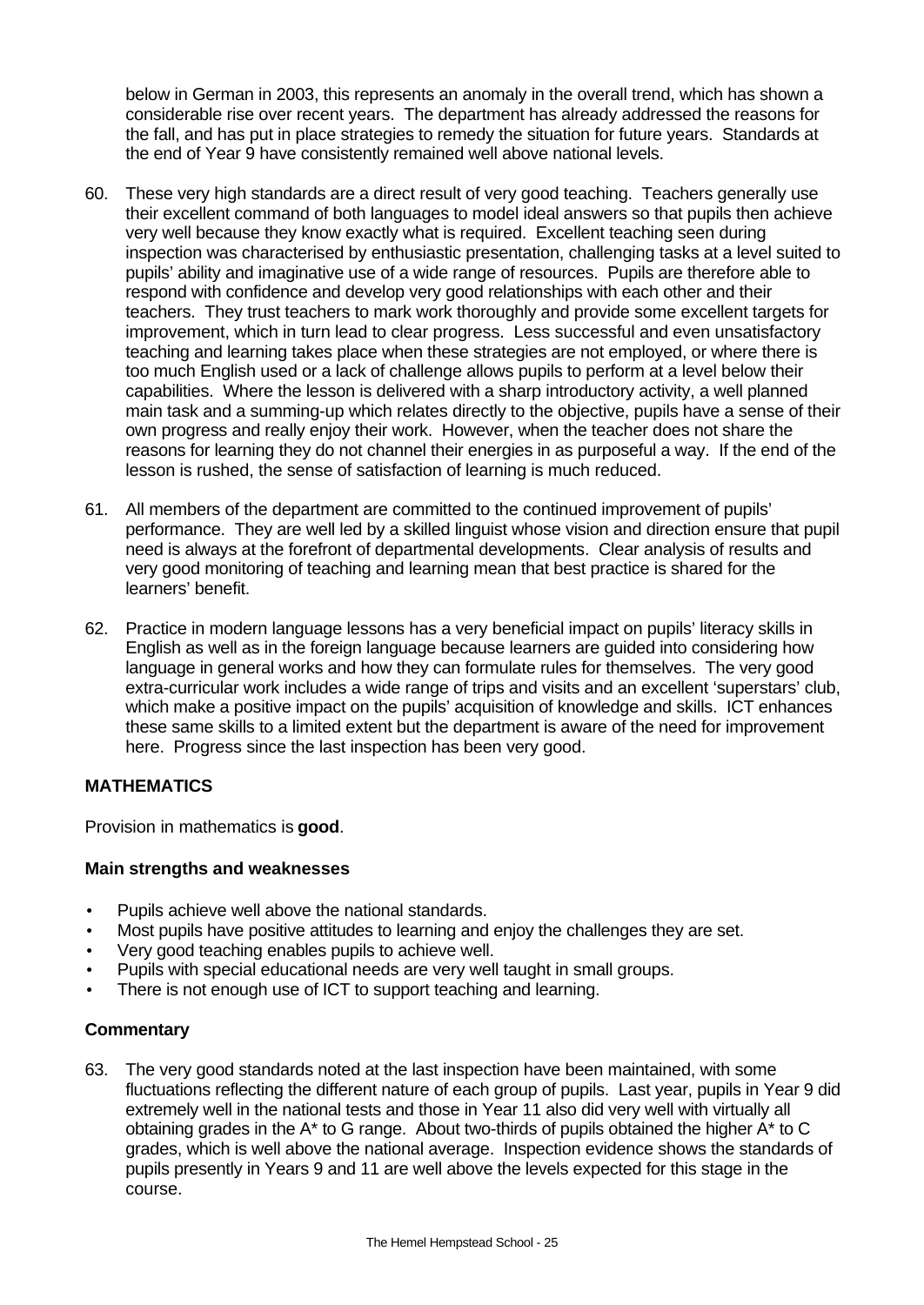- 64. The test and examination results represent very good achievement. The achievement of upper ability pupils is particularly good, for example, the top set in Year 10 started the GCSE syllabus last June and are now tackling confidently higher level algebra and trigonometry. This results from a combination of the pupils' own enthusiasm and the very good teaching they receive. Pupils with special educational needs are achieving very well because of very good teaching and extra support from teaching assistants. There is no significant difference between the achievement of boys and girls.
- 65. There are two areas where pupils are not making as much progress as they might. The first is in mathematical writing. Pupils do not have enough practice at writing down their mathematical thinking, either for recording their ideas and deductions during an investigative exercise or when drawing conclusions from graphs and charts. Pupils do have opportunities to draw conclusions, such as when analysing data about deaths from AIDS in different regions of the world, but the oral discussion was not followed up by written conclusions. Secondly, there are areas of mathematics where the use of ICT can greatly enhance understanding, for example when comparing graphs of equations or manipulating variables in an equation to test the predicted effect. The lack of use of ICT deprives pupils of some powerful aids to thinking and interesting ways to practise methods or test recall.
- 66. Teaching is very effective and based on the lesson structure promoted through the Key Stage 3 Strategy. Because lessons have clear learning objectives, pupils know what they should have achieved by the end of the lesson. Learning is consolidated by a concluding plenary activity. Teachers have good subject knowledge and are keen for pupils to succeed. This is communicated to pupils who respond with their best efforts. The very good relationships between teachers and pupils are underpinned by good humour and much encouragement. The emphasis on strategies to promote thinking in many lessons, rather than rote learning and following set methods, increases the intellectual challenge and depth of understanding. The department has improved the variety of teaching strategies since the last inspection so that most lessons have a good mix of learning activities. However, in a few classes the atmosphere is too individually competitive for groupwork to succeed. The obstructive or boisterous behaviour of a minority of pupils slows progress in a small number of lessons.
- 67. The mathematics department is well led. The head of department provides a good role model for teaching. A particular strength is the use of assessment information to track pupils' progress and to intervene when pupils are not reaching their potential. Homework is used effectively to consolidate and extend learning; it is marked regularly with helpful comments on how to improve. A particularly successful curriculum innovation has been the GCSE early entry of some pupils in Year 10. These pupils achieved their target grades and are now benefiting from an ASDAN course in financial management. There has been satisfactory improvement since the last inspection.

### **Mathematics across the curriculum**

68. Standards of numeracy are well above average. The work done in mathematics gives pupils confidence to apply their knowledge in other subjects. Pupils have a good command of number facts and are able to tackle numerical calculations in different situations. The National Numeracy Strategy has been implemented well within mathematics, and other subjects have incorporated strategies to support the systematic development of numeracy in their schemes of work. There is very good practice in geography and good use is made of mathematical skills in the teaching of ICT.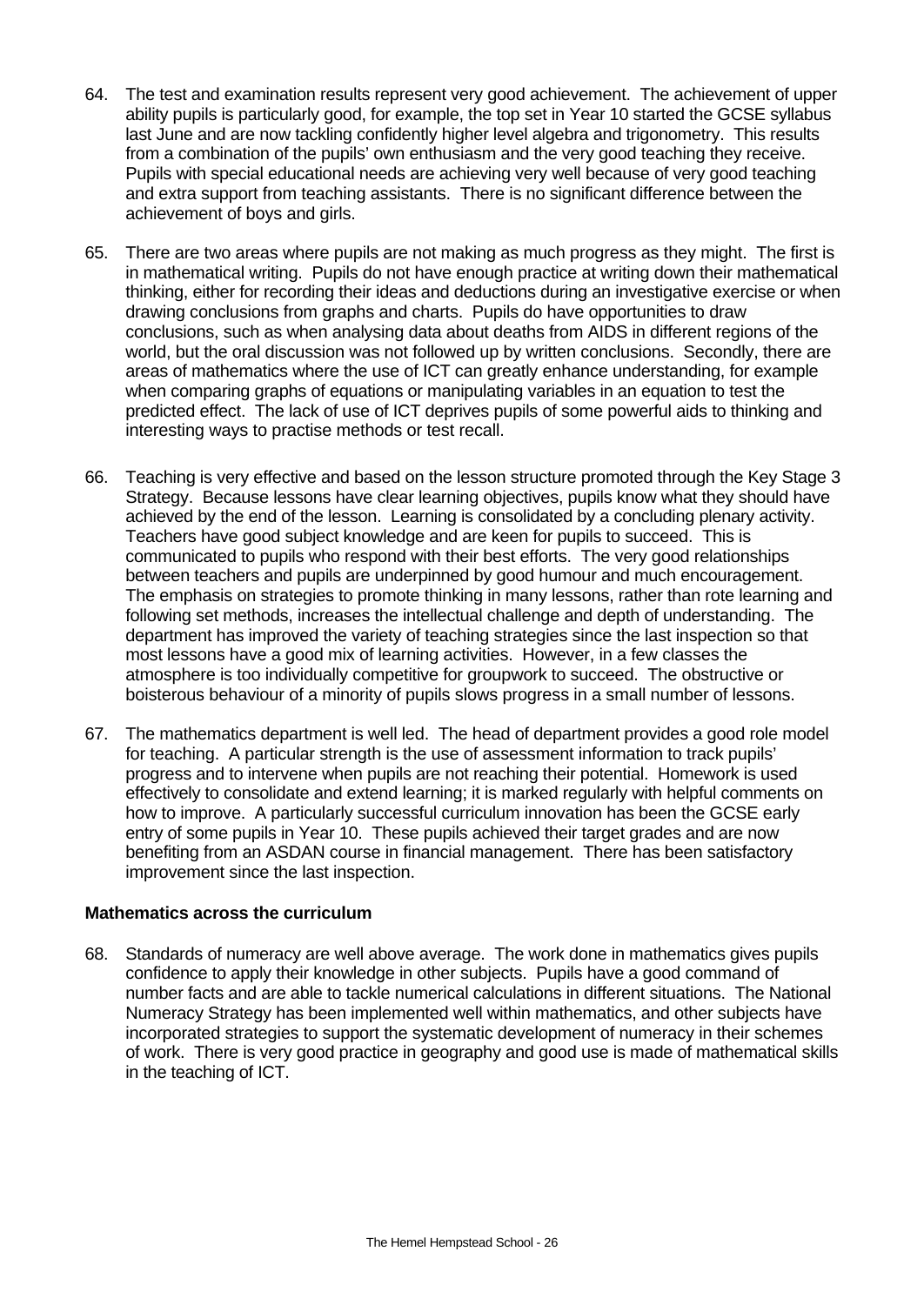### **SCIENCE**

Provision in science is **good**.

#### **Main strengths and weaknesses**

- Good teaching is contributing to above average standards and pupils' very good scientific knowledge.
- New subject leadership is having a positive impact.
- Not enough emphasis is placed on scientific investigative work to promote pupils' scientific thinking.

### **Commentary**

- 69. Results of national tests at the end of Year 9 in 2003 were well above the national average. As these pupils entered the school with broadly average standards in science, their achievement at the end of Year 9 was good. These results are similar to those in mathematics and English. Virtually all pupils obtain a GCSE grade in the A\* to G range. In 2003 the proportion of pupils who obtained the higher A<sup>\*</sup> to C grades was well above the national average. This was similar to their results at the end of Year 9 and so represents satisfactory achievement. Pupils did slightly less well in science than the average in their other subjects. This resulted from the underachievement of a number of pupils in the double award examination and partially due to the low marks recorded in the coursework element. Pupils with special educational needs achieve well and there is no significant difference in the achievement of girls and boys. These results are similar to those at the time of the last inspection
- 70. Inspection evidence shows work in all years to be above the expected levels. Strengths are in pupils' scientific knowledge but comparative weaknesses are in investigative and practical skills. Good relationships, behaviour and attitudes make positive contributions to the good progress pupils make in lessons. Pupils work well individually and when working in pairs and groups. The emphasis on the accumulation of knowledge leads to pupils being too dependent on the teacher in some lessons. Lesson starter activities tend to be used to recap facts rather than stimulating pupils' thinking. This inhibits the development of pupils' inquiry skills. This also happens when questioning is used to draw out factual information rather than encouraging pupils to develop lines of thought. The lack of emphasis on investigative science restricts the development of pupils' practical skills. Homework is used effectively to support the work done in lessons, with guidance on where pupils can research additional information. Pupils' work is marked regularly and good emphasis is given to the appropriate use of technical language. This supports the development of pupils' literacy skills very well. Numerical skills are also applied effectively. Increasing use is being made of ICT to support teaching and learning.
- 71. Effective leadership and management, with a good understanding of the strengths and weaknesses in the subject, are already having a positive impact. The new scheme of work for Years 7 to 9, places increased emphasis on the development of investigative skills, and the benefits of this are seen in Year 7. A new approach is being taken to the GCSE coursework and this is giving greater emphasis to experimentation. A determination to tackle weakness underpins a strong commitment to continued improvement. Improvement since the last inspection is satisfactory.

## **INFORMATION AND COMMUNICATION TECHNOLOGY**

Provision in information and communication technology is **very good**.

- Standards at the end of Year 9 are above average and at the end of Year 11 they are well above average.
- All pupils follow an accredited ICT course in Years 10 and 11. This ensures the effective development of the ICT skills of all groups of pupils.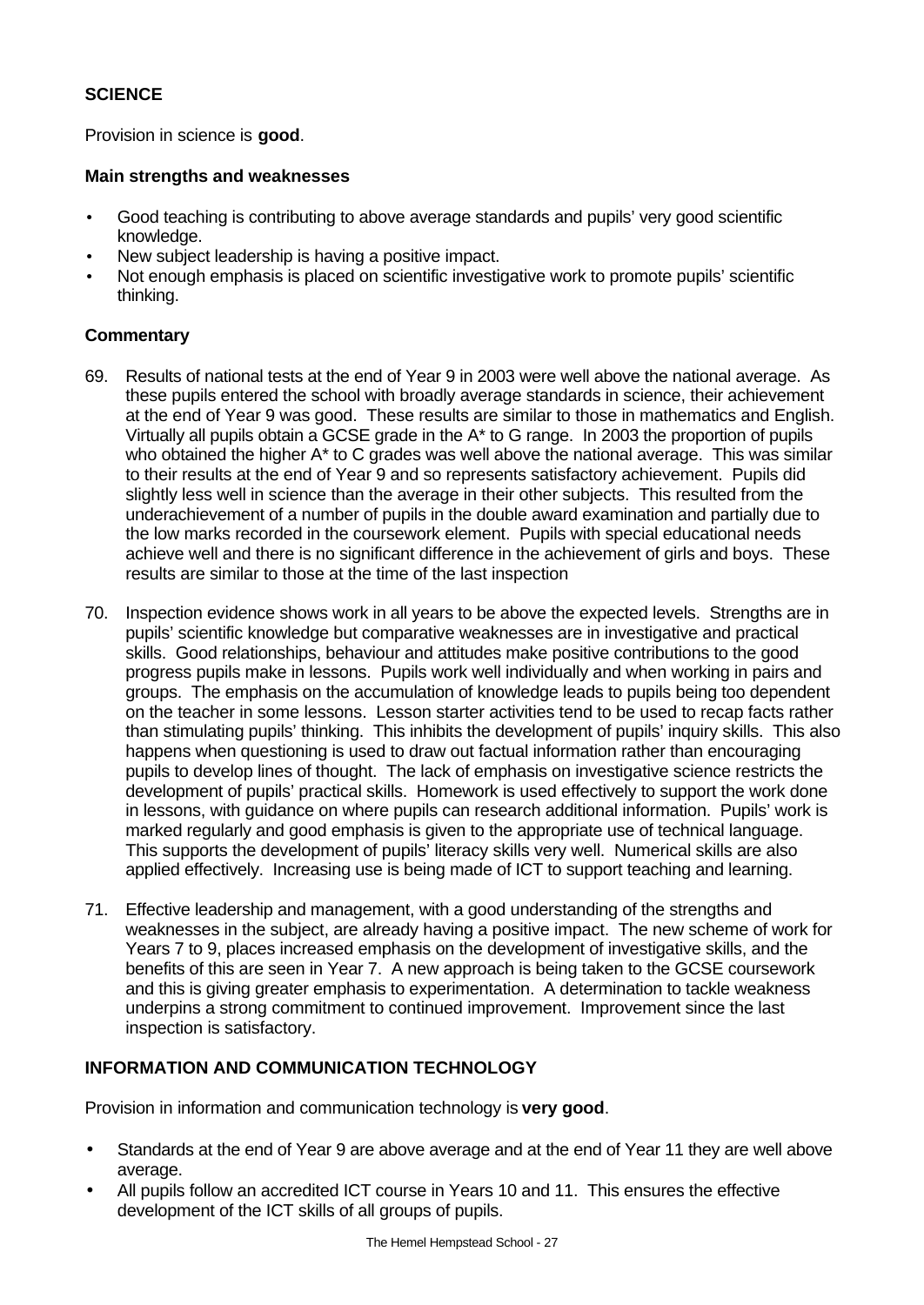- The leadership and management of the ICT department are very effective.
- The large number of non-specialist teachers in Years 7 to 9 makes leads to some inconsistency in the quality of teaching and learning.
- Limited capacity on the computer network makes it difficult to store examination coursework.

- 72. Standards in the GCSE ICT examination have improved significantly from about average in 2002 to well above the national average in 2003. All GCSE entrants passed. There was little difference between the performance of girls and boys. The ICT results were also above the school average. This represents very good achievement for many pupils. Inspection evidence indicates that standards achieved by the end of Year 9 are above average.
- 73. By the end of Year 11, standards are well above average because of very good teaching and a range of courses that are well matched to pupils' attainment levels. The experienced team that teaches these courses is adept at coping with the needs of groups of pupils who are taking different examination courses, although taught in the same lessons. Gifted and talented pupils are encouraged to attempt appropriately challenging tasks and pupils with special educational needs are well supported. Students' abilities and aptitudes are matched appropriately to the full or short GCSE examination courses. Some are encouraged to take a GNVQ qualification and for a small number there is a more general ICT skills qualification. This very good range of provision is well supported with very good resources. Pupils are skilled at using resources on the school network and more widely on the Internet. More able pupils are encouraged to support other members of the class when appropriate. This is usually done to good effect and the benefit of all concerned. Teachers make good use of computer projection facilities although there are few interactive whiteboards available.
- 74. Because of the large numbers of pupils taking the different examination courses, assessment procedures are particularly systematic and used to very good effect. Pupils know how well they are performing and what they need to do to improve on their different courses. The very effective leadership and management of subject are instrumental in the success of the ICT department. However, the limited storage capacity on the computer network makes it difficult to manage the large amounts of examination coursework effectively. Improvement in ICT provision since the last inspection is very good and the department has the capability to continue the improvement in standards.

### **Information and communication technology across the curriculum**

75. The current number of computers for use by students is slightly below average for a school of this size but plans to increase the number are well advanced. Pupils show a satisfactory level of competence in the way in which they use ICT to support their work in other subjects. Good use is made of ICT in physical education, music, modern foreign languages, design and technology, and art in Years 10 and 11, but not enough use is made of computers in mathematics and religious education. Access to computers outside lesson times is good particularly in the learning resource centre. Pupils make very good use of computers at lunchtimes and after school to carry out research activities and to enhance the presentation of coursework.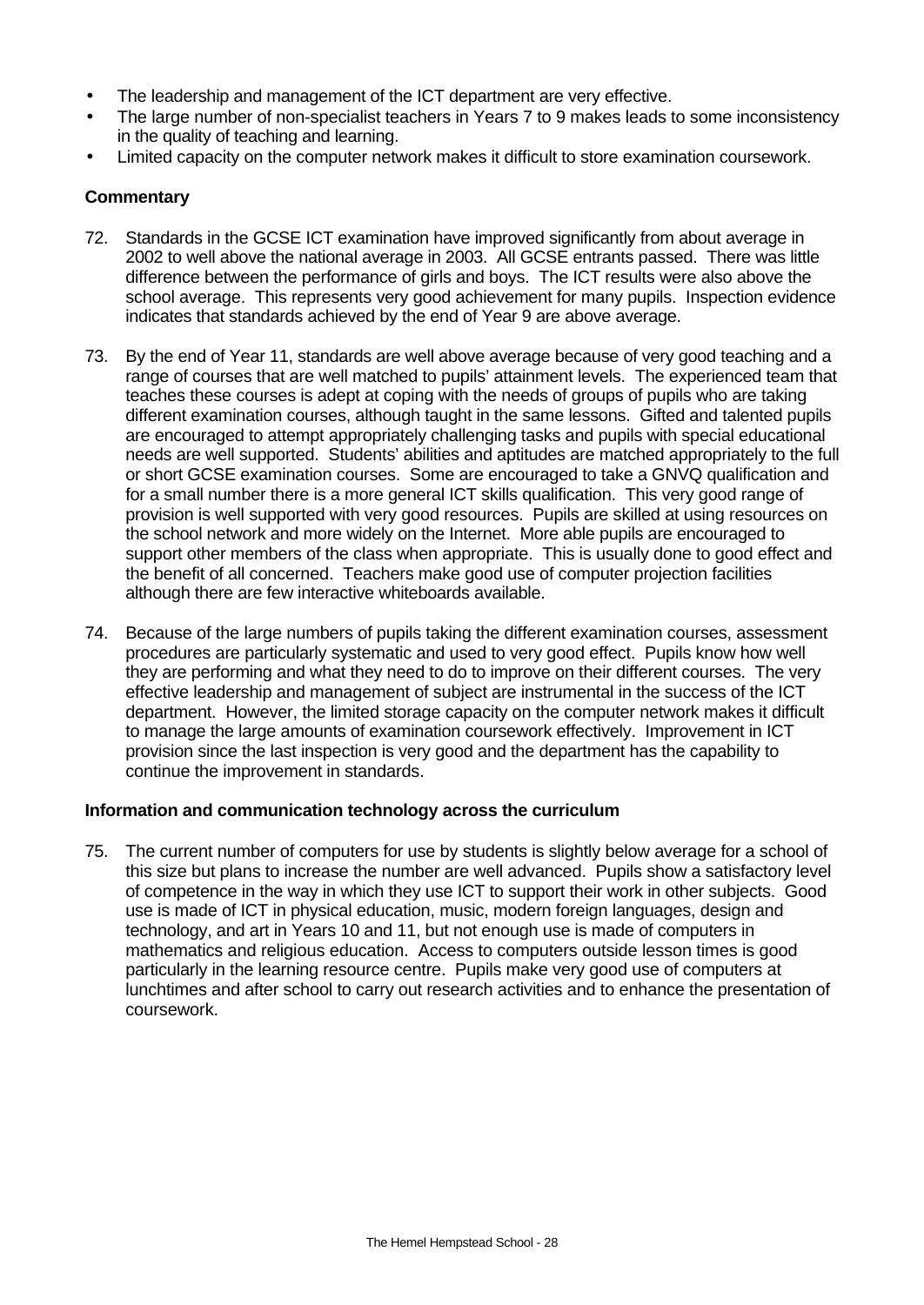### **HUMANITIES**

### **Geography**

Provision in geography is **very good**.

#### **Main strengths and weaknesses**

- Standards at the end of Year 9 are above average and at the end of Year 11 they are well above average.
- Pupils' achievement is very good in all years.
- Leadership and management are excellent and having a positive effect on standards.

- 76. Standards in Years 7 to 9 are above average. The percentage of pupils attaining National Curriculum Level 6 or above in Year 9 is well above average for both boys and girls. The difference in standards between boys and girls has been reduced since the last inspection because of steps taken by the department to raise the performance of boys. Teachers have high expectations and extend pupils so that in recent years there has been a significant increase in the number of pupils attaining the highest grades at GCSE. Over half of the pupils attained grades A\* or A in 2003; over 90 per cent of boys and girls attained A\* to C grades. Discussions with Year 11 pupils about their coursework showed that they have a very secure understanding of the process of enquiry, are able to evaluate their methods very well and have a high capacity for independent study. Consequently, some of their investigations are of a standard usually only seen in the sixth form. The support provided for pupils with special educational needs is very good so that these pupils also achieve very well.
- 77. The quality of teaching and learning was very good or excellent in over half of the lessons seen during the inspection. A major factor contributing to pupils' achievement and confidence is the excellent support provided by the variety of methods used to assess their levels of geographical understanding and to measure their progress. These methods include peer assessment, so that pupils can learn from analysing the work of their classmates, and very thorough marking by teachers so that pupils are clear how to make further progress. Pupils work very well in lessons because teachers plan to involve them in a variety of active learning tasks. Because of this lessons have a brisk pace and pupils respond well to the enthusiasm of their teachers. Learning is reinforced by very effective starter activities, which also stimulate pupils' interest. Pupils commonly described the subject as interesting and enjoyable; however, the number of pupils choosing to take geography in Year 10 has been slightly lower than average, especially since the options choice was broadened.
- 78. The subject makes a strong contribution to developing pupils' literacy skills. Writing frames are used effectively and pupils are given many opportunities to talk in small groups and to the class. Very good use is made of pupils' numerical skills, including the effective use of statistical tests. Pupils are confident in using ICT for research and presentation. They use it well when handling data, such as in Years 8 and 9 following local fieldwork on microclimates and rock weathering.
- 79. Teachers work very closely as a team, sharing the head of department's commitment to maintaining high standards and her vision for further improvement. There is a strong culture of self-evaluation throughout the work of the department, supported by the excellent monitoring of teaching and learning. This has ensured that improvement since the previous inspection is very good. It is seen especially in the development of teaching and learning strategies, the performance of boys and the increase in the number of pupils attaining high grades in National Curriculum assessments and the GCSE examination.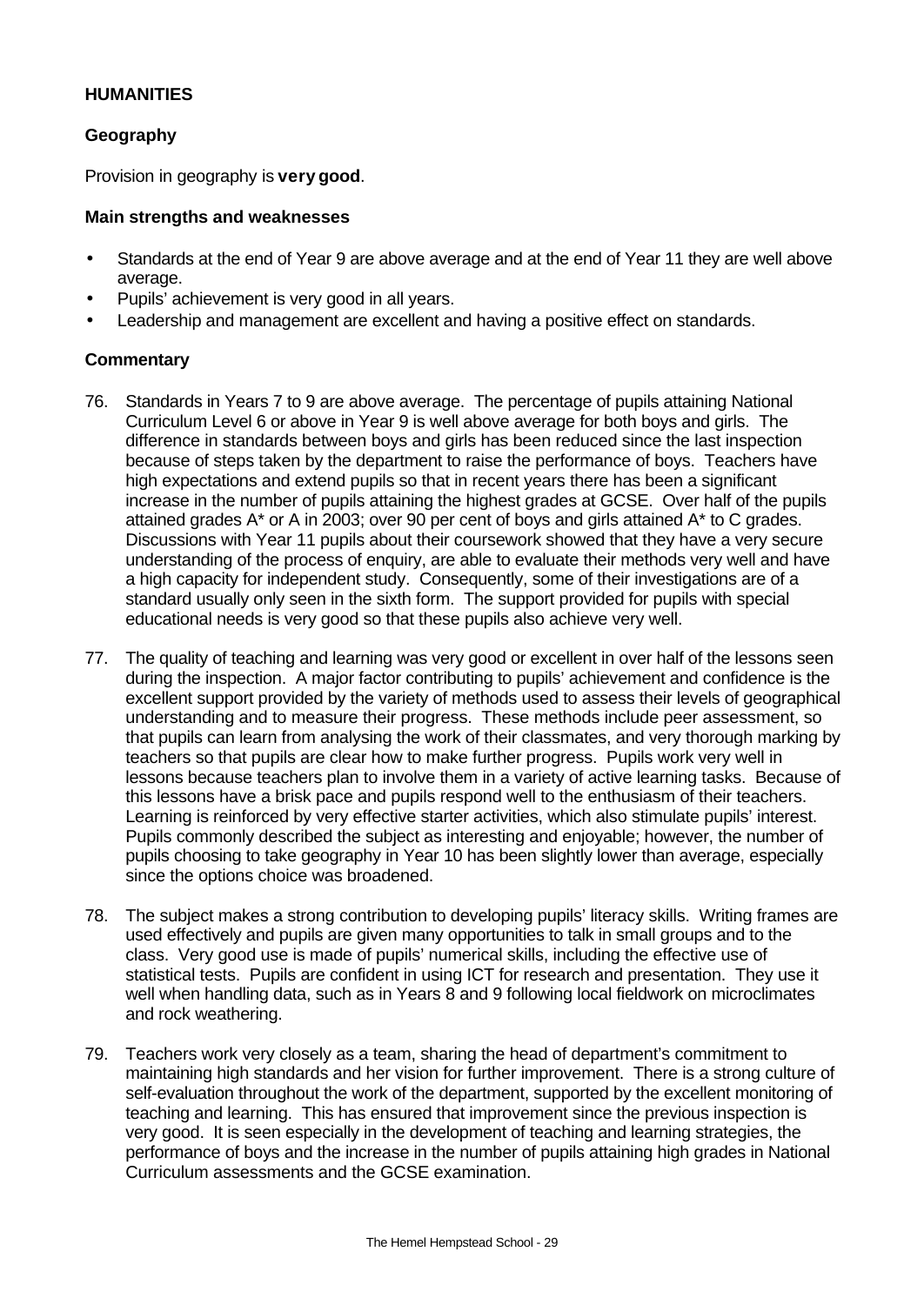### **History**

Provision in history is **very good**.

- Highly effective teaching employs a wide range of methods, promoting very good learning.
- Pupils are achieving examination results above the national average.
- Enthusiastic leadership and supportive teamwork make this a strong department that is always seeking to improve its performance.
- History is a popular subject and pupils are highly motivated to meet the targets set for them.
- There are good opportunities for pupils to visit historical sites.
- There are not enough common assessment tasks to ensure accurate measurement of pupils' attainment in Years 7 to 9.

- 80. GCSE results were around the national average in 2001 and 2002. They rose dramatically in 2003 to well above average. Girls did better than boys but the gap between them narrowed significantly compared with previous years. The current performance of pupils in Year 11 and the quality of their coursework indicate that they are maintaining above average standards and achieving well. Most pupils are highly motivated. They keep detailed, well presented notes and research information thoroughly. Many of them went to Munich with the school last summer and visited a former concentration camp, which had a profound effect on their study of Nazi Germany. Teachers' expert knowledge and expertise mean that pupils develop good examination technique, benefiting from detailed feedback on essays. They are raising their performance above the minimum GCSE target grades expected of them. Pupils show good ability in using a wide variety of historical sources to examine past events and have a critical appreciation of the usefulness and reliability of the evidence placed before them.
- 81. Teacher assessments of pupils' work in Year 9 indicate above average standards with no significant difference between boys' and girls' performance. This represents good achievement in the subject over Years 7 to 9. Inspection evidence confirms these standards but there are no common assessments of pupils' attainment during the autumn term in Year 9 that would establish accurately pupils' progress. Teachers develop pupils' writing well, using a range of styles from reports of conditions in the early factories and workhouses to eyewitness accounts of the change from domestic to factory based industry. Pupils use historical evidence appropriately in their writing and are competent at testing its validity for possible bias. Teachers encourage pupils to find out information themselves, which develops their enquiry skills well.
- 82. Teaching has improved since the last inspection to include a wider range of learning strategies that actively engage pupils. The result is that pupils are developing good historical skills and are enthralled with the narrative of Britain's heritage. Discussion in pairs and small groups is a regular feature of lessons. Teachers are highly effective class managers, promoting good working relationships and providing the right level of challenge to foster historical thinking. Thorough marking of work, giving positive feedback on how to improve, is a strong feature of assessment, but there are too few common assignments to monitor pupils' progress accurately in the full range of history skills. Visits to historical sites, such as the Year 9 visit to the battlefields of the Somme enrich the curriculum and contribute to the high level of pupils' interest in the subject. The department takes every opportunity to encourage the use of ICT, but restricted access to computers prevents it being used more frequently in lessons.
- 83. Very good leadership and management of the subject ensure that the talents of individual teachers are used for the benefit of all, through sharing ideas and contributing to the department's rich collection of teaching materials. Non-specialists are well supported. Examination performance is carefully analysed and effective action taken, as the recent, marked improvement at GCSE shows. Teachers' enthusiasm for the subject provides the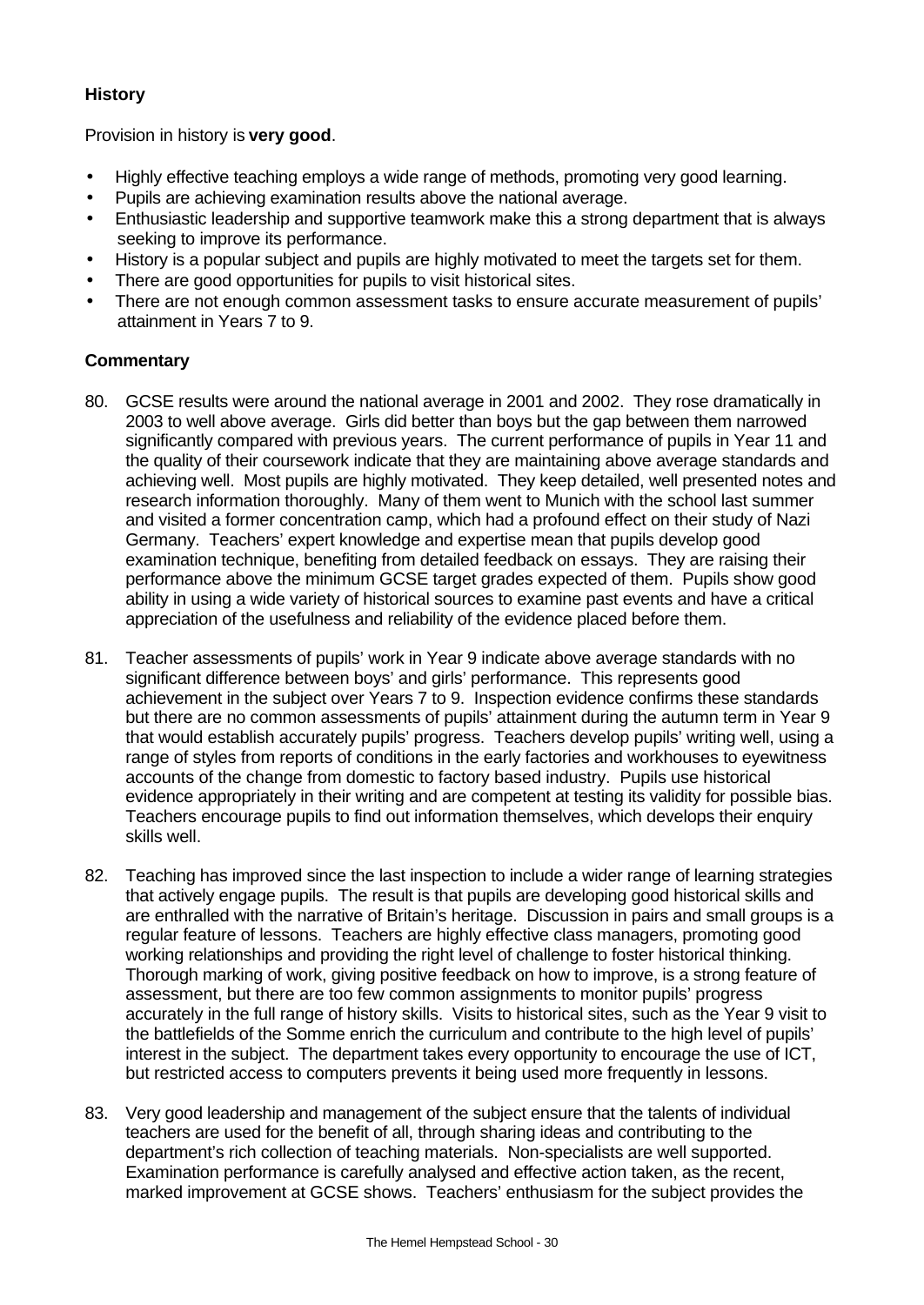spur for regular review and improvement of teaching, which has ensured good progress since the previous inspection.

### **Religious education**

Provision in religious education is **good**.

- All pupils follow a GCSE short course in Years 10 and 11 and achieve well above average results.
- Highly effective teaching on the GCSE course makes maximum use of lesson time to prepare pupils for the examination.
- Leadership is innovative in its development of the curriculum.
- End of module tests are well designed to determine pupils' attainment, but the day-to-day marking of their work is unsatisfactory.

- 84. It is school policy to enter all pupils for the GCSE short course in religious education on the basis of one lesson a week without homework. In this context, the results are outstanding, rising from above average in 2002 to well above in 2003. Girls' results were significantly better than boys but the latter were still above the national average. This success has been achieved by focused teaching that concentrates on the essential knowledge and understanding required, balancing time for discussion with individual note-taking. Standards in work seen by Year 11 are above average overall. Note taking is done well. Pupils keep a detailed record of topics covered and work quickly to keep up with the fast pace of lessons. They make good progress on the course and are achieving well. Pupils articulate their views well in discussion and show good understanding of Christian and Jewish teachings on moral issues.
- 85. The system of assessment in Years 7 to 9 relies on end of unit assignments, which are geared to measuring pupils' levels of attainment. As they are made towards the end of term, there was little evidence of assessment in pupils' books at the time of the inspection. This is too late to leave it, if regular reporting of interim levels of attainment is to be accurate. The opportunity to assess Year 9 pupils on the basis of their imaginative writing on the life of a Buddhist monk was missed. The work showed reasonable understanding of the religious life; girls' accounts tend to be more detailed than boys. Pupils have a good understanding of religious ceremonies marking important stages in life. Their early project work on marriage in different religions shows competence at researching information, using reference books and the Internet. Overall, attainment is average and pupils' achievement is satisfactory.
- 86. Teaching is consistently good by the two specialists on the GCSE course, where appropriate emphasis is placed on making sure that pupils understand religious teachings on moral and social issues, through clear exposition and group discussion. Expectations are high for pupils to work quickly, noting information and expressing their views; pupils apply themselves conscientiously to their work. Good teaching is promoting pupils' spiritual development effectively by raising philosophical questions about meaning and purpose from the first term in Year 7. Good progress has been made to bring formal assessment into line with National Curriculum levels but marking is inconsistent. Teachers pitch the work at the right level for pupils in the ability sets but there is not enough matching of tasks to cater for pupils with special educational needs and higher attainers in the mixed ability classes. The absence of homework in Years 10 and 11 means that pupils do not get regular practice at answering GCSE type questions, but examination techniques are developed well in later stages of the course.
- 87. Imaginative leadership and good management have improved the standing of the subject and its contribution to the spiritual and moral development of pupils. The initiative to create a Zen garden in the middle of the school has provided a place for spiritual contemplation at appropriate times in the curriculum. Partnerships with local Christian youth workers and visits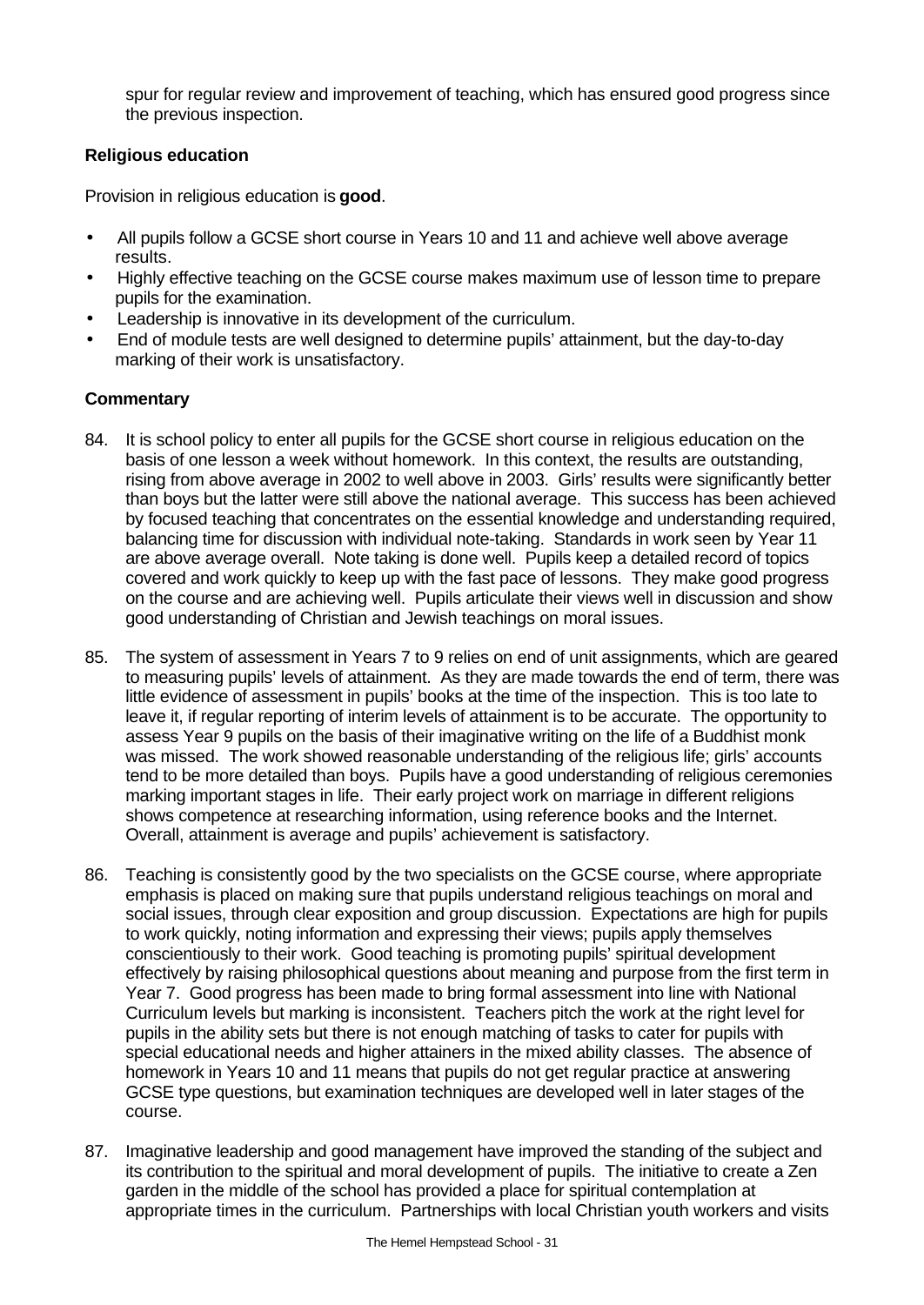to local churches and temples are used effectively to enrich pupils' experience of religion. There has been significant improvement since the previous inspection, notably in the high standards achieved at GCSE and in curriculum development.

# **TECHNOLOGY**

### **Design and technology**

Provision in design and technology is **satisfactory**.

### **Main strengths and weaknesses**

- Provision in food, textiles and graphics is very good.
- Teachers have good subject expertise and an enthusiasm for the subject, which results in responsive and motivated students.
- Accurate assessments of pupils' work in Years 10 and 11 are used well to guide teaching so that all groups of pupils achieve well, but in Years 7 to 9 there are inconsistencies and information is less well used.
- Significant improvements have been made to the accommodation and to the provision of resources, but some aspects remain unsatisfactory and impede teaching and learning.

### **Commentary**

- 88. Standards in the department, as judged by teacher assessments in 2003, were above the national average at the end of Year 9. The proportion of pupils who obtained GCSE A\* to C grades at the end of Year 11 was also above the national average. Achievement is good as a result of teaching and learning that is satisfactory or better in Years 7 to 9 and good or better in food, graphics and textiles in Years 10 and 11. Leadership and management are good enabling the department to make good progress since the last inspection.
- 89. Inspection evidence shows standards in Years 7 to 9 to be consistent with nationally expected levels rather than above. Pupils are achieving higher standards in their making than they do in their designing. Teachers' assessments are often too high. This leads, on occasions, to learning activities that do not match the individual needs of all pupils. Assessment practice is inconsistent and does not provide pupils with short-term goals related to National Curriculum levels, so pupils are not certain of the standard of their work and how to improve it.
- 90. The quality of work seen in Years 10 and 11 indicates that pupils achieve very well in food, graphic products and textiles because they are more sophisticated in their designing and making than they are in resistant materials. In the most effective lessons, time is used well and the teachers' expert subject knowledge and skills engage, support and challenge pupils to do well. All teachers prepare pupils well for their examinations.
- 91. The accommodation for food technology is unsatisfactory and impedes teaching and learning, and there are also weaknesses in textiles and resistant materials. There have been improvements in the provision of ICT, particularly in graphics, with enhanced facilities for computer-aided design and computer-aided manufacture (CADCAM). However, other teaching rooms have restricted access to specialist ICT equipment, and this affects the breadth of experience in other subjects.

### **VISUAL AND PERFORMING ARTS**

- 92. Dance and drama were lightly sampled during the inspection.
- 93. The **dance** department is part of the performing arts faculty in its first year of operating as a separate specialist department.Dance is a popular subject offering opportunities for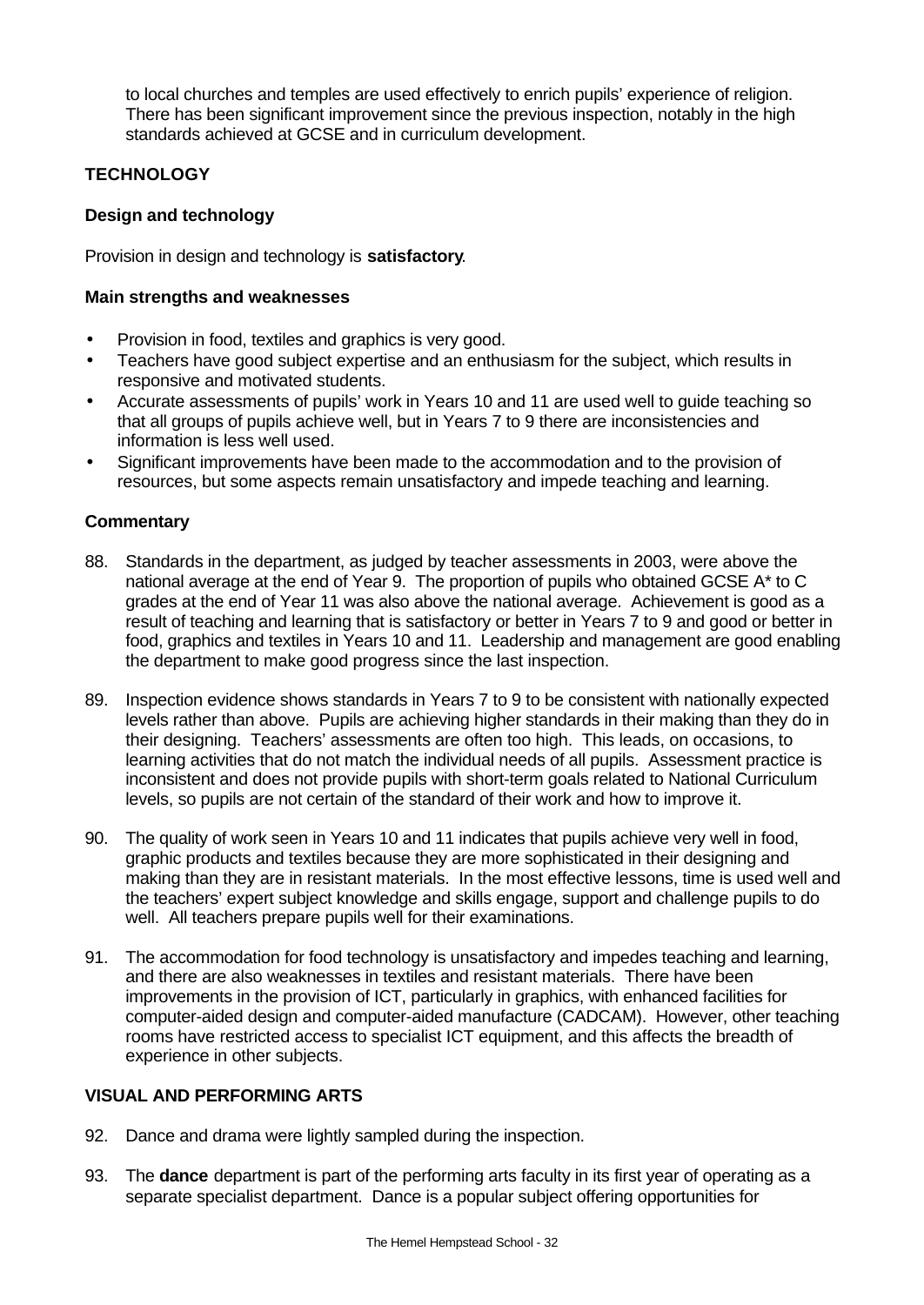examination work to a substantial number of pupils. Standards and achievement are very good. In 2003, all pupils gained GCSE grades in the A\* to G range, with one-third gaining grades in the A\* to C range. Teaching and learning in the one Year 9 lesson and one Year 11 lesson were excellent. Schemes of work are innovative, and continuous assessment is used very effectively to guide all levels of planning. Pupils' attitudes are excellent and they respond with vigour and enthusiasm to the demanding challenges that are set. Dance makes a significant contribution to pupils' personal development and to the social and cultural life of the school. There is a wealth of extra-curricular activities including out of hours GCSE classes and numerous production and presentation evenings. Pupils have many opportunities to see the work of professional dancers. The department has recently been selected as a link school by the Royal Academy of Dance for the initial teacher training of their students.

94. **Drama** is part of the performing arts faculty and taught as a separate subject in Year 7 and as part of the performing arts curriculum in Years 8 and 9. It is an increasingly popular subject at GCSE. An after-school GCSE class is open to adults and to pupils from other schools. Standards and achievement are very good with a high proportion of pupils gaining A\* to C grades in the 2003 GCSE examination. Two lessons were observed in Year 8, one in Year 9 and one excellent lesson in Year 10. By Year 9, pupils have covered a wide range of skills, conventions and varieties of theatrical experience. Their work in lessons shows that they are able to select from a good repertoire of knowledge. Teachers have high expectations, and pupils show discrimination in evaluating their own work and that of others. Pupils enjoy drama and appreciate the scope it offers for self-expression, self-discipline and teamwork. Most pupils make rapid progress in GCSE classes because teaching is both challenging and supportive. This was particularly evident in the Year 10 lesson. An excellent range of extracurricular activities indicates the importance of the subject for pupils' creativity and self-esteem. These activities emphasise the contribution made by drama to the life of the school and to the local community. The subject is led by an enthusiastic and talented head of department who offers an excellent role model to a large team of teachers. Although the drama studio is a good working space, the other places where drama is taught are unsatisfactory.

## **ART AND DESIGN**

Overall provision for art and design is **very good**.

### **Main strengths and weaknesses**

- Very good teaching inspires freedom of thought and creativity.
- The GCSE course is an increasingly popular option choice and standards are rising.
- Assessment is well used to guide teaching and support learning, but pupils are not clear about the standard of their work in Years 7 to 9 because National Curriculum levels are not shared with them.
- Very well planned educational visits broaden pupils' understanding and art appreciation.
- Not enough use is made of ICT in Years 7 to 9.
- Two-dimensional and three-dimensional work is enhanced by stimulating resources.

- 95. Although pupils enter the school with varying experiences in the subject, they rapidly gain skills and confidence because schemes of work are carefully planned and sketchbooks are used effectively to record ideas. As a result pupils achieve well through Years 7 to 9 and reach standards that are above average by the end of Year 9. This good achievement is maintained through Years 10 and 11 and the vast majority of pupils reach or exceed their predicted GCSE grades. Results in the 2003 GCSE examination were above average.
- 96. In Years 10 and 11 pupils extend their understanding and art appreciation. They complete interesting studies about artists of their choice and learn to use a wide range of materials that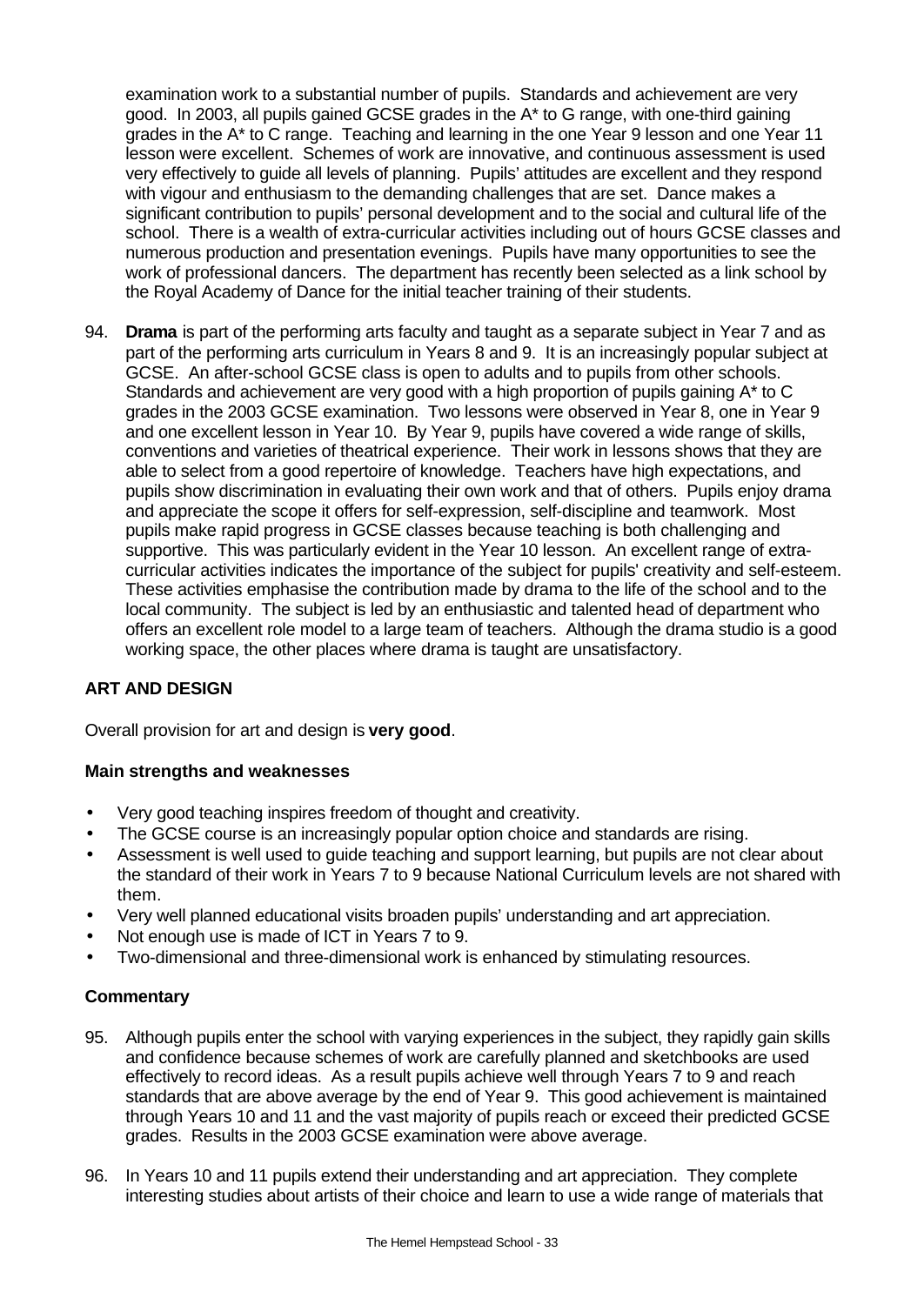enable them to experience two-dimensional and three-dimensional work. Thought-provoking visits to museums and galleries enable pupils to see the work of prominent artists, and pupils talk enthusiastically of the impact this has on their own work. Most pupils use their sketchbooks well, but some find it difficult to manage the quantity of work required by the GCSE course. Time is given to drop-in art clubs; the additional GCSE group (where parents are also able to study GCSE art) gives many pupils the opportunity to extend their work. Many gifted and talented pupils make very effective use of this time to experiment in their artwork.

- 97. Teaching and learning are good. Lively and innovative teaching methods engage pupils and encourage them to think about the influence of well-known artists, their use of colour and shape and to explore different cultural influences in their work. Well-planned peer-assessment, selfassessment and teacher feedback stimulates pupils to experiment with different ideas and to share success. Pupils with special educational needs derive much benefit from discussions with their peers. Pupils' work is regularly marked, but not enough use is made of National Curriculum level descriptions in Years 7 to 9 to indicate the level of their work and the criteria for higher levels. Girls are more productive than boys and this is reflected in their performance in the GCSE examination. The vast majority of pupils are well-motivated, and teachers manage their classes well. The effective use of ICT enriches the work of the GCSE groups in Years 10 and 11, but not enough use is made of ICT in Years 7 to 9 as a tool to extend learning.
- 98. The head of department provides very good leadership. The department has developed a very good art library, including videos and artefacts that are used effectively to stimulate creativity. The department has made good progress since the last inspection.

### **Music**

Provision in music is **excellent**.

### **Main strengths and weaknesses**

- The vision and determination of the head of department provides pupils with a broad range of musical experiences.
- The excellent knowledge, commitment and expertise of the music staff are having a significant impact on standards.
- The very high standard of extra-curricular activities is helping to raise the profile of the school.
- The revised curriculum and excellent teaching result in pupils participating eagerly in enjoyable well-structured lessons.
- Excellent relationships between teachers and pupils help to promote excellent learning.
- The requirement to teach some Year 8 and 9 classes twice in one week with no lesson in the next is having a negative impact on standards.

- 99. Teachers' assessments in 2003 show that the attainment of the large majority of pupils was well above average by the end of Year 9. The proportion of pupils attaining A<sup>\*</sup> to C grades in the GCSE examination was also well above average and consistent with the results achieved in 2002.
- 100. Inspection evidence shows that standards at the end of Year 9 are above national expectations or better. As standards on entry in Year 7 are variable, the standards at the end of Year 9 represent very good achievement. Pupils have regular opportunities to work with ICT and this is having a positive impact on the achievement of many of the musically less talented pupils. Standards in Years 10 to 11 are above expectations, and these also represent very good achievement.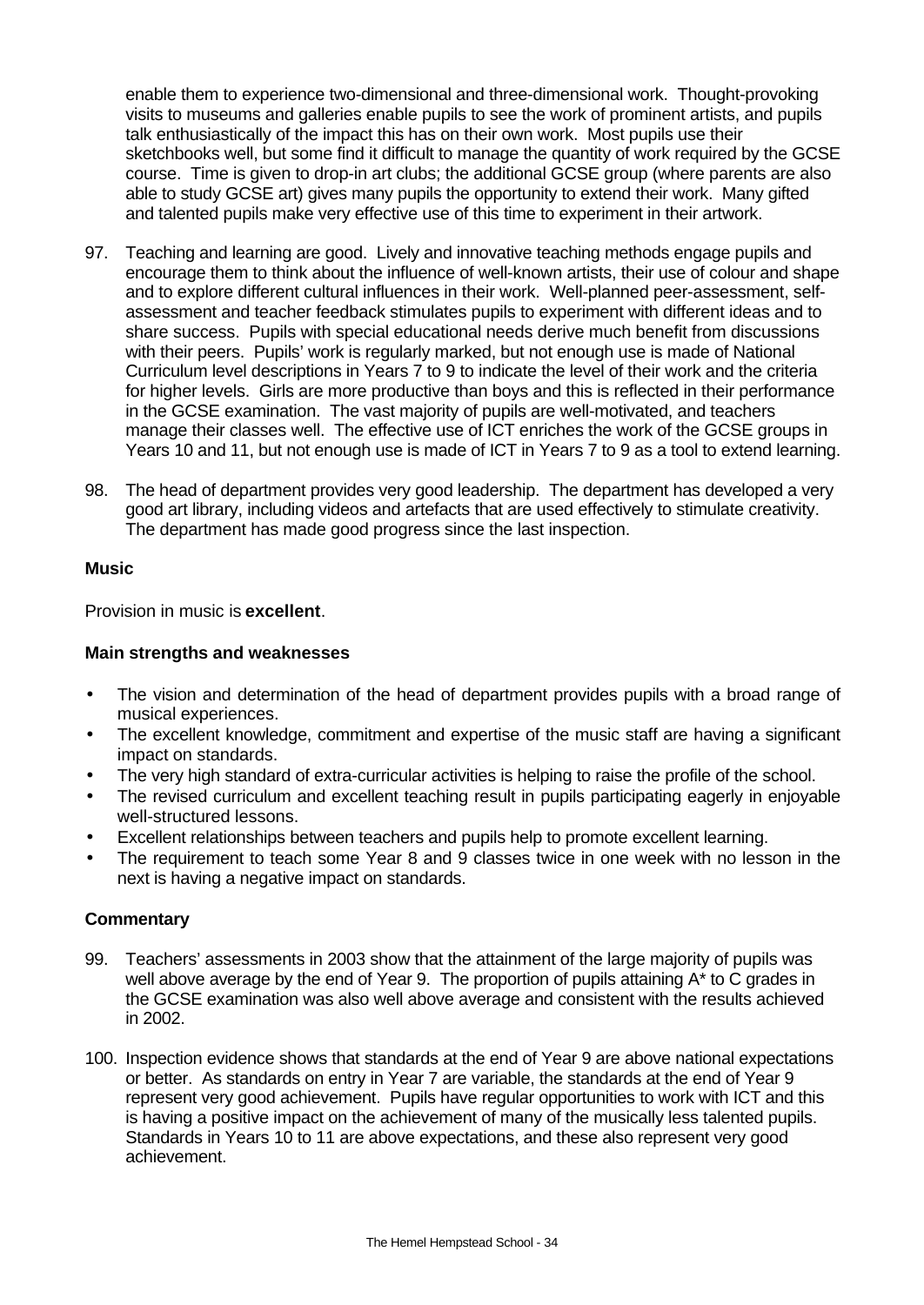- 101. Teaching and learning in Years 7 to 9 are very good. They are excellent in Years 10 to 11. Teachers have excellent knowledge of the subject and spare no effort to ensure that all pupils receive worthwhile musical experiences. In a large majority of the lessons observed, pupils were totally engaged throughout the entire lesson because of the interesting nature of the activity and the effectiveness of the teaching. Lessons are thoroughly prepared and resourced to cater for pupils of all musical abilities. Consequently all pupils with special educational needs who attend music lessons without extra support make good progress. Provision in lessons for the more musically talented pupils is very good. Very good relationships with the pupils were observed in all classes. This encourages pupils to participate purposefully with the intention of improving their results. Further opportunities for the more musically talented are offered in the form of a broad range of instrumental lessons and extra-curricular activities.
- 102. The leadership and management of the subject are excellent. Since the last inspection a new head of department has been appointed and the issues of the last inspection thoroughly addressed. The curriculum has been completely revised to incorporate ICT as an integral part of lessons, and to make provision for the new GCSE and A Level courses. Assessment and monitoring procedures are now excellent. Standards have risen and the number of pupils involved in instrumental lessons has increased. The accommodation is excellent and resources very good, although there is a need to broaden the range of multicultural instruments available. Regular extra-curricular activities are preparing for a large number of events both in school, the locality and in Prague.

#### **Physical education**

Provision in physical education is **very good**.

#### **Main strengths and weaknesses**

- The quality of teaching is very good and the Key Stage 3 Strategy has been fully implemented across all year groups.
- The behaviour and attitudes of pupils towards physical education are very good.
- The knowledgeable and enthusiastic head of department provides very good leadership and sets high expectations for pupils and teachers.
- The provision for extra-curricular activities is excellent and provides further opportunities for all pupils to develop their skills and participate in sporting activities.
- The subject's contribution to the citizenship programme is excellent.
- The accommodation for physical education is unsatisfactory.

- 103. Striving for continued improvement, high expectations and the enthusiasm of the subject team permeate all of the department's activities. Students' attitudes, participation and behaviour are very good because they respond positively to the high level of commitment shown by their teachers. This is reflected in the 2003 GCSE examination results, which were well above average. All pupils gained grades in the  $A^*$  to G with two-thirds obtaining grades in the  $A^*$  to C range. However, pupils did not achieve as well in the GCSE theory paper as in other elements of the examination. A contributory factor here is that theory lessons are taught in several classrooms and it is not possible to create a stimulating specialist learning environment. Many talented pupils achieve success at district and county level in a range of sports and the achievement of pupils with special educational needs is comparable to that of their peers.
- 104. Achievement is very good and standards at the end of Year 9 are well above the expected levels. All lessons observed during the inspection were good or very good. In a Year 7 basketball lesson, the range of challenging and imaginative learning activities were clearly linked to lesson objectives and promoted very good levels of achievement. The very good quality of teaching in a Year 8 gymnastics lesson encouraged pupils to create imaginative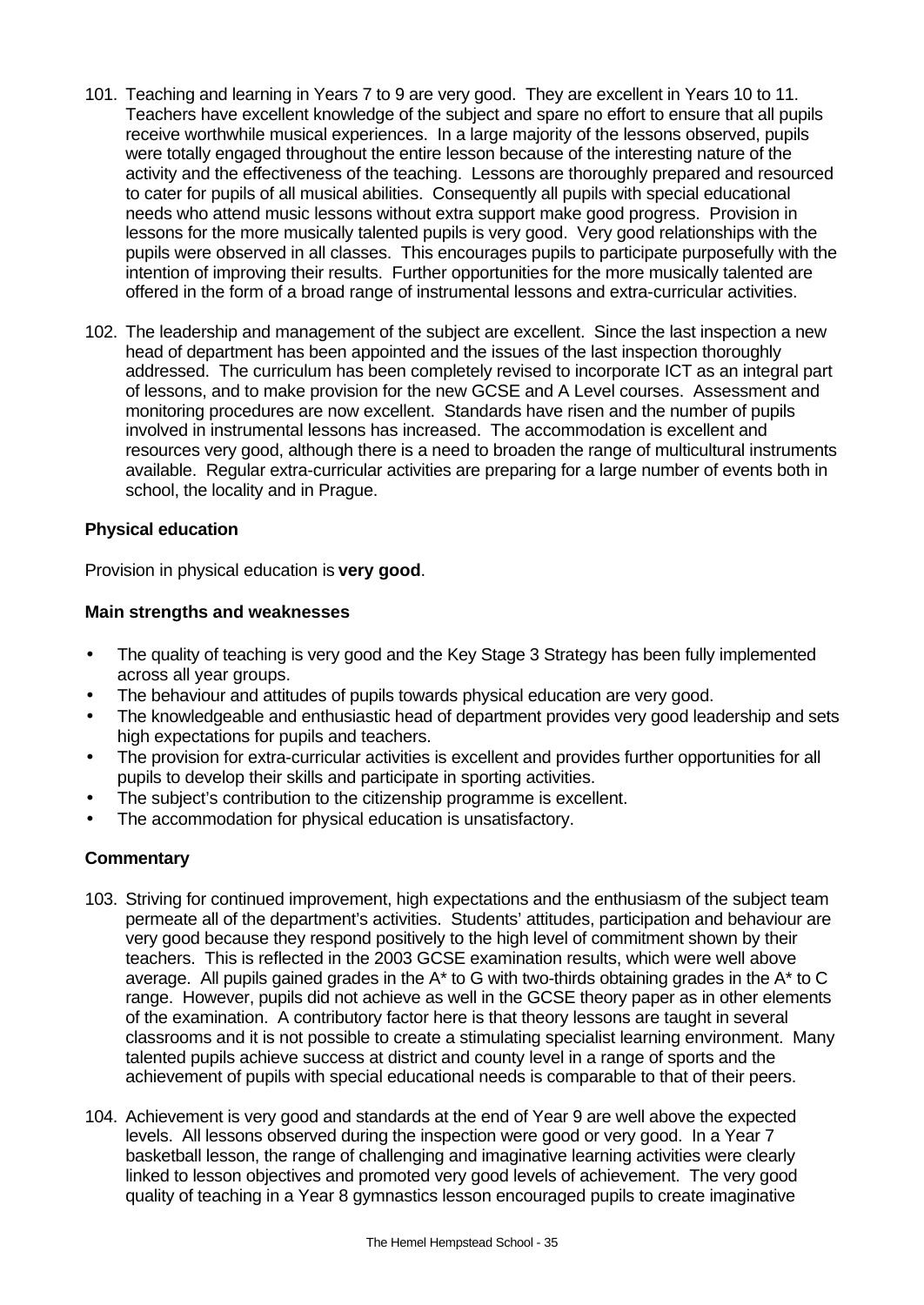partner balances and to execute them with very good control. In all lessons, pupils develop constructive and sensitive evaluation skills because of the opportunities that are provided to evaluate their own and other's performance.

- 105. All pupils in Years 10 and 11 follow a GCSE course, which they enjoy very much. They are well motivated and committed to achieving good grades. In games lessons, teachers provide very good support and guidance, and this promotes high levels of confidence. Teachers employ a variety of methods to challenge and extend pupils of all abilities. Starter and plenary tasks fully engage and motivate pupils and evaluative techniques are varied and stimulating. Teachers provide excellent role models for pupils. Assessment is very thorough and used to guide planning at all levels. In addition, the very effective use of ICT enables pupils to enhance their evaluative skills.
- 106. The head of department provides very good leadership and his clear commitment to continuing improvement is shared by all staff. The department works closely with its partner institutions, particularly the primary schools from which pupils are drawn. The opportunities for gifted and talented pupils are very good and there is an excellent range of team and community links for all age groups. Good progress has been made since the last inspection. However, the accommodation remains unsatisfactory because it has an adverse impact on teaching and learning. The condition of the boys' changing room is unsatisfactory as are the changing facilities for teachers. The departmental office is inadequate and there is a lack of storage space. General cleaning and maintenance remain as major concerns.

### **PERSONAL, SOCIAL AND HEALTH EDUCATION AND CITIZENSHIP**

- 107. **Citizenship** was sampled. Because of the structure of the two-week timetable it was not possible to observe any life skills lessons, which incorporate citizenship and PSHE, during the period of the inspection; none of the lessons seen in other subjects had citizenship as a specific focus. A very thorough audit of provision has taken place. Opportunities for covering the knowledge and understanding strands of the National Curriculum are present in Years 7 to 9 through other subjects and the life skills programme; for example, lesson plans seen for a Year 9 geography lesson related the United Nations Declaration of Human Rights to global inequalities through pupils' study of the fashion industry. In Years 10 and 11, a range of other activities supplements coverage of citizenship objectives through the option subjects. For example, all pupils in Year 10 had attended a Law and Order day in the local courts in the week prior to the inspection. Assemblies and form tutor periods also contribute to pupils' knowledge and understanding of what constitutes good citizenship. However, some subjects have yet to incorporate citizenship learning objectives into their schemes of work, and where they are, they are not always made explicit to pupils in lessons. This is a weakness. Nevertheless, enquiry and communication skills are very well developed across the curriculum.
- 108. The school provides a wide range of opportunities for pupils to participate in responsible decision-making. These include elections for the school council using the transferable vote, and a wide range of charitable activities. The school council provides a meaningful opportunity for pupils to contribute to school policy-making. For example, pupils made a significant contribution to the school's discipline and bullying policies. The assessment planned for Year 9 involves pupils' self-assessment of their involvement in the school and wider communities, as well as their knowledge and understanding of issues. This needs to be extended to all year groups along with arrangements for assembling a record of each pupil's progress.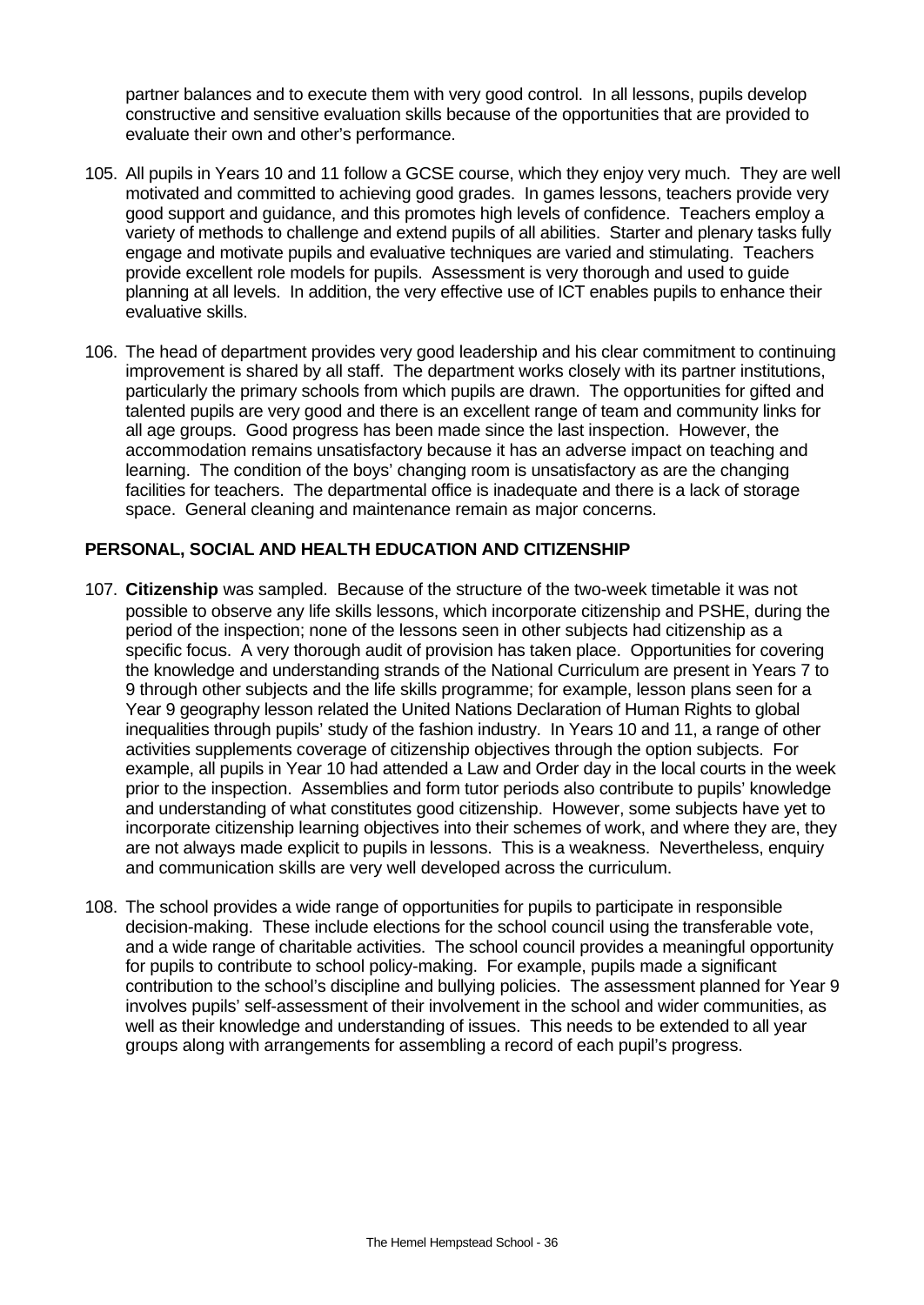# **SUBJECTS AND COURSES IN THE SIXTH FORM**

In the inspection, 12 subjects and courses were inspected and are reported on in detail. Work in other subjects and courses was sampled and contributed to the overall picture of teaching and learning in the school.

The table below shows entry and performance information for courses completed in 2002.

| <b>Subject</b>          | <b>Number</b><br>entered | % gaining grades<br>$A-E$ |         | % gaining grades<br>$A-B$ |         | Average point<br>score |         |
|-------------------------|--------------------------|---------------------------|---------|---------------------------|---------|------------------------|---------|
|                         |                          | School                    | England | School                    | England | School                 | England |
| Art and design          | 5                        | 100                       | 90      | 0                         | 43      | 32.0                   | 39.0    |
| Drama                   | 4                        | 100                       | n/a     | 0                         | n/a     | 27.5                   | n/a     |
| Economics               | $\overline{7}$           | 71                        | 86      | $\mathbf 0$               | 42      | 18.6                   | 37.0    |
| English literature      | 3                        | 100                       | n/a     | $\mathbf 0$               | n/a     | 26.5                   | n/a     |
| Design and technology   | $\overline{7}$           | 57                        | 89      | 14                        | 32      | 17.1                   | 35.7    |
| <b>General Studies</b>  | 77                       | 70                        | 79      | 14                        | 26      | 22.7                   | 30.0    |
| Geography               | 8                        | 88                        | 88      | 25                        | 36      | 33.8                   | 36.3    |
| German                  | $\overline{2}$           | 100                       | n/a     | 50                        | n/a     | 35.0                   | n/a     |
| Government and politics | 4                        | 100                       | n/a     | 75                        | n/a     | 42.5                   | n/a     |
| History                 | 3                        | 100                       | n/a     | 33                        | n/a     | 40.0                   | n/a     |
| <b>ICT</b>              | 6                        | 83                        | 78      | 17                        | 21      | 30.0                   | 28.5    |
| <b>Mathematics</b>      | 16                       | 93                        | 74      | 31                        | 34      | 35.6                   | 31.3    |
| Psychology              | 14                       | 64                        | 83      | 29                        | 33      | 23.6                   | 33.6    |
| Physics                 | 5                        | 60                        | 62      | $\mathbf 0$               | 36      | 14.0                   | 34.3    |
| Religious studies       | 5                        | 100                       | 91      | 20                        | 29      | 28.3                   | 37.9    |

#### *Level 3 GCE AS level courses*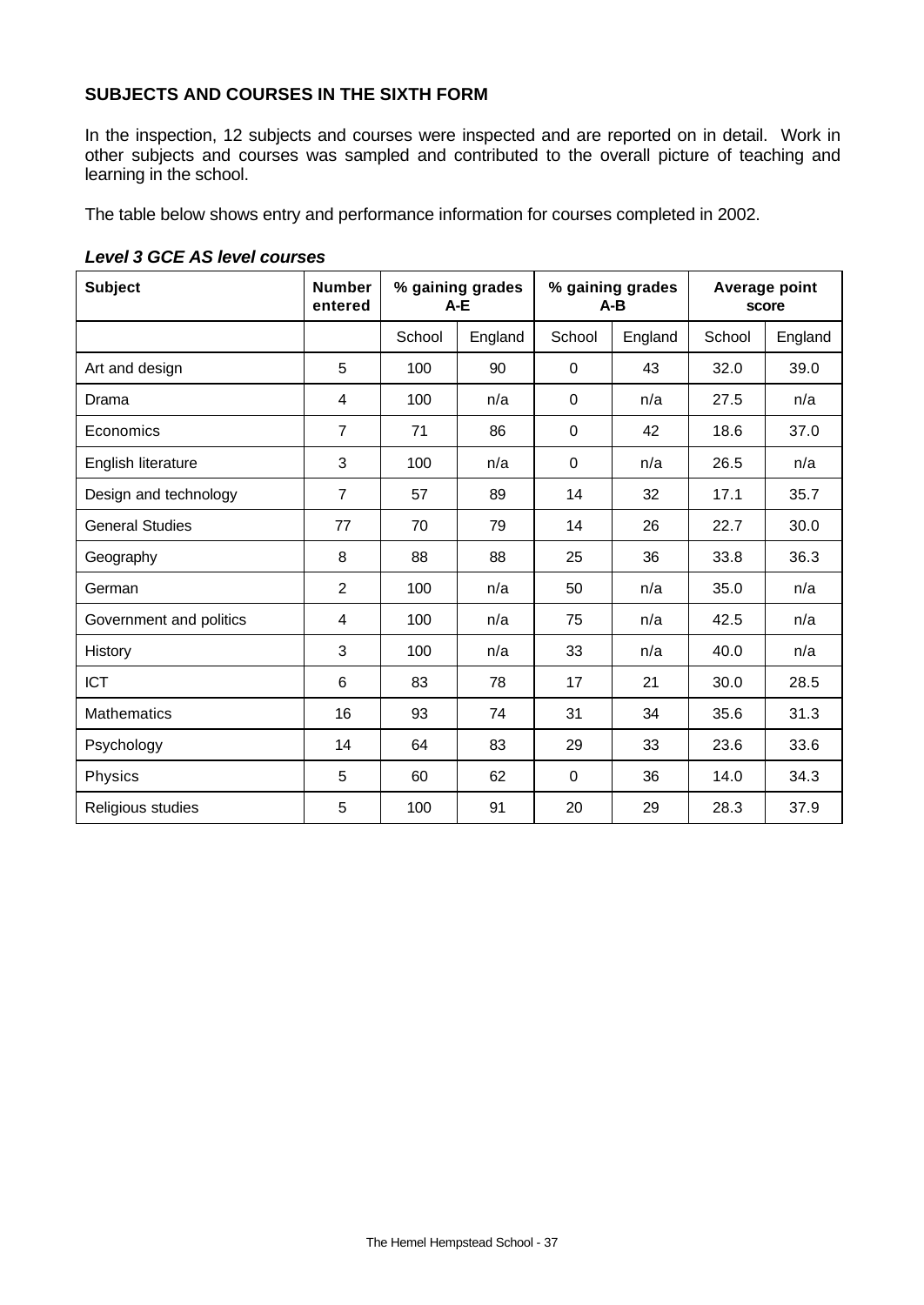| <b>Subject</b>          | <b>Number</b><br>entered | % gaining grades<br>A-E |         | % gaining grades<br>$A-B$ |         | Average point<br>score |         |
|-------------------------|--------------------------|-------------------------|---------|---------------------------|---------|------------------------|---------|
|                         |                          | School                  | England | School                    | England | School                 | England |
| Art and design          | 8                        | 100                     | 96      | 13                        | 49      | 80.0                   | 85.1    |
| Biology                 | 4                        | 100                     | n/a     | 50                        | n/a     | 70.0                   | n/a     |
| Chemistry               | 3                        | 100                     | n/a     | 33                        | n/a     | 86.7                   | n/a     |
| Economics               | 22                       | 100                     | 96      | 46                        | 46      | 81.8                   | 83.1    |
| English literature      | 21                       | 100                     | 99      | 52                        | 44      | 83.8                   | 84.3    |
| Design and technology   | 8                        | 100                     | 95      | 30                        | 36      | 82.5                   | 76.5    |
| French                  | $\overline{7}$           | 100                     | 96      | 29                        | 46      | 66.0                   | 83.0    |
| General studies         | 12                       | 92                      | 90      | 25                        | 29      | 68.3                   | 69.3    |
| Geography               | 20                       | 100                     | 97      | 50                        | 41      | 87.0                   | 80.9    |
| German                  | $\overline{2}$           | 100                     | n/a     | 50                        | n/a     | 90.0                   | n/a     |
| Government and politics | $\overline{7}$           | 86                      | n/a     | 43                        | n/a     | 71.4                   | n/a     |
| History                 | 22                       | 100                     | 97      | 55                        | 41      | 90.0                   | 81.2    |
| <b>ICT</b>              | 8                        | 100                     | 89      | $\mathbf 0$               | 22      | 55.0                   | 64.1    |
| <b>Mathematics</b>      | $\overline{7}$           | 86                      | 93      | 43                        | 52      | 85.7                   | 84.7    |
| Music                   | 8                        | 100                     | 96      | 25                        | 42      | 79.0                   | 82.2    |
| Physical education      | 16                       | 94                      | 95      | 31                        | 30      | 81.3                   | 73.2    |
| Psychology              | 8                        | 88                      | 94      | 50                        | 39      | 75.0                   | 77.7    |
| Physics                 | 14                       | 64                      | 93      | 14                        | 43      | 61.8                   | 76.6    |
| Religious studies       | 10                       | 100                     | 96      | 38                        | 44      | 85.0                   | 82.2    |
| Sociology               | 12                       | 100                     | 95      | 8                         | 40      | 60.0                   | 70.1    |
| Theatre studies         | 8                        | 100                     | 98      | 25                        | 42      | 82.5                   | 82.9    |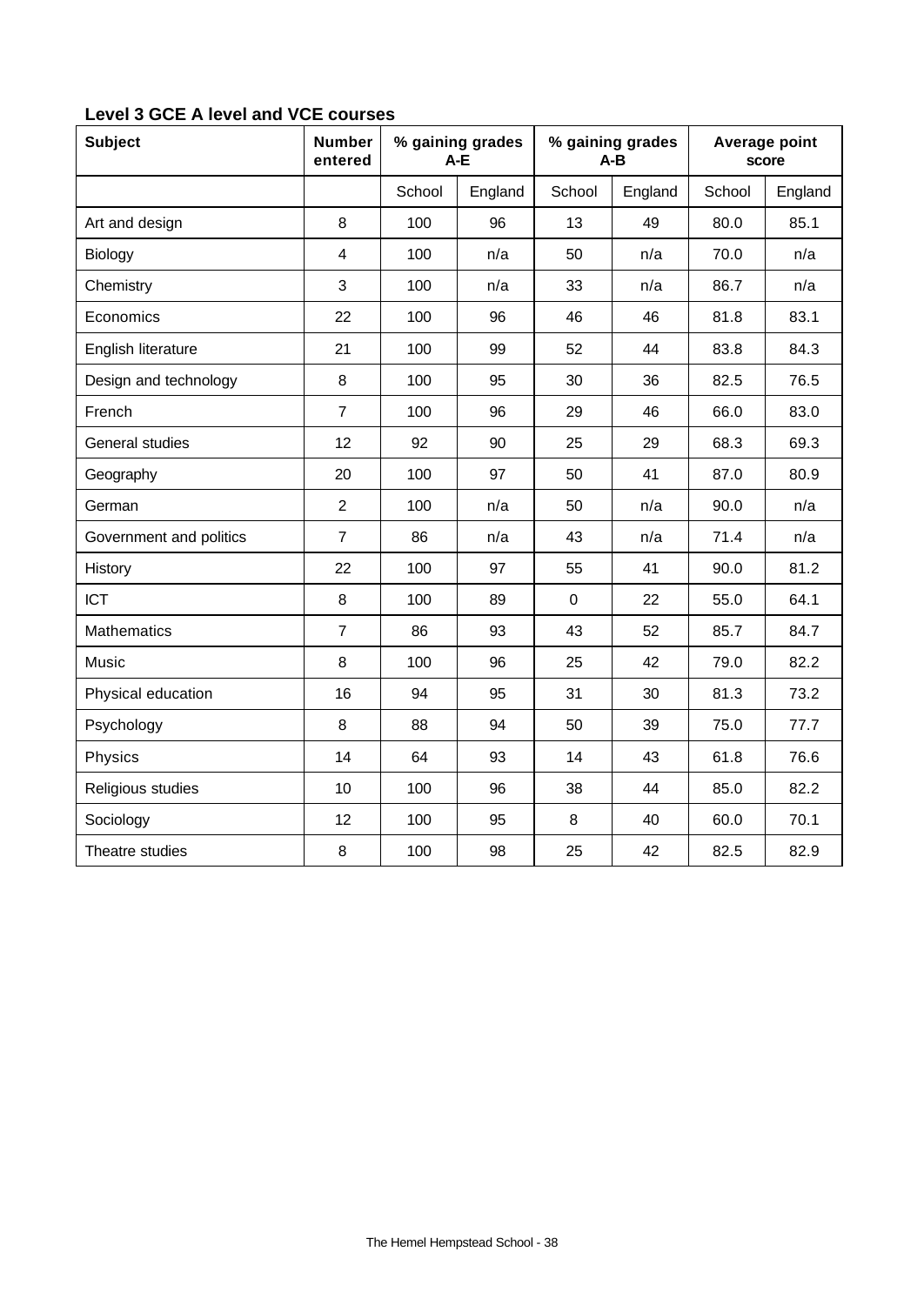### **ENGLISH, LANGUAGES AND COMMUNICATION**

English was inspected in detail and French and German were sampled. Provision in both **French** and **German** is very good. Teachers have excellent command of both languages and provide very good linguistic models. They use the languages imaginatively to motivate and challenge students to produce work of an extremely high standard. Students' response is also very good, demonstrating interest, fluency and a commitment to all aspects of learning about the language and culture.

### **English**

Provision in English is **very good**.

#### **Main strengths and weaknesses**

- Dynamic and forward-looking leadership and management by the recently appointed head of department have been instrumental in the very good improvement made in the last year.
- Teaching and learning are very good. Teachers' enthusiasm and excellent subject knowledge engage and enthuse students who are therefore very keen to learn and do well.
- Outstanding practice in assessment is having a major impact on the improvement of students' achievement.
- The analysis and use of performance data are exceptionally effective in identifying strengths and weaknesses in teaching and learning and in informing planning.

- 109. In September 2002, when the current head of department took up post, A Level results had been at or below the national average for three years, with students in 2002 performing significantly less well than in their other subjects. The 2002 AS results were severely affected by the fact that some prose coursework assignments had been ungraded by the examiner. Her response to these results has been rigorous and focused and, as a consequence, the same students entered for A Level in 2003 all achieved at least a pass grade, with 37.5 per cent achieving Grades A and B. The AS results in 2003 showed a massive improvement on the previous year's results with all 20 students passing and over half gaining the higher grades. These results represent good achievement and reflect recent improvements in teaching and learning, curriculum and assessment. Not surprisingly, the numbers taking English in Year 12 have increased to over 60, both because of the improved results at GCSE and because of the reputation of the subject in the sixth form.
- 110. During the inspection, students were eloquent in their praise of the quality of teaching and of the support they receive. Teachers have very high expectations and the intellectual level of discussion in lessons demonstrates how well students respond to these demands. They are encouraged to think for themselves, to have their own opinions, to test hypotheses against others' ideas and to explore alternative approaches to texts. In a Year 12 lesson on *Lear*, students had devised short dramatic presentations exploring the theme of sight and blindness and embedding some lines from the play. This was a typically imaginative approach to the topic, and in the ensuing evaluation students demonstrated very good insight into how their recent study of *Oedipus Rex* had increased their understanding of *Lear*.
- 111. A further outstanding element in teaching is the excellent and consistent practice in assessment, which is recognised by students as having a major impact on the standards of their written work. For each essay a cover sheet explains exactly how it will be assessed. Students have been taught how to embed a conceptual overview into the introduction and how to use this to structure their essays and to write with clarity. Close marking then shows exactly where and how students have met the assessment objectives and precisely what they need to do to improve their next essay.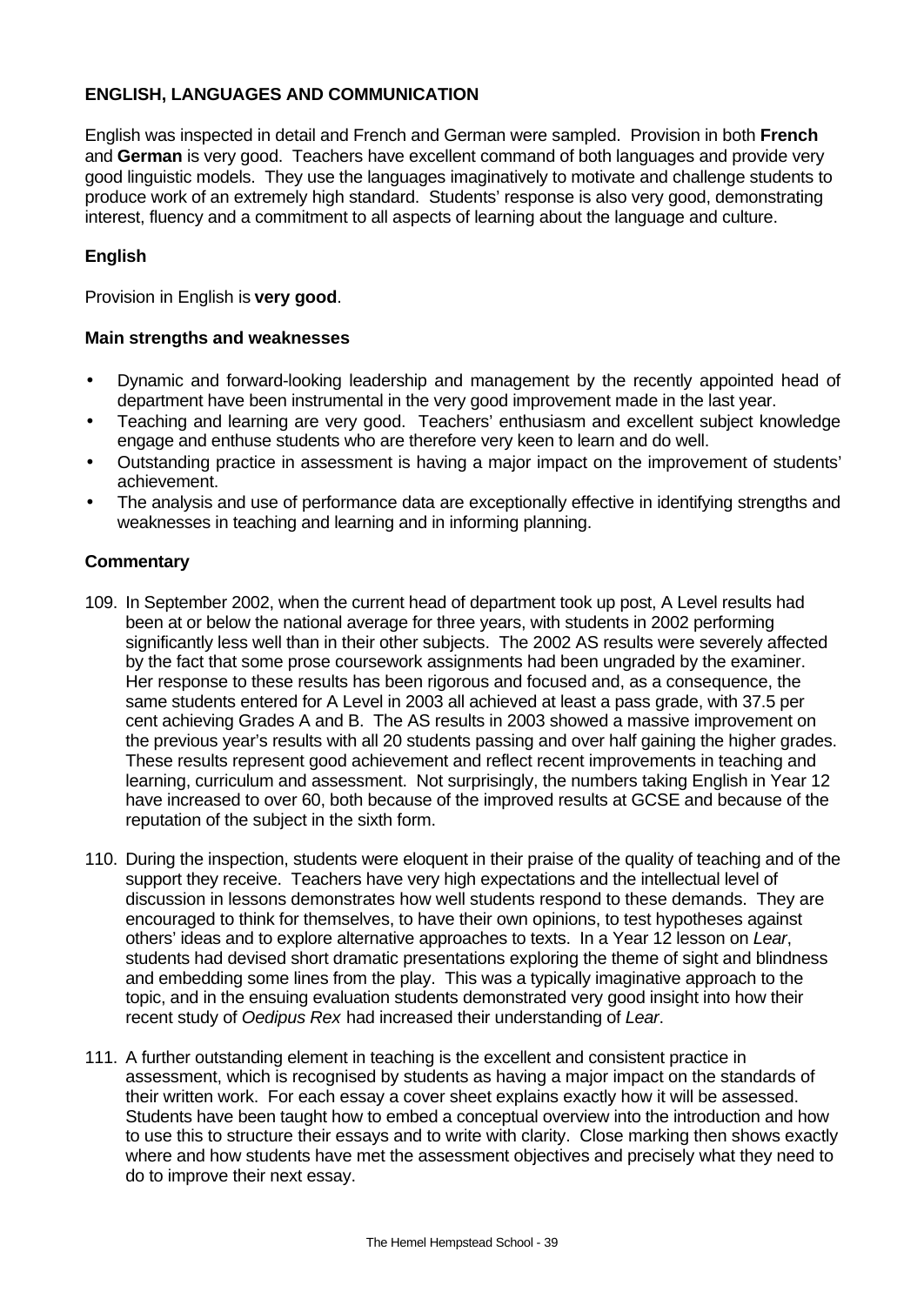#### **Excellent teaching in English**

A Year 13 class were studying *The Wide Sargasso Sea*, a novel by Jean Rhys, which offers an imaginative commentary on the life and character of the mad wife in *Jane Eyre*. They had spent the previous three lessons in groups devising collages to present in visual form their interpretations of the novel's themes, symbols and motifs. During this lesson they examined each other's collages and devised questions that interrogated the different interpretations. The imaginative and open nature of the task enabled students to explore and deepen their own responses to the text and led into lively and sometimes heated discussion. One student, with only modest achievement at GCSE, took a major role and was able to express some very perceptive and intellectual ideas with confidence. The discussion ranged over topics including madness and the role of women in 19<sup>th</sup> century England and contributed well to students' personal development. The teacher's skill was evident in the way she had set up the lesson but then felt able to step back and allow students to take over.

112. Add to these strategies the exemplary use of performance data to identify strengths and weaknesses in attainment and teaching, and the example of her excellent teaching and it is clear that the head of department has effected much improvement in a short time. This now dynamic and forward-looking department is well placed to make even further improvement.

### **Language and literacy across the curriculum**

113. Standards of literacy in the sixth form are generally good. Although the key skill of communication is not taught separately, most subjects take seriously the need to develop language and literacy skills in lessons. For instance, students are expected to make presentations in general studies, government and politics and German. There is good emphasis on subject-specific language in physical education, psychology and English and in most subjects students' files are checked regularly to ensure that notes taken in lessons are of good quality.

### **MATHEMATICS**

Provision in mathematics is **good**.

- Students achieve well because teaching is of good quality.
- Teaching and learning are good, especially the way students are encouraged to participate in lessons.
- ICT is not used enough by teachers or students.
- Leadership and management are effective in maintaining a common approach to teaching.
- Students' written work is presented very methodically and accurately.
- 114. A Level mathematics results in 2002 were average, but with a small number of candidates. Results in 2003 fell slightly but significantly more students completed the course. AS Level results were also average in 2002. The small number who entered the AS examination in 2003 achieved good results. The current Year 13 group of students is working at the expected standards for this stage in the course. They have made good progress during the course because teaching is effective. For example, students have markedly improved their algebraic skills as a result of the thorough grounding in, and particular attention to, this aspect of the work.
- 115. Teachers have secure knowledge and understanding of the subject and plan lessons very effectively so that students acquire skills, knowledge and understanding steadily. The department has adopted the three-part lesson approach from the National Numeracy Strategy to very good effect, incorporating a starter activity, a main theme and a plenary. A particular strength of the approach is the significant move away from a lecturing style to one that draws heavily on the students themselves. Teachers routinely encourage students to present their solutions to the rest of the class and lead resulting discussions. Students gain significantly in confidence and are keen to make sure that they fully understand the material. Teachers are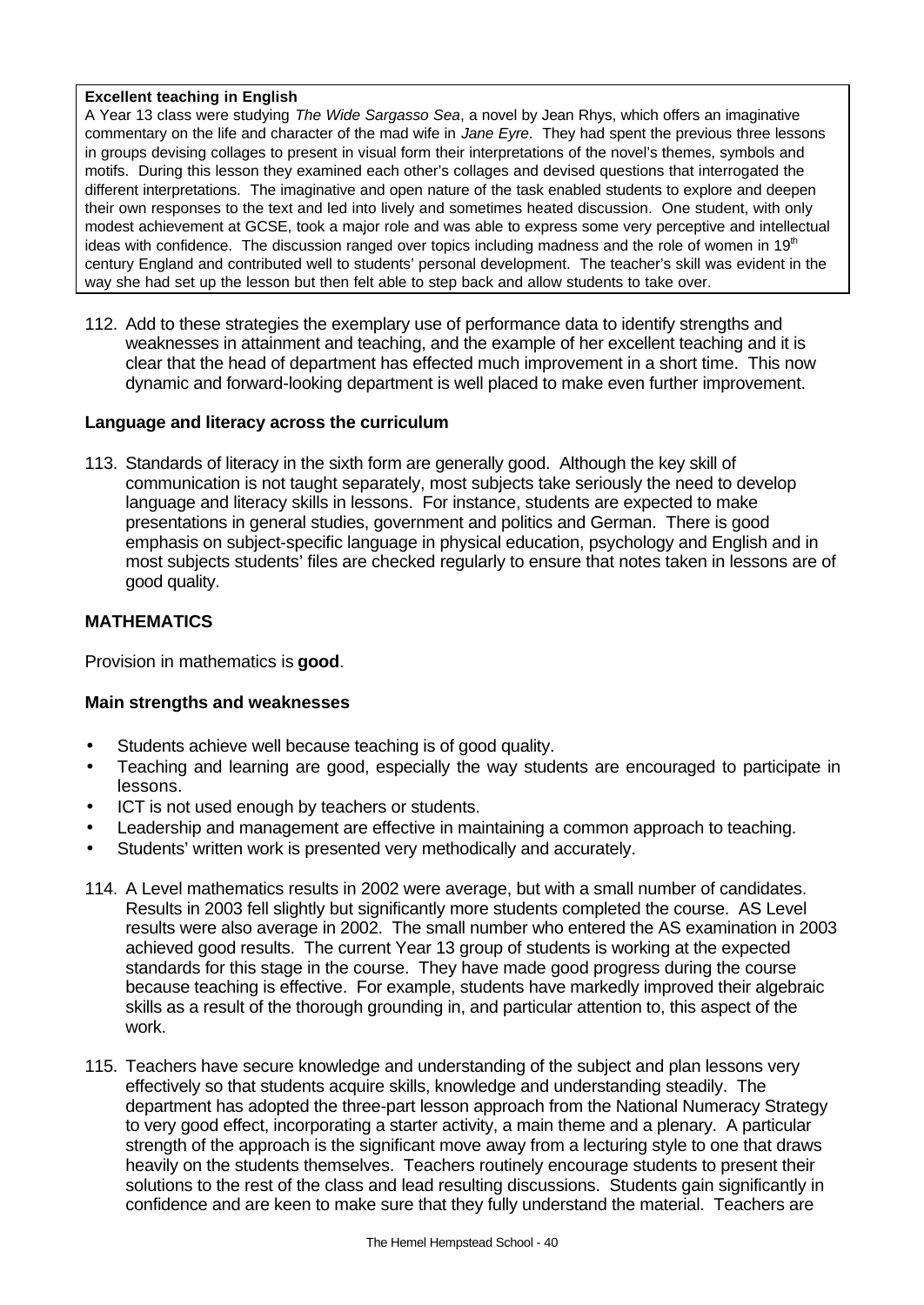consistently precise about the correct use of mathematical terminology and the way in which students' answers are presented. As a result, students produce good written work that is easy to follow and enables them to revise effectively when required.

116. Leadership and management of the department are good. Teachers are enthusiastic and strongly committed to raising students' standards of attainment. Teachers share most sixth form mathematics lessons; they work effectively as a team, taking account of topics completed by others, so that students make smooth progress. Teachers are readily available outside lesson time to help students with any difficulties. The tracking of students' progress through the two-year course is good, such as in the use of target A Level grades. Students' standards and achievement have been maintained successfully since the previous inspection. The use of ICT remains inadequate. Although teachers use graphical calculators effectively there is too little use of computer software or the Internet to enliven teaching and expand students' horizons.

### **Mathematics across the curriculum**

117. Students are very well equipped with a range of mathematical skills and use them confidently to help them make good progress in other subjects. They show well above average competence, such as when drawing graphs and working with vectors in physics, when calculating atomic mass and chemical equilibrium in chemistry, and when working with scale and perspective in art and design.

### **SCIENCE**

118. Physics was inspected in detail and chemistry and biology were sampled during the inspection. In **chemistry**, recent A Level examination results have fluctuated, with the 2003 results being below expectations although the current students are working at a level in line with expectations. In the lessons seen teaching was good. Students were developing their practical skills in following an experimental plan but opportunities for individual experimental design were limited. Recent examination results for **biology** have not been as good as predicted, but the new staff responsible for the course have already modified and improved a number of aspects. In the biology lesson observed teaching was good. After carrying out an experiment to show genetic modification a discussion arose on the ethical issues surrounding the topic.

### **Physics**

Provision in physics is **good**.

### **Main strengths and weaknesses**

- Students achieve well because the teaching is good and they have very good attitudes to their work; consequently the standards in the current students' work are above average.
- Students enjoy the subject, making it a popular choice at A Level with increasing numbers. This is because the course is well organised and taught by a team of knowledgeable subject specialists.
- The computer equipment in the department is inadequate for A Level work so there are few opportunities for students to use it to improve their learning.

### **Commentary**

119. Standards in the 2002 A Level examinations were well below average but this was not typical of previous years and the 2003 results were much improved, with over one-third of students gaining grades A and B. This compares well to previous national averages. More than 80 per cent of students passed the examinations in both years but a small number did not achieve a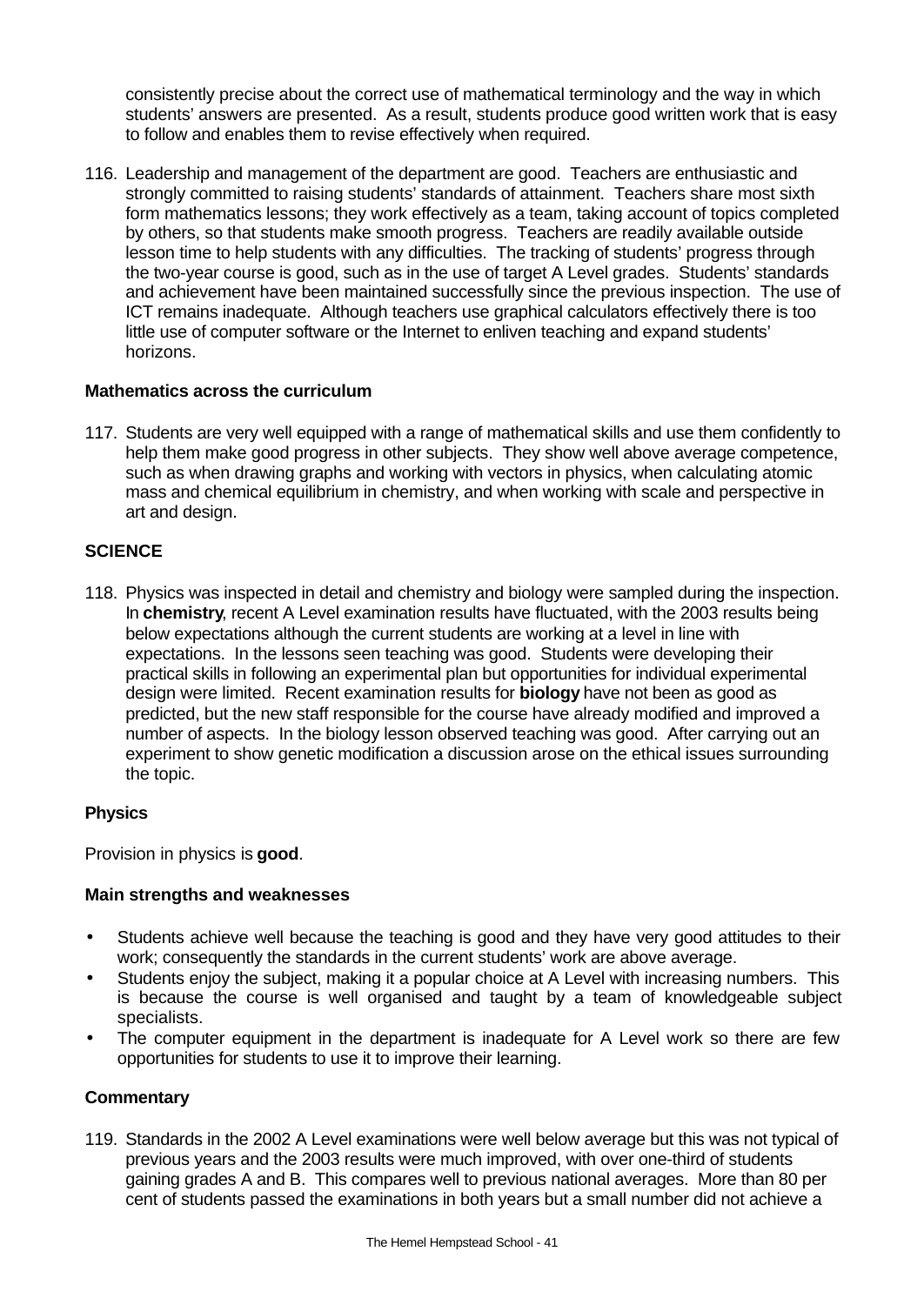pass and this affected the average points scores achieved. The standards seen during the inspection are above expectations in Years 12 and 13; most students are achieving in line with or above predictions based on their prior attainment. This represents good achievement. There are no significant differences in the achievement of different groups.

- 120. The teachers know their subject well and they use their expertise to organise the course effectively to meet students' needs and to ensure that students have very good records of work that they can use for revision. This, together with students' very good attitudes to work, allows them to learn well and make good progress. The work is challenging enough to extend the highest attaining students. Practical work is also planned and organised well to meet examination requirements; however, there are few opportunities for students to develop their investigative skills so standards are not as high in this aspect of practical work. Students have good mathematical skills and this enhances their work in physics, but they have very few opportunities to develop their skills in using computers because the equipment is inadequate. Students' work is marked effectively, although the style of marking varies between different teachers so that some marking is more useful than others in helping students to understand A Level requirements. All the teachers use questioning effectively to encourage students to think more deeply about the subject; this helps them to make good progress in developing their understanding of key ideas.
- 121. The department is well led and managed, with a clear focus on preparing students for examinations so that they can attain the results they are capable of. Examination results are analysed so that past performance can be evaluated and students can be given target grades. This has helped to improve performance. The teachers work effectively as a team but there is a need to complete the review of schemes of work so that a consistent approach can be taken to all the units. Improvement since the last inspection has been good, with improved achievement and staffing. A departmental library has been established to help students with their private study.

## **INFORMATION AND COMMUNICATION TECHNOLOGY**

Provision in information and communication technology is **very good**.

### **Main strengths and weaknesses**

- Teaching at both AS and A Level is at least good and often very good.
- Assessment is very thorough and used well to help students improve.
- The management of the courses is very effective.
- The timetabling of the sixth form courses does not ensure that students are able to derive the most benefit from different staff expertise.

- 122. Results in the A Level examination in 2003 demonstrated a very good improvement over the previous year when they were well below average with no passes at the higher Grades A and B. The 2003 results are similar to the 2002 national average. AS Level results are also much improved and all candidates attained at least a pass grade. These results at both levels represent good achievement for the students concerned. Female students attained higher grades than male students at A Level reflecting the national trend.
- 123. Standards seen in lessons and in students' portfolios are consistent with national expectations, although some good work was seen in Year 13 and some very good work in Year 12. Students on the AS course bring a good grounding in ICT skills from Year 11.
- 124. Learning is good and often very good when teaching is very good. The very effective teaching is based on schemes of work that are well planned and have challenging practical tasks. These are backed up with the development of a good knowledge and understanding of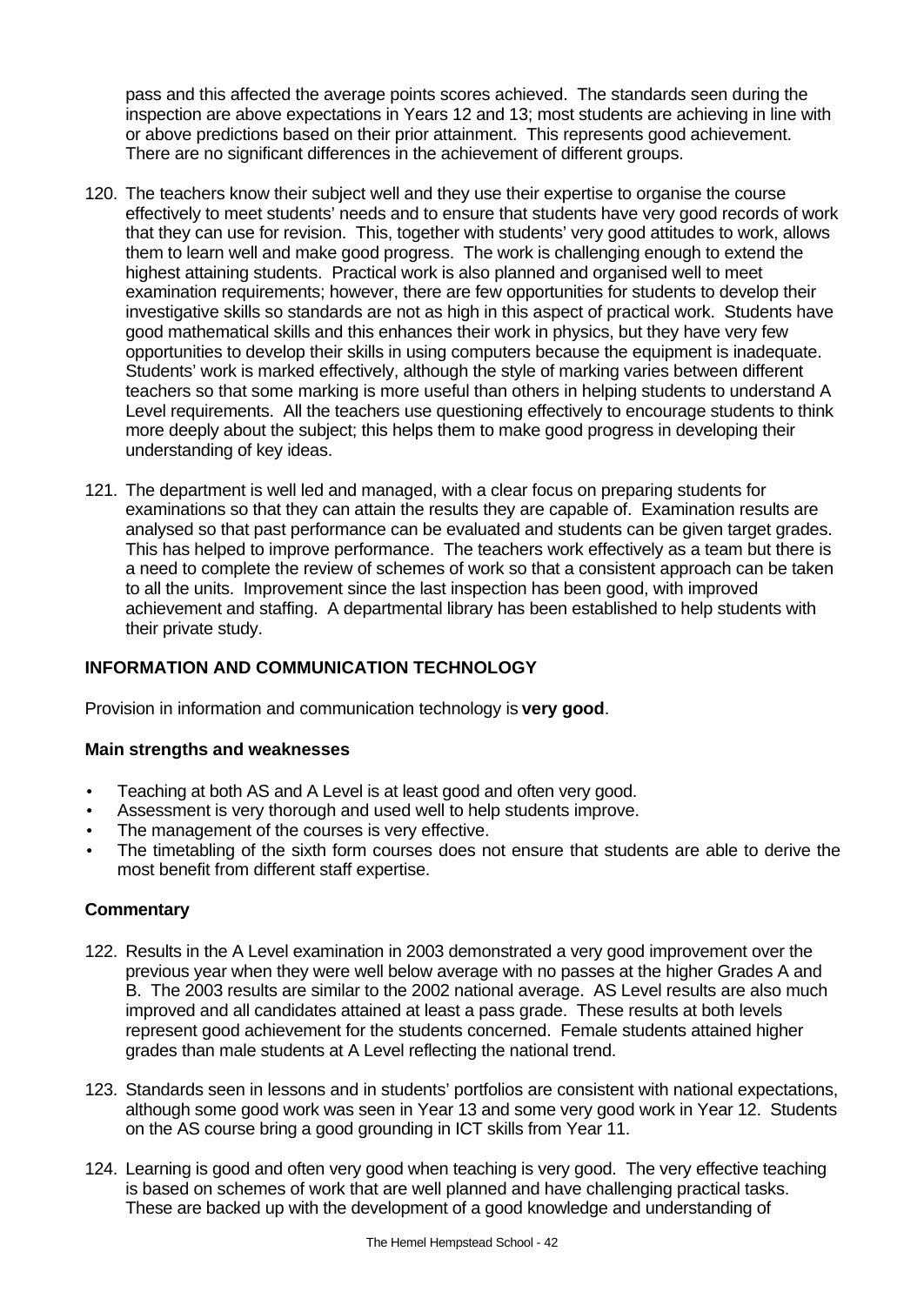appropriate theory. Regular and thorough assessment ensures that students are well informed about their progress and know what they need to do to improve. Assessment is used very effectively to help both staff and students plan future work. This has been a key factor in the improving standards attained by students. Lessons are characterised by good relationships. Students are very willing to share their knowledge and expertise during practical sessions in a collaborative and productive working environment.

- 125. The growing success of this subject is based on very effective leadership, management and teamwork. Teachers make the best use of their expertise in different aspects of ICT teaching as far as possible, although current timetabling does not allow for full advantage to be taken of the diverse expertise within the department. There are no computers specifically designated for sixth formers. Year 12 and 13 students usually have to work in rooms where main school ICT lessons are in progress (with inevitable distractions) during their private study when they are working on practical homework tasks and examination coursework.
- 126. There were no sixth form ICT courses at the time of the last inspection. The provision for sixth form ICT examination courses has developed successfully in recent years and has the capacity to improve further.

### **Information and communication technology across the curriculum**

127. Students in the sixth form have good ICT skills. A high proportion of students have attained GCSE ICT in Year 11 and there is good use of ICT by students for coursework and homework. There is some use of ICT facilities in most sixth form subjects but access for whole classes is limited. There is very good use in the design and technology department and good use in art. The use of ICT in the sixth form physics course is unsatisfactory. The learning resource centre is well equipped and very well used by sixth form students when it is available. However, there are no dedicated sixth form ICT facilities and students frequently have to move around the school looking for vacant computers in ICT lessons. This can be time consuming and does not necessarily provide an ideal working environment if whole-class teaching is in progress.

### **HUMANITIES**

- 128. History and psychology were inspected in detail. Geography, ethics and philosophy and government and politics were sampled. Results in **geography** at A Level are consistently above or well above the national average. In 2003 over 90 per cent of students attained Grades A or B. One student was awarded the Royal Geographical Society's national prize for his work in the examination. Achievement is very good. Teachers pass on their enthusiasm to students and provide excellent support so that students learn with confidence. Very good teaching consistently promotes active learning and independent study.
- 129. The **ethics and philosophy** course was introduced in 2000 and the first two sets of results have been around the national average. Students now in Year 13 achieved similar results at AS level and are making good progress helped by well-organised teaching and enthusiastic engagement in discussion, supporting each other's learning well. In the **government and politics** lesson observed the teacher's very good command of the subject and insight into politics fostered good learning and very good attitudes from students.

### **History**

Provision in history is **very good**.

- Academic standards are high and students achieve well.
- Stimulating teaching enthuses students and equips them with the skills for independent learning.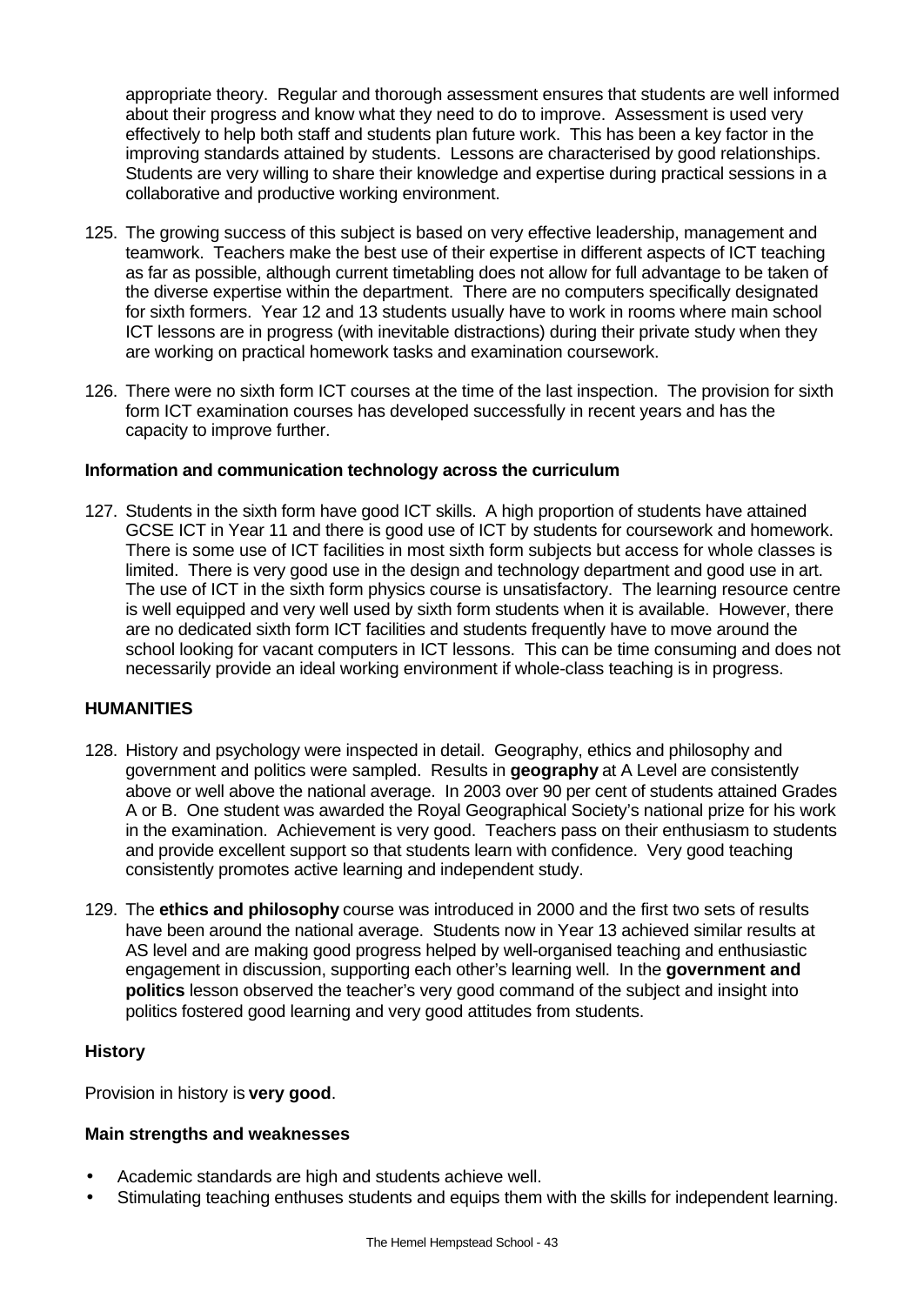- Leadership and management of the subject are very good, assisted by strong teamwork.
- The breadth of specialist subject knowledge in the department means that students are offered a wide range of courses for A Level studies.
- Students are not reading widely enough to interpret the significance of historical sources within the context of historical writing and scholarship.

- 130. Standards at A Level rose from being above average in 2001 to well above the national average in 2002, when they were the best in the school. Male students did better than females, although both performed above the national norm. Results in 2003 fell; however, all students passed and 28 per cent gained Grades A and B. This represented good achievement by these students to reach their target grades.
- 131. The work of students currently in Year 13 is above expectations and they are achieving well. This is the result of expert tuition by teachers, expounding the subject with great enthusiasm and monitoring students' files and essays closely to guide their progress. Students speak highly of the detailed feedback they receive, both written and verbal, that is helping them improve their standard of work. In particular, they are receiving tutorial assistance with bibliographies and approaches for their individual choice of coursework investigation. All students have thorough, well-organised files that are formally reviewed by teachers on a regular basis. They have developed a high standard of essay writing but do not make enough reference to the views of historians. Similarly, students' handling of historical sources is good but they have difficulty setting them in the context of historical writing about the issues to which they refer. Teachers challenge students with this level of scholarship and expect them to read more widely around the subject, providing bibliographies. Year 12 students are already expected to prepare in advance of lessons, so that learning can be maximised by informed discussion. The result is stimulating lessons and rapid progress in acquiring the skills of advanced study.
- 132. The quality of teaching is very good, characterised by enthusiastic exposition of the subject and great expertise in preparing students for examinations over a number of years. What makes it so stimulating is the use of a variety of learning styles, often involving group work, to enable students to think issues through for themselves. Individual tutorial guidance through detailed feedback on work is particularly effective in raising standards and working relationships are conducive to promoting high achievement. Access to a good supply of reference books and the Internet in the school library and the opportunity to attend history conferences add to students' understanding of scholarship in the subject.
- 133. The work of the department is guided by a clear philosophy of broadening students' historical experience through a range of courses in medieval and early modern history, rather than further study of twentieth century courses taken for GCSE. It is an ideal preparation for higher education. Leadership provides an excellent role model, shared by the teaching team, spreading enthusiasm for the subject and exuding learning. Astute evaluation of the department's performance and continued development of sixth form teaching methods have ensured good improvement since the previous inspection. High academic standards have been maintained, as has the subject's popularity and high status in the sixth form curriculum.

## **Psychology**

Provision in psychology is **good**.

- Very good leadership has established the subject as an increasingly popular option choice.
- Students are achieving well because teaching is good and they are well motivated.
- Students are provided with very good support and relationships are very good.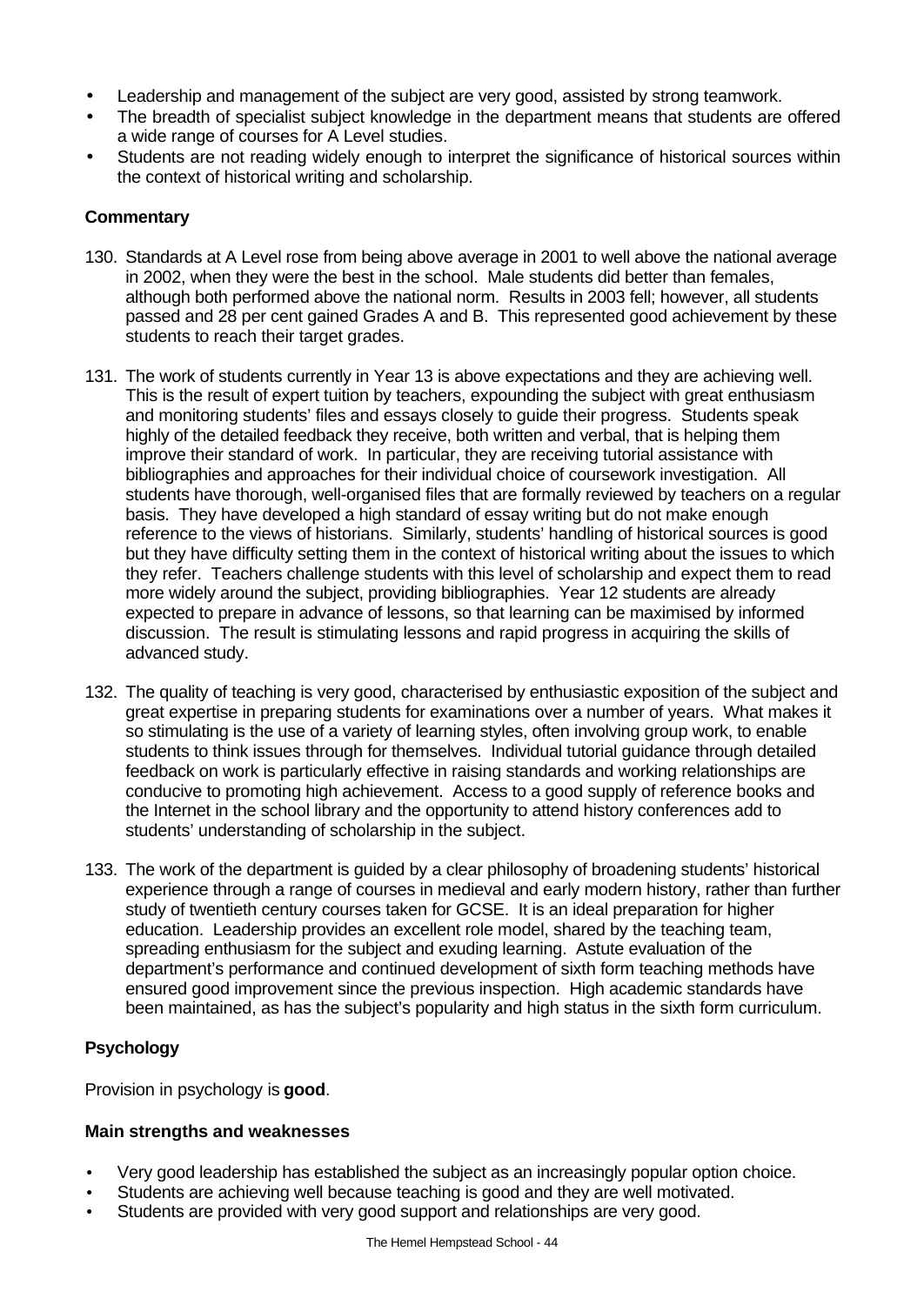- Very good assessment procedures keep students well informed of the progress they are making.
- Too many classrooms are used for the teaching of the subject.
- The workload of the subject leader is too heavy because he carries too many management responsibilities within the school

- 134. The subject was introduced in the sixth form in 2001. The 2002 AS Level results were close to the national average for the proportion of students obtaining a pass grade, but below for the proportion of students obtaining the higher A or B grades. The 2003 A Level results of this cohort of students were similar to the results obtained at AS Level. The 2003 AS Level results rose above those obtained in 2002, with a higher percentage of students obtaining pass grades. Results to date have been broadly in line with predictions based on students' GCSE grades and represent satisfactory achievement. The standard of work seen during the inspection in both Years 12 and 13 is above expected levels for this stage of the course. The good progress students are making is linked to very effective subject leadership. This is because the subject is carefully planned to ensure systematic coverage of the subject and the careful monitoring of students' progress. Improvement since the subject was introduced is very good.
- 135. Students in Year 12 are quickly gaining a basic understanding of key concepts and ethical issues in psychological research. In Year 13, students show a sound grasp of psychological principles and issues. Students show a high level of enthusiasm for the subject. In their written work, female students display the ability to develop arguments and to evaluate different types of evidence. These qualities are less evident in the work of male students.
- 136. The overall quality of teaching is good. Teachers have very good subject knowledge and students respond very well to teaching methods that promote independent and collaborative learning. Work is assessed constructively and students have a clear understanding of what they need to do in order to improve. Very good relationships underpin a strong commitment to success and continued improvement in the subject. However, too many lessons are taught in too many different rooms. This has an adverse impact on teaching and learning and on student motivation. The head of department is also head of physical education and has extensive extra-curricular commitments. This is too heavy a workload, particularly as student numbers are rising.

## **ENGINEERING, TECHNOLOGY AND MANUFACTURING**

### **Design and technology**

Provision in design and technology is **good**.

- The curriculum is enriched through industrial and museum visits, special events such as Designers in Residence and technology competitions.
- Relationships between staff and students are very good
- The support, advice and guidance given to individual pupils enabling them to improve their designing and making are very good
- Significant improvements have been made to the accommodation for graphic products but some aspects remain unsatisfactory and impede teaching and learning in food technology and textiles.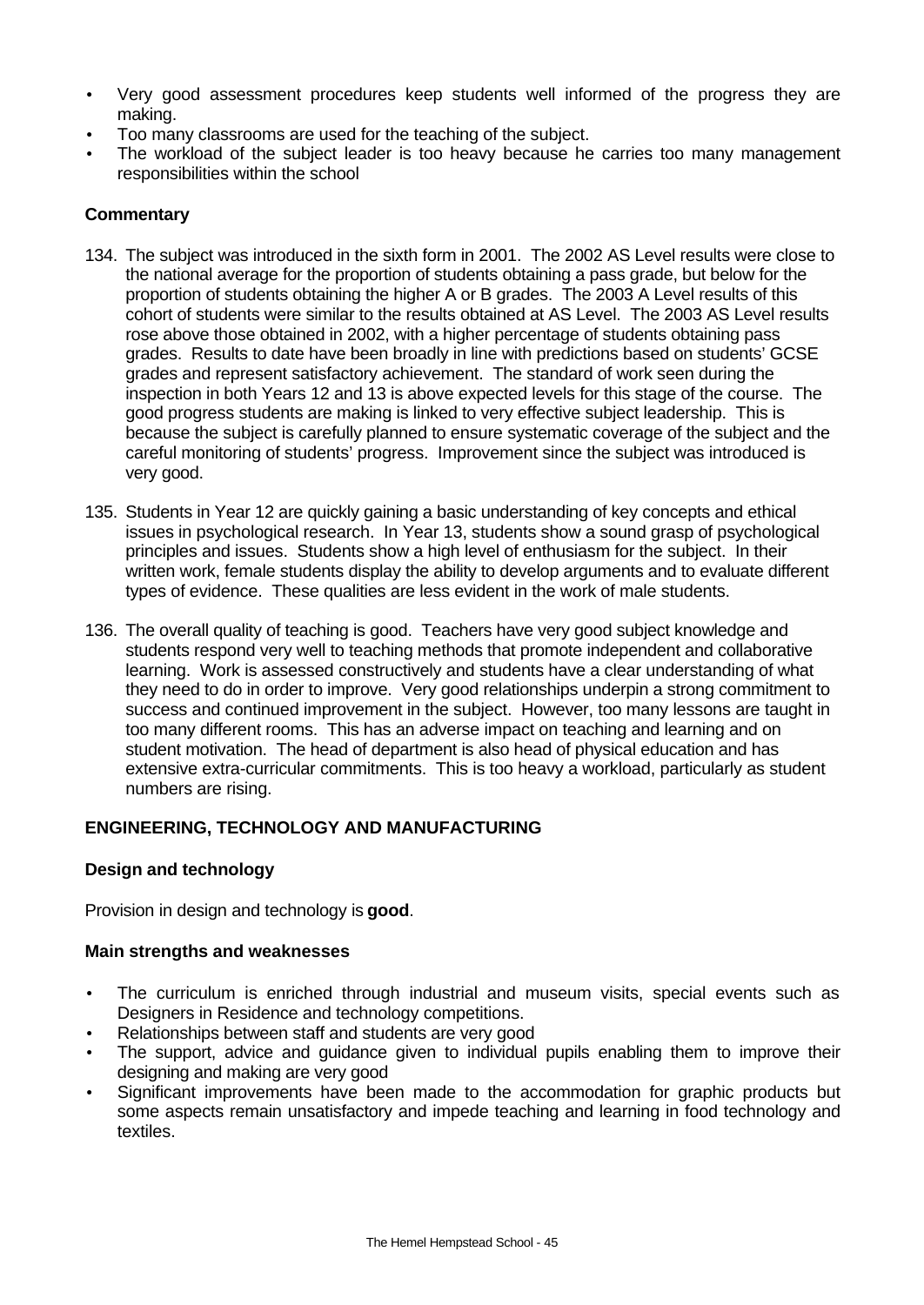- 137. Students are inspired by the good teaching and the environment in which they work so that they achieve well. The leadership and management of key staff have enabled good progress since the last inspection.
- 138. The numbers of students studying at advanced level is rising with the introduction of textiles and food technology. Results at A Level were above average in graphic products in 2002 and were maintained in 2003. The expertise of teachers with commercial and industrial backgrounds creates a very good working atmosphere that makes learning realistic and stimulating in terms of designing for real human need. Teaching in all subjects stretches students very well and challenges them to think carefully. Most students are able to make excellent use of ICT such as sophisticated computer-aided design software to model their ideas.
- 139. In the work seen in lessons and in the samples of work that were analysed, standards are above average in graphics and textiles but there was not enough evidence from the newly established food technology course to make a judgement. Teaching is relaxed, enthusiastic and very stimulating in Years 12 and 13 building on the main school experience in terms of the encouragement of independence and personal responsibility. Effective mentoring through challenging, rigorous and mature discussions with individuals about their work is the basis for very good design development.
- 140. Students enjoy the opportunity to be analytical and critical about their designs and the work of others through group reviews of the design process and the theoretical aspects of the courses. Design portfolios show that students are tackling their assignments well with greater attention to detail. They make good use of the support materials provided by teachers and by their own researches, usually on the Internet or from the visits they make to industry, design exhibitions and museums.
- 141. Each subject area is well led and there is a clear focus on raising achievement. The development of courses in food and textiles is hampered by poor accommodation and insufficient access to the specialist range of resources required to promote learning at the highest level.

### **VISUAL AND PERFORMING ARTS AND MEDIA**

### **Art and design**

The provision in art is **very good**.

### **Main strengths and weaknesses**

- Examination results are improving because of high-calibre, specialist teaching.
- The new art studio inspires students to be creative and confident in their work.
- Opportunities to visit galleries in Europe as well as London extend cultural understanding.
- Very good resources underpin student personal research but there is not enough use of ICT.
- There are no vocational courses in art and design.

### **Commentary**

142. Art and design is offered at AS and A Level but, despite a very good equality of opportunity policy, there are no vocational courses to meet the needs of a wider range of students. Results in the 2002 A Level examinations were average. In 2003, results showed a significant improvement with over 70 per cent of students gaining the higher Grades A or B. This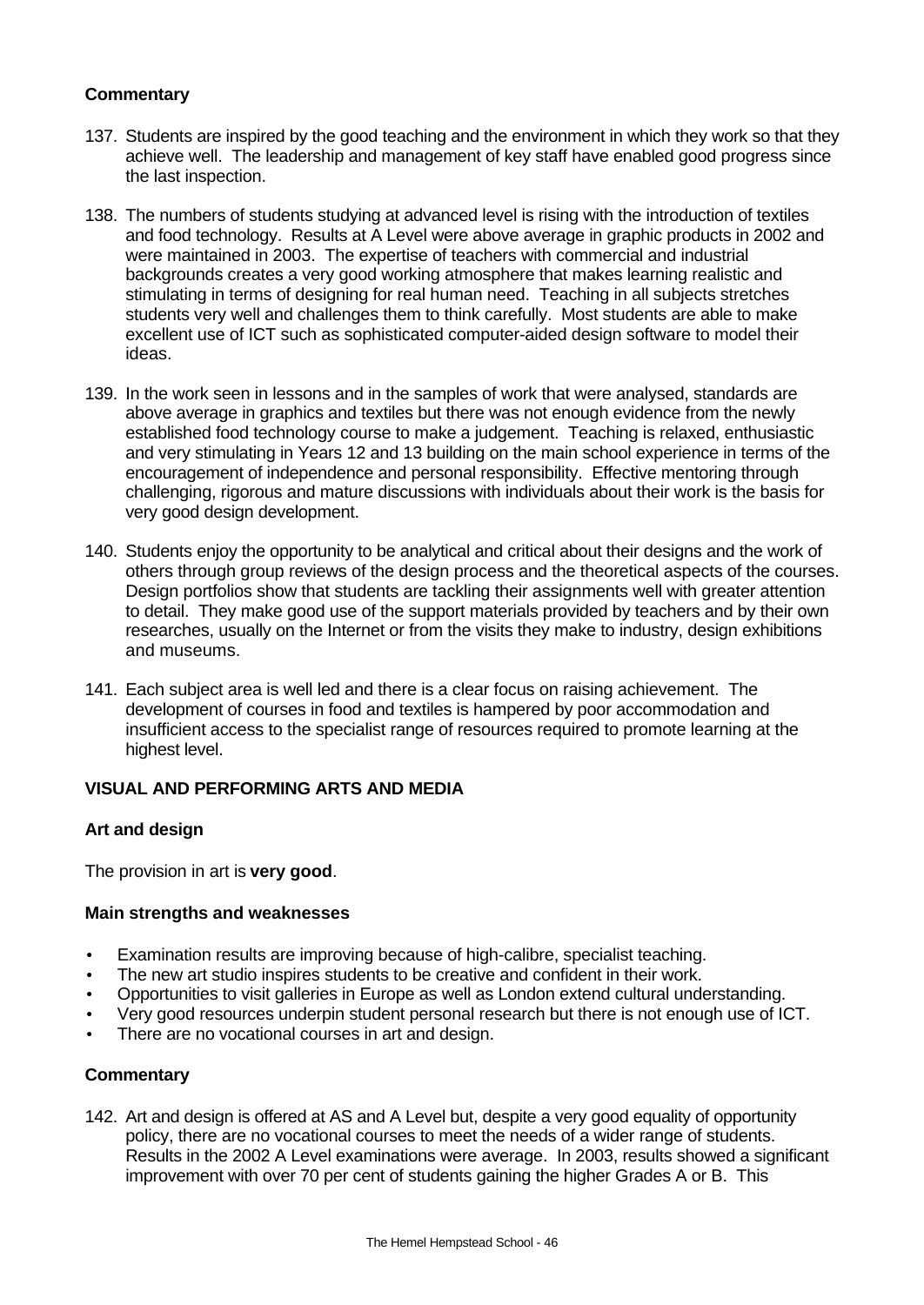represents very good achievement. The numbers of students opting for art and design has doubled and retention rates are good.

- 143. The quality of work in students' portfolios confirms the very good achievement. Exciting sketchbooks show resourcefulness and flair. Many students have found ways to combine personal interests with their investigations, adding depth and sensory experience to their ideas. The excellent art studio is a flexible area, with students able to visit and work freely because the studio is dedicated to their work. Students feel this has had a substantial and positive impact on the quality of their art. Large-scale pieces dominate student's individual booths, while research and trial pieces punctuate the wall displays to demonstrate development. Students feel that challenges in art in the main school prepared them well for the rigours of the advanced course. Lack of computer hardware and software in the studio constrains the added dimension of enhancing images using computers.
- 144. Teachers are practising artists and their passion for the subject engages and enthuses students. Very good assessment works successfully because students know their views are valued. The quality of experience from visits as well as lessons is very good, enabling them to make confident critical judgements because of their wide ranging knowledge and understanding. During a Year 12 lesson on the concept of negative space students were challenged to think about space in and around a pile of stools. Students felt the process was difficult and that they were unsuccessful until they saw their first pieces trimmed and mounted in an instant wall display and were able to recognise the quality of what they had produced.
- 145. Leadership and management of the course are very good. Students benefit from enthusiastic and highly motivated course leaders. The inspired refurbishment of the art department has created a very exciting working environment for the sixth form and also raised the aspirations of pupils lower in the school who see the sixth form at work.

### **Drama and theatre studies**

Provision in theatre studies is **good**.

#### **Main strengths and weaknesses**

- Very good teaching of theory through practical application leads to good achievement.
- Outstanding extra-curricular opportunities and the school's status as a specialist performing arts college considerably enrich students' experience.
- Students secure and trusting relationships with teachers allow them to take risks, and explore and push back the boundaries of what they can achieve.
- Standards of written work are not as high as in practical work because not enough attention is paid to teaching students about the specific forms of writing required.
- Some of the accommodation for drama is unsatisfactory.

- 146. At the time of the last inspection drama and theatre studies had just been introduced as an A Level subject. Since then, the school has achieved status as a specialist performing arts college and the facilities and opportunities available to students have increased significantly. Results in A Level examinations have been at the national average for the past two years and this represents good achievement given students' prior attainment. Numbers opting for the subject have increased, and plans include the introduction of a vocational performing arts course to broaden the subject's appeal. This constitutes very good improvement since the last inspection and good management.
- 147. A major concern is to address the disparity between results in the practical and theory elements of the course. Because they perceive the subject as essentially a practical one, students are unwilling to spend time on writing, but lower marks on the 'Text to Performance'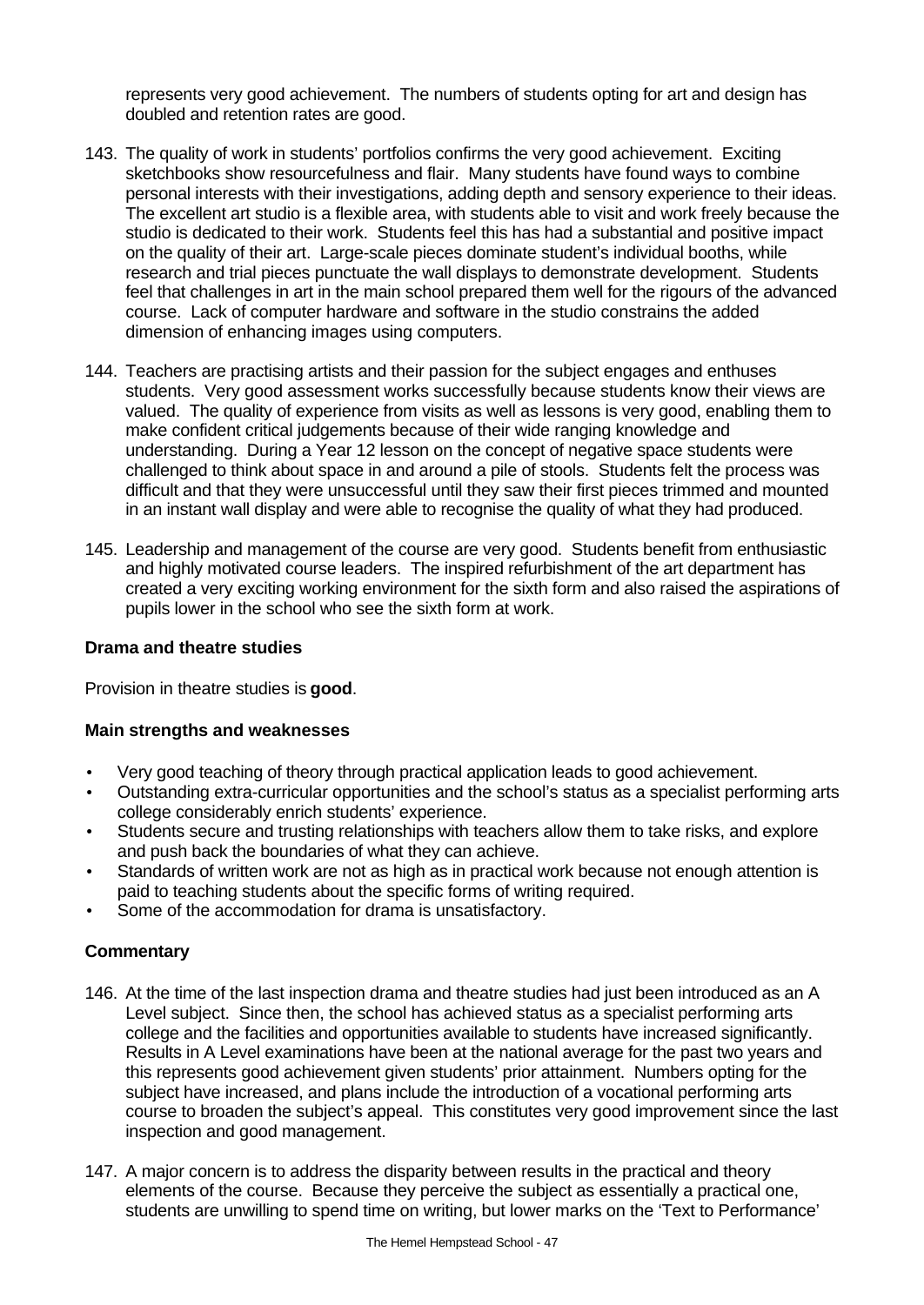paper adversely affected results at both AS and A Level in 2003. Focused teaching is now taking place to help students to gain confidence in the type of writing needed, but this needs to be built into the course earlier.

- 148. The quality of teaching and learning in lessons is very good. A particularly good feature is the way in which skilled teachers enable students to deepen and extend their knowledge and understanding of the theory of drama through practical work. In a Year 13 lesson, the teacher led students through a series of exercises which, surprisingly, used a fairy tale and a *Winnie the Pooh* story to teach about Brecht's alienation theory and his use of captioning. During this entertaining and absorbing session they made very good creative and imaginative effort and learned much about how theatre can be used to achieve political ends. Further strengths are the way in which students are expected to plan, devise and develop their own work, and the use of continuous assessment to give immediate feedback on how to improve work. Self and peer assessment are important elements in this.
- 149. Factors in the department's success are the overwhelmingly positive attitudes of students and the excellent range of extra-curricular opportunities that enrich and deepen students' experience. However, accommodation for drama is unsatisfactory. The distance between the three spaces makes it difficult for the head of department to support and monitor inexperienced teachers and two of the rooms are too large and public for the intimate and experimental nature of drama.

### **Music**

Provision in music is **excellent**.

### **Main strengths and weaknesses**

- The excellent organisation of the sixth form curriculum meets every student's needs.
- The excellent care and support given by teachers raise standards and enable the students to develop as mature young musicians.
- The very high standard of extra-curricular activities gives students many opportunities for extending their performing skills.
- Excellent relationships between teachers and students help to promote excellent learning.

- 150. Results in AS level examinations in 2003 were very good with all three students achieving A grades. Results in AS music technology in 2003 were also very good with the two students achieving one Grade A and one Grade B. A Level results in 2003 were similar to those achieved in 2002, which were below average although all students passed and two obtained Grade A or B. This represents very good achievement when compared with students' attainment on entry to the school and their GCSE results. The numbers of students taking music examinations in the sixth form is growing, with 16 in Year 12 taking either music or music technology.
- 151. The high standards in AS examinations in 2003 were reflected in work seen during the inspection both in lessons and in students' work. This is due to the excellent teaching and the effort students contribute to their own learning. Year 13 students are confident in their use of musical knowledge during discussion and are experienced instrumental performers of a high standard. In the lesson observed, the music of Phillip Glass was being analysed with a view to completing the examination composition questions in minimalist style. The two Year 13 music technology students had completed a composition using ICT to accompany a clip from a film. They were observed confidently discussing the merits of different shapes of sounds (attack, decay, sustain and release), and the need to split one line of keyboard music into four different string parts for ease of sound manipulation. In Year 12, students have made a good start to the AS level course. In the lesson observed they were exploring the first movement of a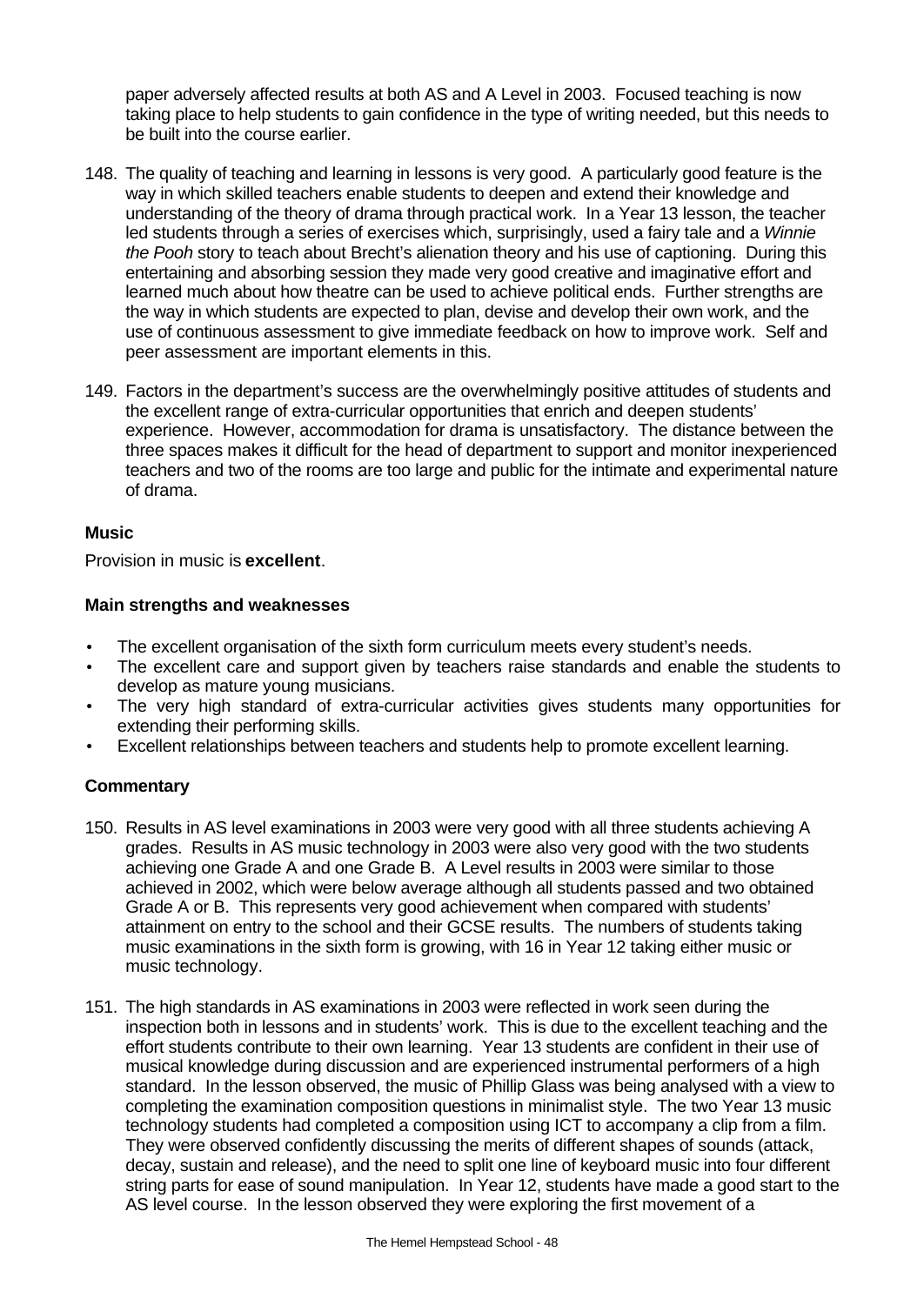Shostakovitch string quartet in which they discovered how the composer had used a musical version of his own initials as the basis for the whole movement. It was not possible to visit a Year 12 music technology lesson, but sufficient progress has been made for the class to undertake the responsibility of recording the Year 13 recital concert.

- 152. The quality of teaching and learning is excellent. All lessons are underpinned by a determination on the part of teachers that students should be independent and experience as broad a range of music and knowledge as possible. The teachers are always ready to challenge students with probing questions and to extend learning from their own excellent knowledge of the subject. The three teachers act as excellent role models, able to provide musically performed examples or computer demonstrations when appropriate. More often they will enable the students to discover their own examples through skilful questioning and encouragement. Students value the very helpful marking, which clearly identifies areas for improvement. Teachers make every effort to ensure that students are able to perform to their highest possible level.
- 153. The excellent leadership and management is another contributory factor in promoting high standards. The head of department is highly efficient and has built a team of like-minded teachers, dedicated to enabling students to achieve very high standards. The current academic provision in the sixth form is well established and the recently acquired computers and recording studio means that a performing arts course will also be added in 2004. A very broad range of extra-curricular activities helps to develop the students' already advanced instrumental skills. At one of the rehearsals attended, two students were very creditably playing the solo parts in Bach's double concerto for violin and oboe accompanied by a string orchestra made up of pupils and students.

# **HOSPITALITY, SPORTS, LEISURE AND TRAVEL**

### **Physical education**

Provision in physical education is **very good**.

### **Main strengths and weaknesses**

- Students benefit from different staff teaching different aspects of the course.
- The enthusiasm of the staff stimulates the students' interest.
- Very good individual support is based on the strong relationships between students and teaching staff.
- The accommodation for A Level physical education is unsatisfactory
- There is no physical education available to students in the sixth form who are not taking an examination course.

- 154. Results over the last few years have fluctuated. They were above average in 2001 and 2002 but fell slightly in 2003. Most students obtain grades predicted by their previous levels of attainment and do better in physical education than in their other subjects. This shows good achievement at A Level. The subject is rising in popularity with 24 students in Year 12.
- 155. Very good teaching is resulting in current students making good progress. Lessons are lively and challenging with a range of methods used by teachers covering the different modules. Students appreciate this variety and feel that it enables them to clarify the differences between the topics. The current Year 12 students have made a good start to the course and their work, along with that of Year 13, is above expectations at this stage in the course. The quantity and depth of work completed by the students are very good. Teachers give very good support to students in the transition from GCSE to AS studies. They continue to help students to achieve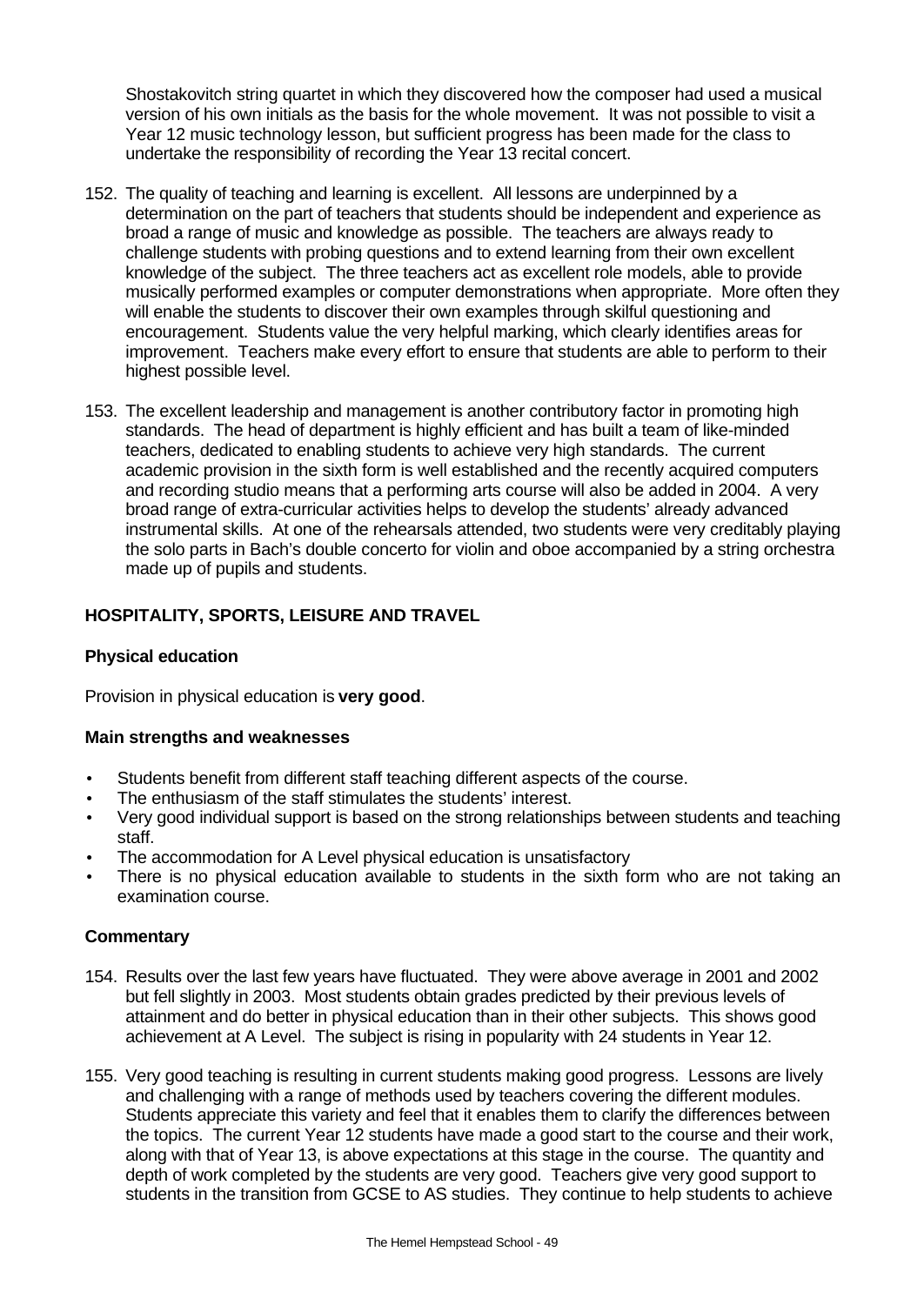well by giving freely of their time, even during students' study leave. The enthusiasm of the staff encourages the students to work hard, stimulates their interest and develops their motivation.

- 156. There are a variety of opportunities for students to participate in enrichment activities, mainly linked to physical activities. Opportunities to develop students' examination techniques were not taken in a few of the lessons seen. In these lessons the teacher provided answers rather than asking supplementary questions and making students think more deeply about their work. The current situation of not having a theory base for physical education means that too many different rooms are used for lessons. Staff minimise the impact of this but they and students are never able to leave work for follow-on activities and it is impossible to use display material as a teaching aid. This is inevitably affecting the work. Access to ICT facilities is limited and so work requiring these is mainly set for homework.
- 157. The very good leadership and management provide a vision and commitment to building on what has already been achieved and to improving standards further. All physical education teachers are excellent role models, which the students recognise. Physical education is not available to students not taking an examination course and so the fitness emphasis of the main school is not maintained in the sixth form. The positive aspects mentioned in the last inspection report have been maintained and consolidated and the number of students taking the subject is continuing to rise. This represents good progress.

### **BUSINESS**

### **Economics**

Provision in economics is **satisfactory**.

- An experienced economics specialist is in post after a period of staffing instability.
- The work of the department is well planned and organised.
- The confidence of Year 13 students is growing with the stability that has been achieved.
- There is not enough use of ICT for data analysis and presentation.

- 158. Current standards in economics are average. Results in A Level economics in 2002 were average with all students gaining at least a pass grade. However, there was a significant decline in AS grades, which fell as staffing difficulties began to have an adverse impact upon standards. In 2003 the cumulative effect of the staffing problems resulted in a steep decline in A Level results. In the AS Level examinations there was a discernible improvement over the previous year and all students passed. This improvement reflected the appointment of an economics specialist during the second half of the course.
- 159. Inspection evidence from lesson observations and students' work indicates that current attainment is consistent with expectations. In Year 13 there is a wide range of attainment in evidence but standards are improving. Students' achievement is good, particularly in Year 13 where students have made good progress in relation to their grades in the AS examination. This is a result of hard work on the part of students, who are increasingly confident about their ability to apply their knowledge of economic theory and concepts, and the additional classes provided by the department to make up for time lost last year.
- 160. Students are responding to the stability now prevailing in the department. Teaching seen was never less than satisfactory but more often good at both AS and A Level with well-planned work in briskly paced lessons. Students are benefiting from increased opportunities to work in groups and make class presentations, which they do with more confidence as their knowledge and understanding increases. They are taking more responsibility for their own learning. Assessment is appropriate and is helping students to make progress. Students do not have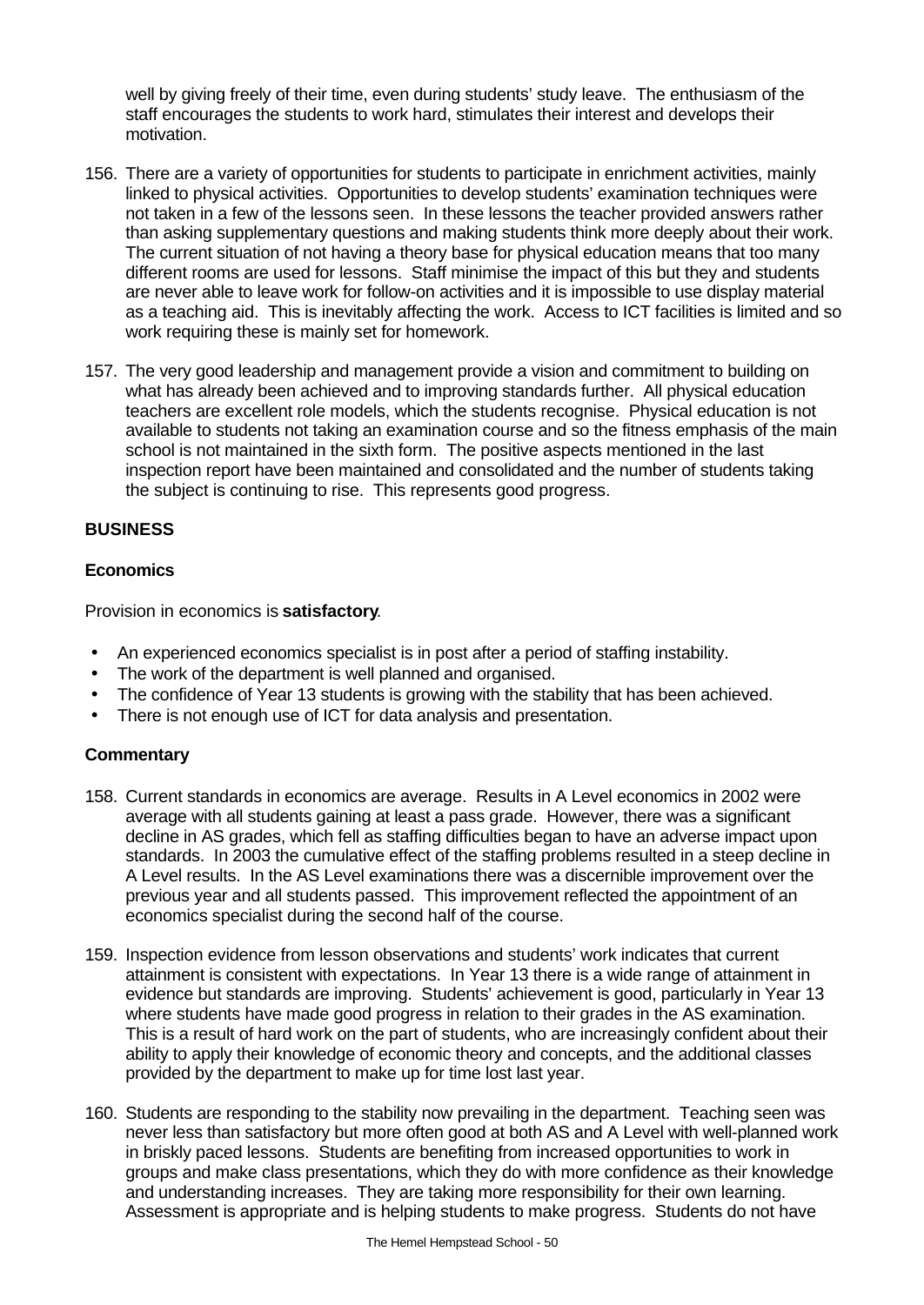enough opportunities to use ICT for the analysis and presentation of information in class work and coursework, although whole-class access to computers can be difficult.

161. Planning and day-to-day management of the department are effective. Overall improvement since the last inspection is satisfactory although this was set back significantly by the recent staffing difficulties from which the department is now recovering. The department now has the capacity to improve further.

#### **PERSONAL DEVELOPMENT AND GENERAL PROGRAMMES**

- 162. **General studies** is currently offered as an optional subject at A Level. Results in 2002 were average but fell back significantly in 2003. The subject was sampled during the inspection. In the one lesson seen, teaching and learning were very good. Students were given opportunities to research major scientific discoveries in order to practise their communication skills by presenting their findings to the class. During the current school year general studies is being re-introduced through conference days as a compulsory course, which will include students' entitlement to religious education.
- 163. A **life skills** course is taught to all Year 12 and 13 students for one period per week as part of their general education. There was no opportunity to observe the course being taught during the inspection.